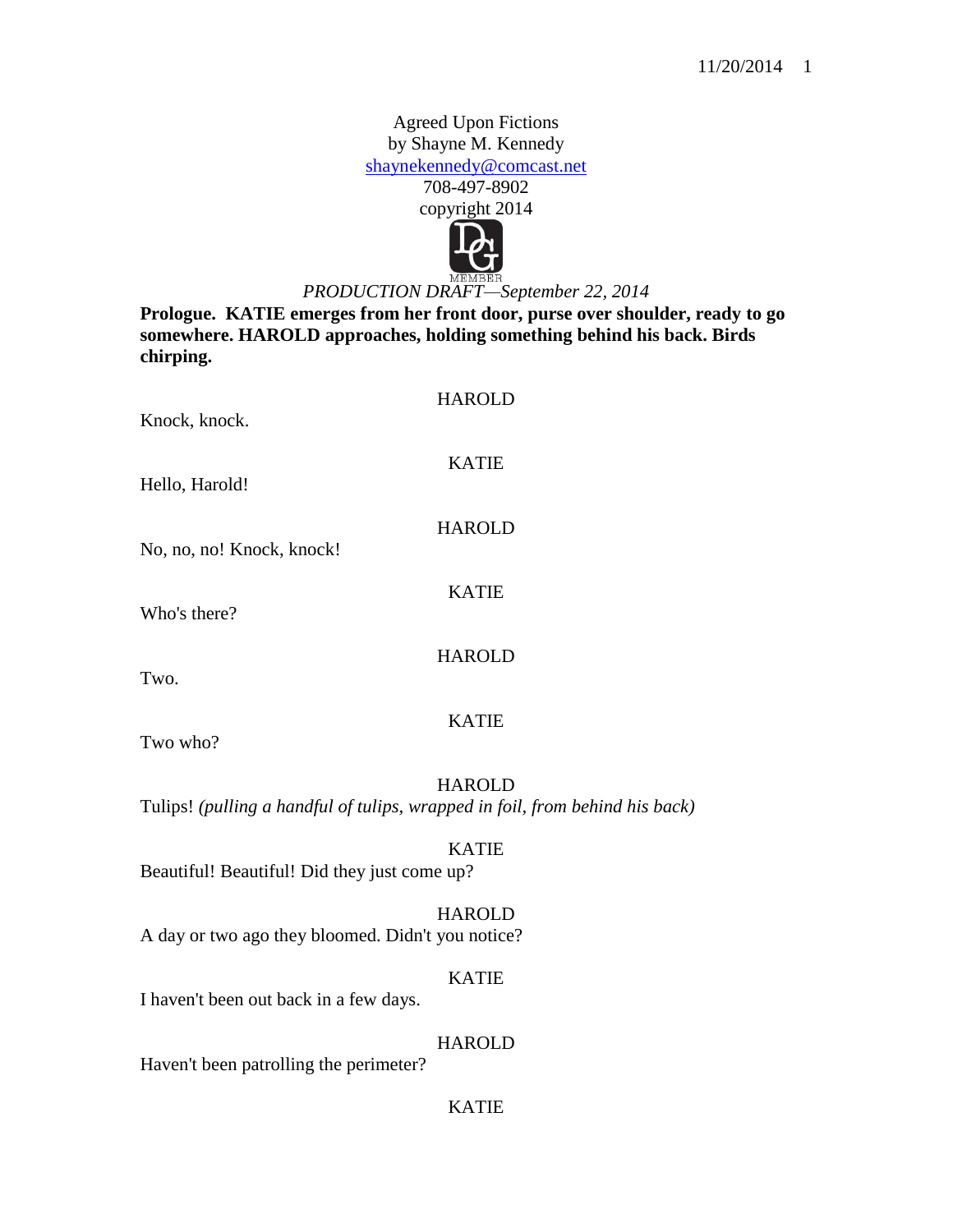No, no. But they are lovely. I can't believe it's this time of year already.

## HAROLD

Like clockwork, seasons change. Last year I brought you your tulips right after your mother passed.

That's right.

# HAROLD

KATIE

Are you still sad?

## KATIE

I'm sorry?

## HAROLD

KATIE

Are you still sad that your mother passed?

Yes.

## **HAROLD**

That feeling won't go away. But you'll get used to feeling it. You lost something—it doesn't mean you lost everything. So, chin up! It's springtime.

## KATIE

It's been beautiful so far.

## HAROLD

Biscuit's been enjoying it.

## KATIE

I bet.

## HAROLD

That little dog hates being cooped up. The dog Mother and I had before you moved in, Tybalt was his name. Mother was an English teacher. Tybalt liked staying in. Biscuit always wants out.

## KATIE

Well, today will be a beautiful day to be outside.

*She starts to go.*

## HAROLD

Mrs. Baker!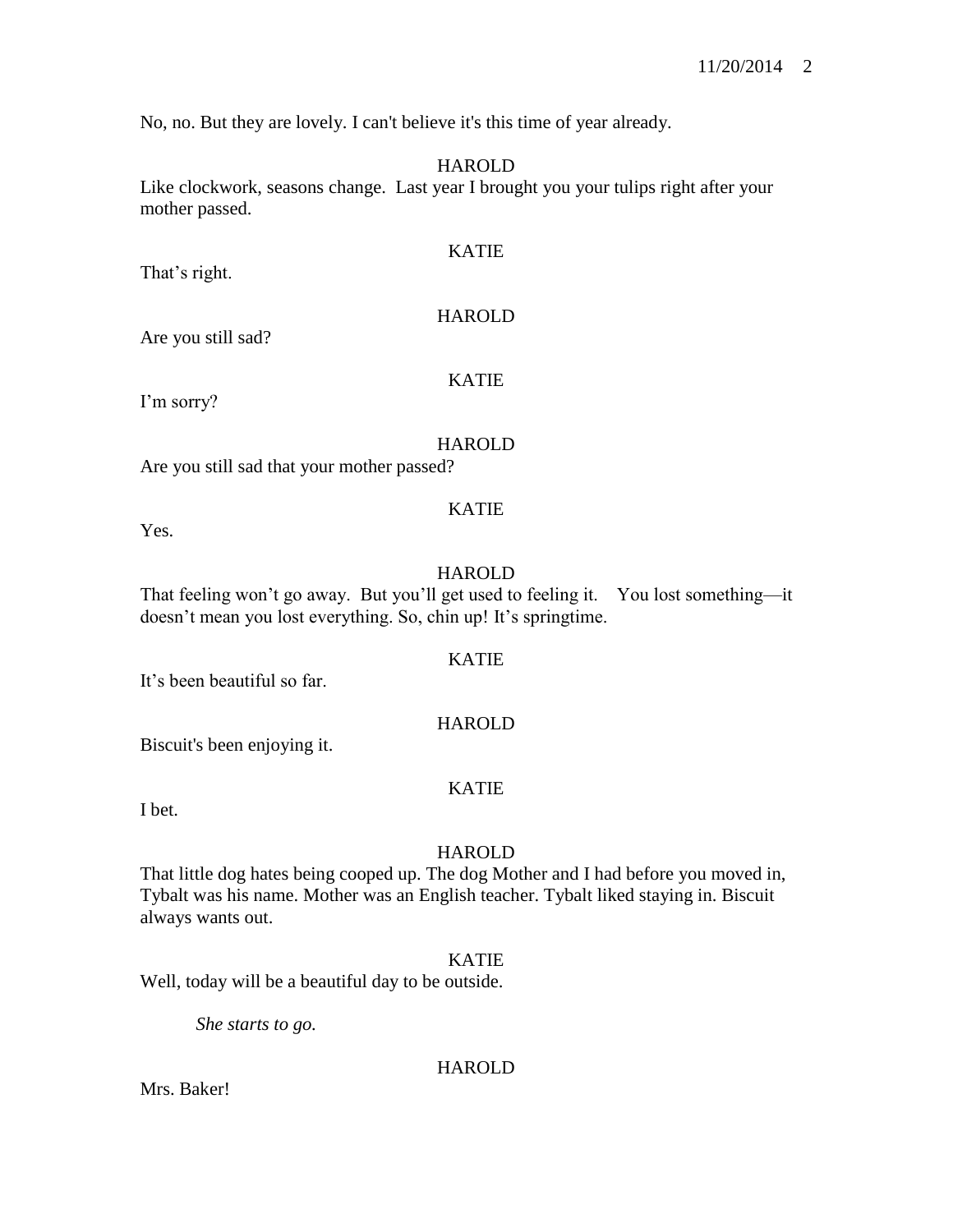#### KATIE

HAROLD

KATIE

*(turning)* I'm Mrs. Angelo, Harold.

Oh. What did I call you?

Mrs. Baker.

## **HAROLD**

Who's that?

## KATIE

She lived here, before I did, years ago.

## **HAROLD**

Are you very good at identifying birdsong?

#### KATIE

No. I never learned them.

HAROLD

Mother knew them all. I only know cardinal and mourning dove—the easy ones!

#### KATIE

You've got time to learn.

## HAROLD

Maybe, maybe not, but I've got today, my dog, and my flowers.

KATIE

You've got the whole neighborhood! What would people do if they didn't see you walking your dog?

#### HAROLD

Nine, two-thirty and six. Every day. Rain or shine.

## KATIE

That's how I know when it's time to pick Daniel up. When I see you heading back into your house in the afternoon, I know it's time to jump in the car and go.

#### HAROLD

I'm glad I could be of assistance.

## KATIE

Me too. I better be off now. I've got some errands to run.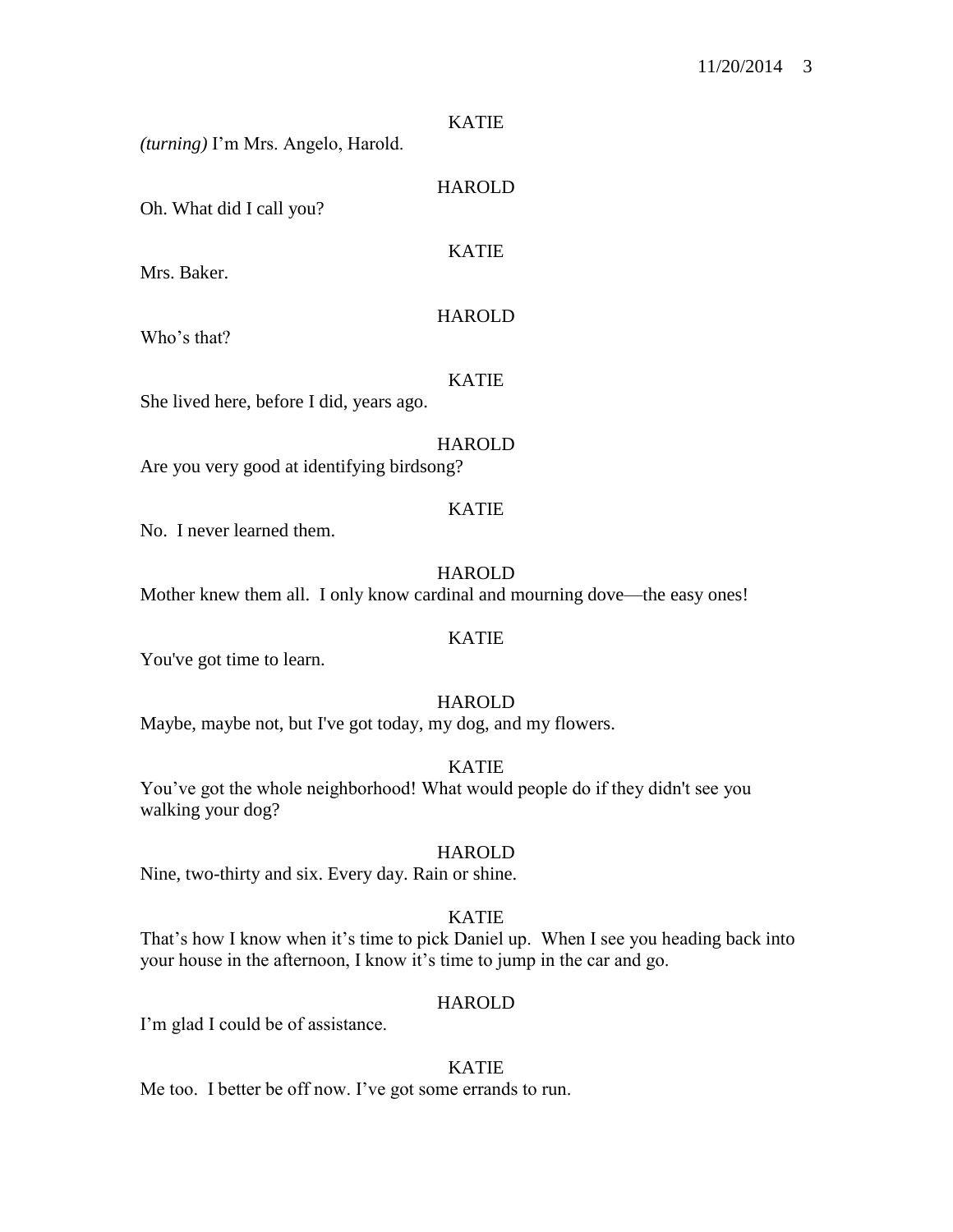## HAROLD

Yes, and I've only got twenty minutes before our first walk!

KATIE Thank you for the flowers. They are really beautiful.

*HAROLD remains in place as KATIE exits.*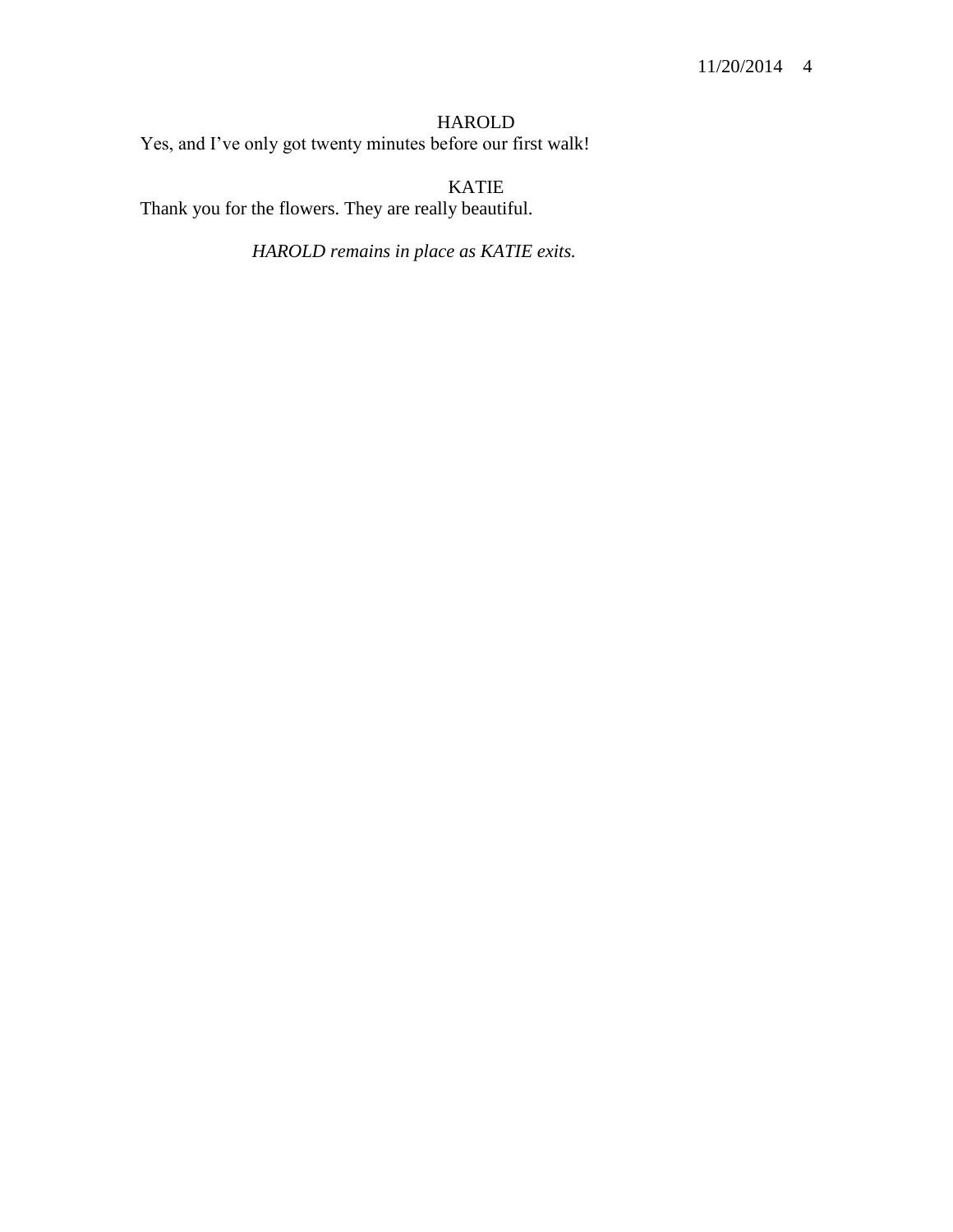## **Scene 1. Katie and Brian's kitchen table. KATIE and DAWN are drinking wine and eating chips and salsa.**

KATIE

| Were you sweating?                                                                           | NAIID        |
|----------------------------------------------------------------------------------------------|--------------|
| Yes.                                                                                         | <b>DAWN</b>  |
| Tell me you were not sweating.                                                               | <b>KATIE</b> |
| I had to change my shirt.                                                                    | <b>DAWN</b>  |
| I should watch more daytime tv and then I wouldn't have to work out.                         | <b>KATIE</b> |
| (stands and dances in a poor imitation of a pop star) He was like (a m<br>was like (a move). | <b>DAWN</b>  |
| <i>(making fun of her)</i> That's exactly how he looked. I'm sweating now.                   | <b>KATIE</b> |

DAWN

Haters gonna hate.

KATIE Brian should've been home 5 minutes after that thing ended.

## DAWN

Ha! Nooner!

## KATIE

The moves! It's the moves. And the body. And the voice is good. And also the body.

## DAWN

And he's what? 5 years older than Daniel?

KATIE *(screams)* Don't say that! He's of age. I read about his birthday party in Us Weekly.

## DAWN

A great source for facts.

*(stands and dances in a poor imitation of a pop star)* He was like *(a move)*, and then he was like *(a move)*.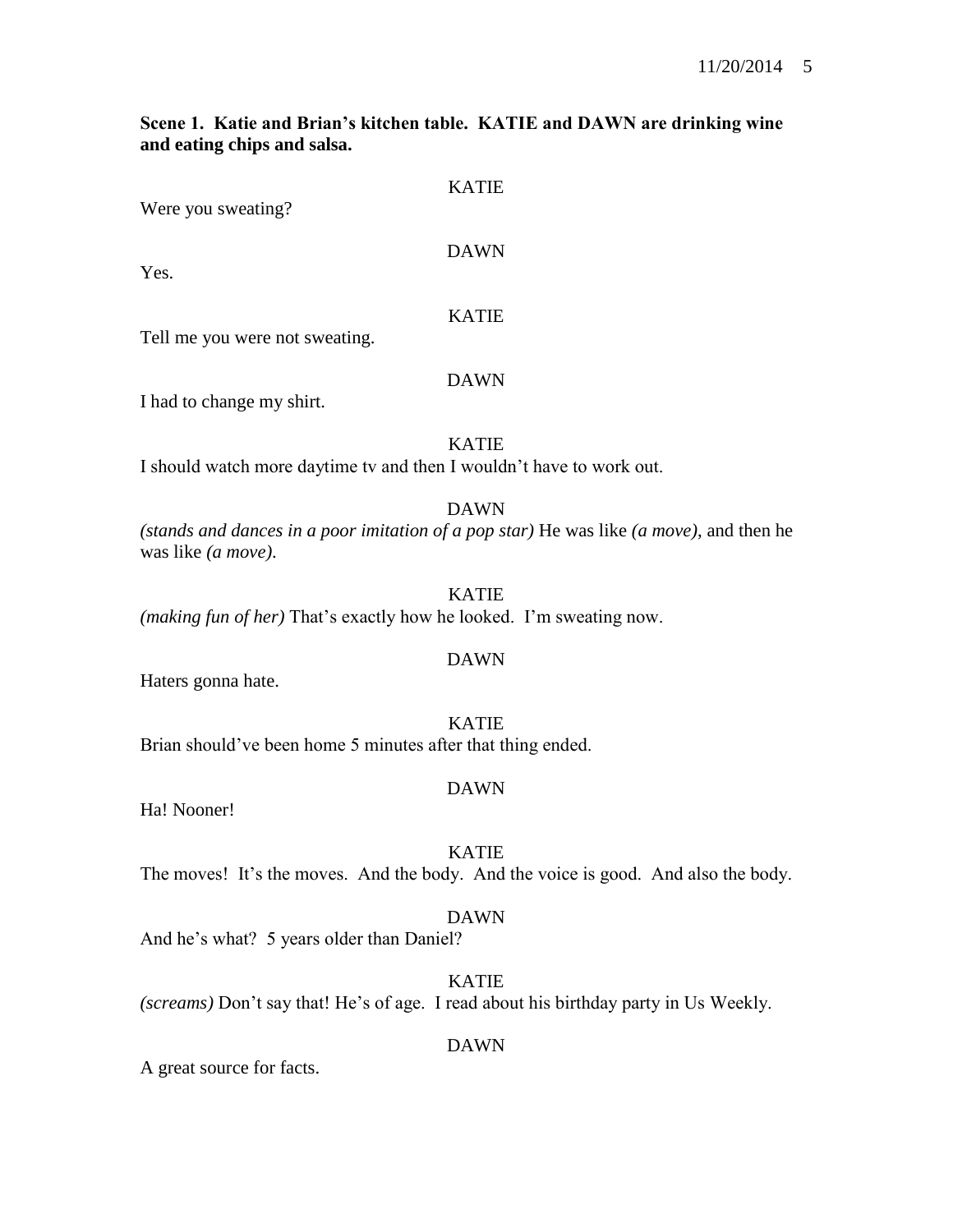#### KATIE

He's legal. And I'm not pursuing him, I'm watching him on tv. Just like millions of other women.

## DAWN

And we're all sweating.

## KATIE

DAWN

You bet. Even the—*(notices movement outside)* Oh, dear. Hold on.

*(looking)* What?

My little neighbor guy.

#### DAWN

KATIE

The dog-walker?

#### KATIE

*(She gets up, walks to window, peers out into darkness.)* He's moving my lawn furniture.

## DAWN

Tell him to knock it off.

## KATIE

He thinks he's helping. *(opening window)* Harold? Harold! I'm so sorry Daniel left those like that! Let me have him fix it tomorrow! I don't want you to get hurt. *(listening for a response)* Please don't worry about it. It's too dark. Let Daniel take care of that in the morning.

#### DAWN

Is he stopping?

#### KATIE

No. *(pause)* Okay! That's fine. Good night.

#### DAWN

Why was he in your yard?

## KATIE

Daniel and his buddy were out there and they must have left chairs over the property line. That little bit of grass right off his house belongs to him.

#### DAWN

What does he do with a skinny strip of grass?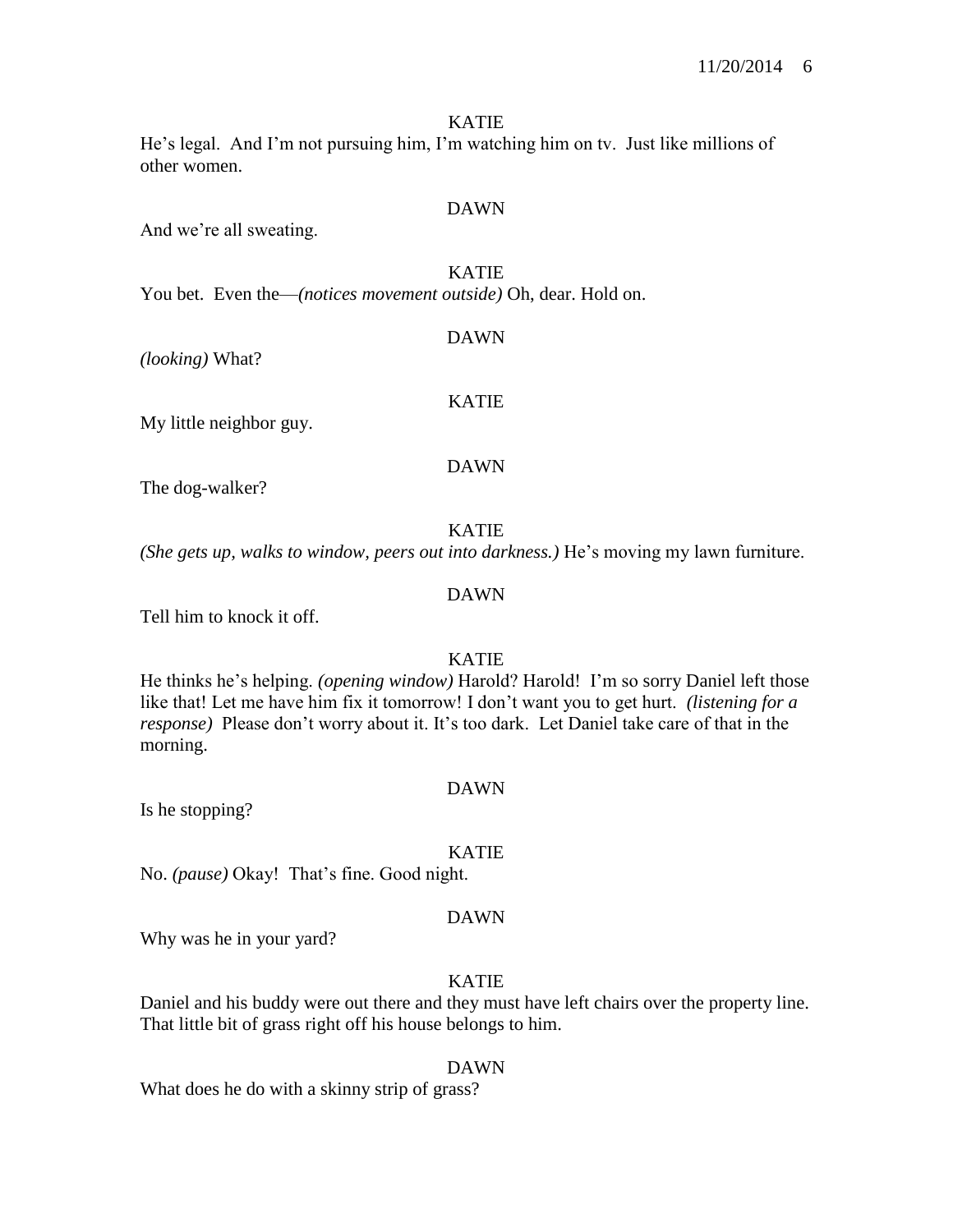## KATIE

He mows it.

### DAWN

He does not!

## KATIE

It's cute. He mows down one strip of grass and shuts the mower off and pulls it back out! There's not enough room to turn it around without going on my grass, which he won't do.

#### DAWN

Bat. Shit. Crazy.

## KATIE

He's okay. He's not entirely well-adjusted, but he follows his own little set of rules and he's okay.

## DAWN

Why couldn't he just leave the chairs there? Who cares if they were there for days?

## KATIE

You know, Brian tried mowing that grass—told Harold that he didn't have to worry about it.

## DAWN

What did he say?

## KATIE

He said "Nope! My property, Sir! My property!" The mower is one thing, but my lawn furniture is really heavy.

#### DAWN

What if he has a heart attack in your yard? Eh, he'd probably manage to die on his side.

## KATIE

*(almost choking)* Says the woman who works at the church.

## DAWN

Keep my black heart a secret please, or I'll lose my job.

## KATIE

*(a car pulls up outside, KATIE yells like a kid)* Your ride's here!

## DAWN

Throw me my jacket.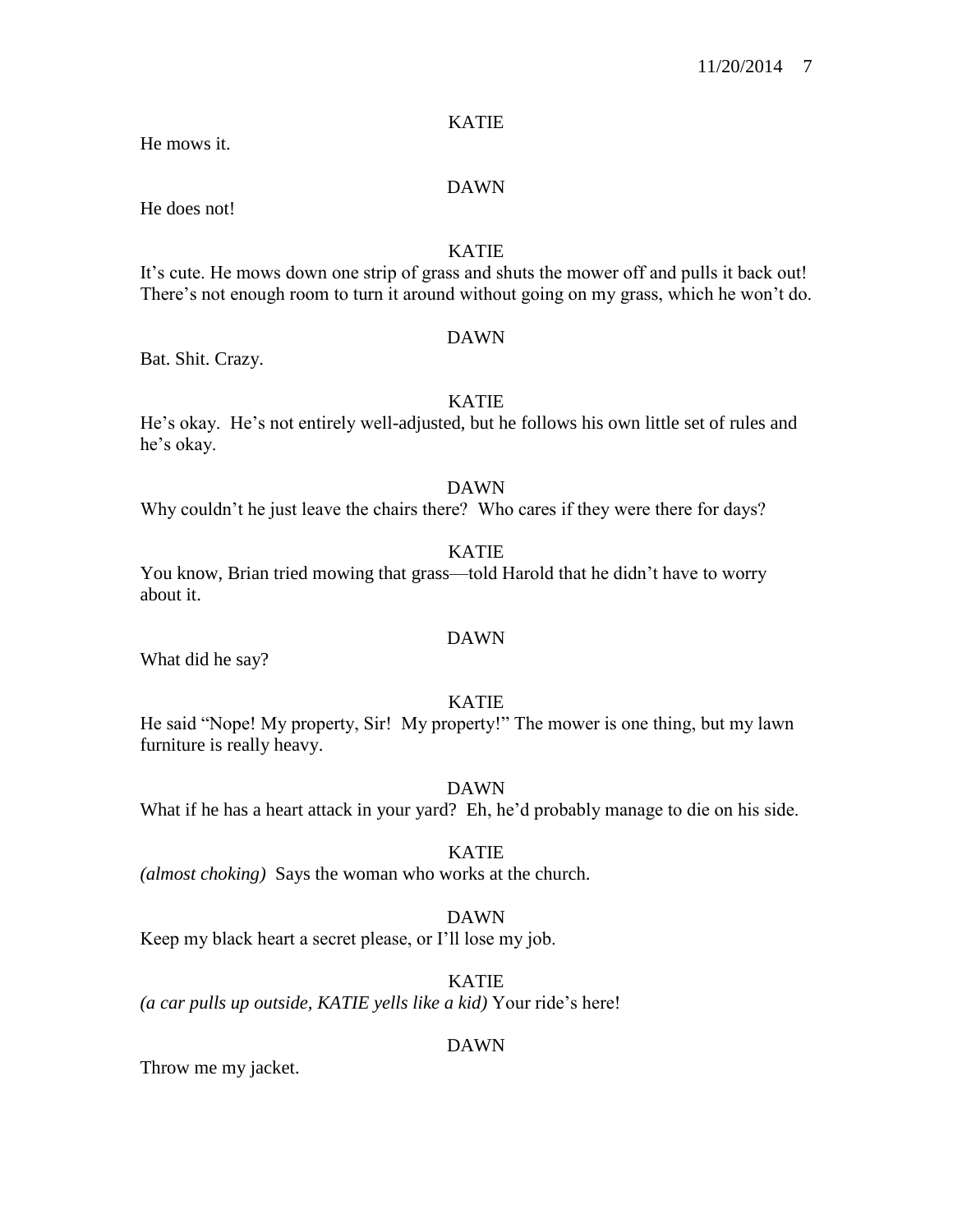*(as Dawn puts on her jacket, MAL enters*. *He is one of those cops that looks like a street thug, but has a huge, warm personality*)

MAL

Hey, Sister Kate! *(kiss on cheek)* What's going on here?

KATIE Nothing, Officer McGeary. Does Dawn have to leave now?

I can sit for one. Dawn, you wanna sit for one more?

#### DAWN

MAL

Absolutely.

*MAL sits, KATIE gets him a beer.*

## KATIE

Where are my nieces?

## MAL.

I picked them up and put them at Mrs. Swick's for a bit. I'm sure she's filling them up with hot chocolate and cookies, against direct orders. I told her we'd grab them in 20 minutes. *(opens beer, raises it)* Slainte. (SLAN-shuh)

#### KATIE

Cheers, baby brother. *(clinking glass to bottle)* Where'd you pick the girls up from?

MAL and DAWN

*(she enthusiastically, he with a roll of the eyes)* Irish dance.

## DAWN

*(to MAL)* What?

I said Irish dance.

## KATIE

MAL

You do roll your eyes about it.

MAL

If I wanted to get wrapped up in all the too-ra-loo-ra shit, I would've married an Irish girl.

## KATIE

Hey!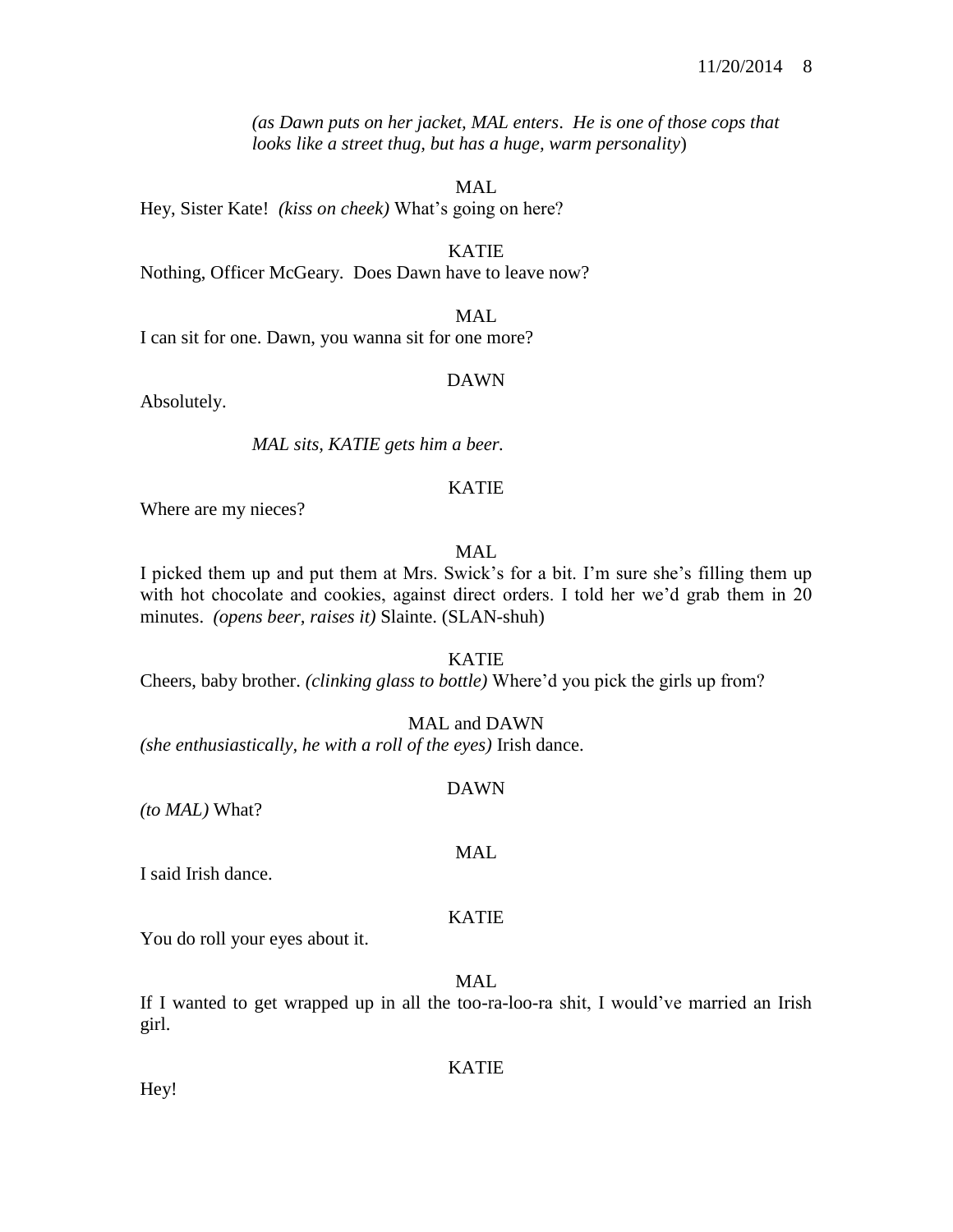#### DAWN

God blessed me with two red-headed babies with fast feet. Stop complaining!

MAL

I can't help it. Who pays \$1200 for a dress for a 7 year-old girl to dance in once?

#### DAWN

It's her solo dress! Katie you have to see it. And Malachy, it's used. For a solo dress, that is a steal!

## MAL.

You should quit working at church and learn to make those things.

#### DAWN

Maybe you quit being a cop and make them with me. *(MAL laughs)* She's dancing at a different feis *(FESH)* four of the next six weekends and she'll wear it at every one.

| That's 300 bucks each time. | MAL          |
|-----------------------------|--------------|
| He doesn't get it.          | <b>DAWN</b>  |
| Stop. They love it, right?  | <b>KATIE</b> |
| Yes.                        | <b>MAL</b>   |
| It's what they do.          | <b>DAWN</b>  |
| All for the kids.           | MAL          |

## KATIE

You got that right. Daniel needed new goalie pads for hockey this year. We won't be going on vacation. For real.

## MAL

But what would we spend it on if we didn't spend it on the kids?

#### KATIE

Something stupid, probably.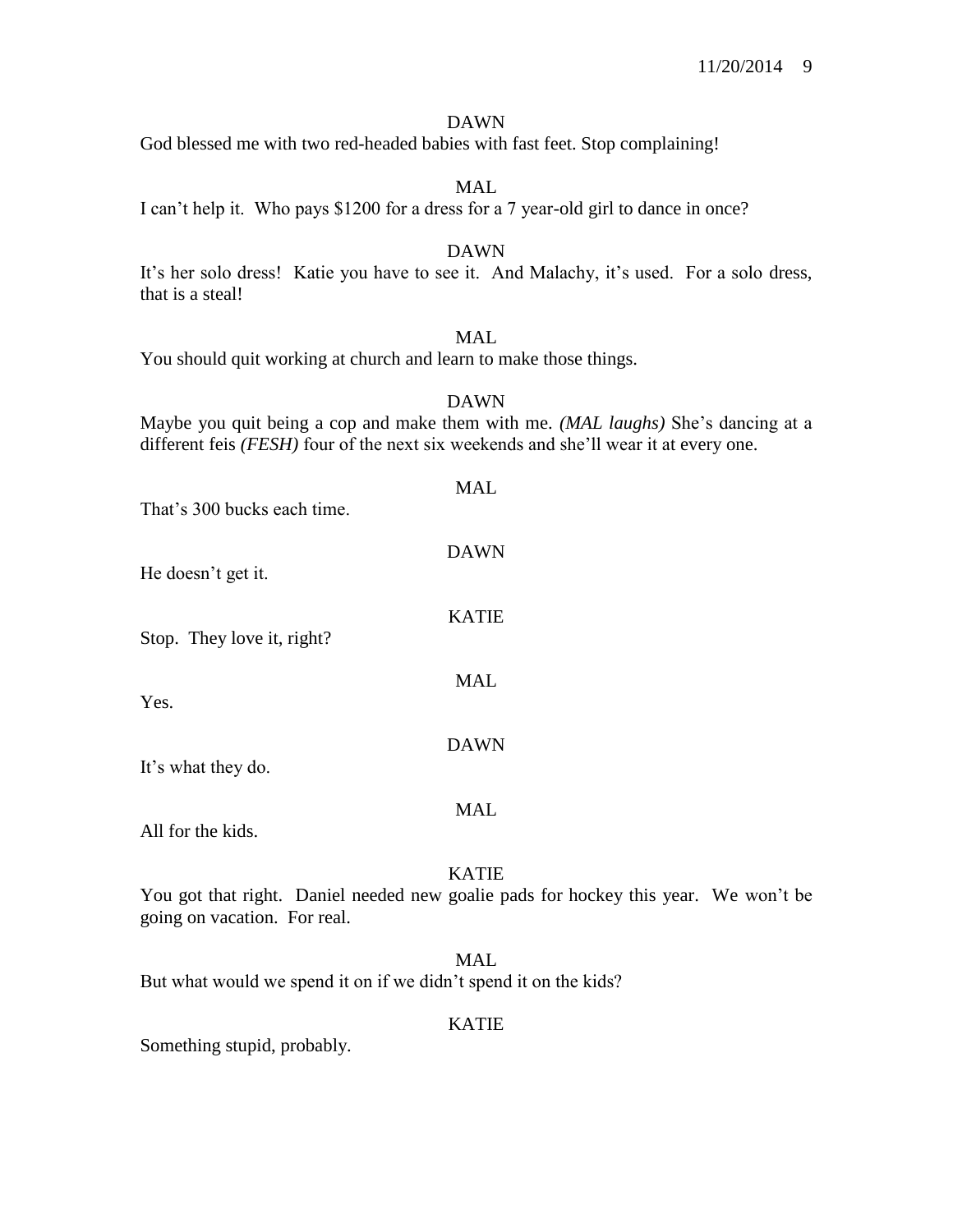| <b>MAL</b><br>Or a boat.                                                                                                   |  |
|----------------------------------------------------------------------------------------------------------------------------|--|
| <b>DAWN</b><br>That's something stupid.                                                                                    |  |
| <b>MAL</b><br>So what else, Katie?                                                                                         |  |
| <b>KATIE</b><br>Not much.                                                                                                  |  |
| <b>DAWN</b><br>Your sister's neighbor is still crazy.                                                                      |  |
| <b>MAL</b><br>The guy with the little dog?                                                                                 |  |
| <b>KATIE</b><br>Harold—his social skills are  It might be Alzheimer's.                                                     |  |
| <b>MAL</b><br>How old is he?                                                                                               |  |
| <b>KATIE</b><br>70-something.                                                                                              |  |
| <b>MAL</b><br>If he dies you can buy his house and knock it down. It'd be cheap. It looks like shit.                       |  |
| <b>KATIE</b><br>The inside is bad too. When the cable guy was here, he said he had been in Harold's<br>house and it's bad. |  |
| <b>DAWN</b><br>Really?                                                                                                     |  |
| <b>KATIE</b><br>Like newspapers stacked to high heaven. He can't throw anything away.                                      |  |
| <b>DAWN</b><br>Crazy people don't know they're crazy unless they have someone to tell them.                                |  |
| <b>MAL</b>                                                                                                                 |  |

*(indicating DAWN)* Exhibit A.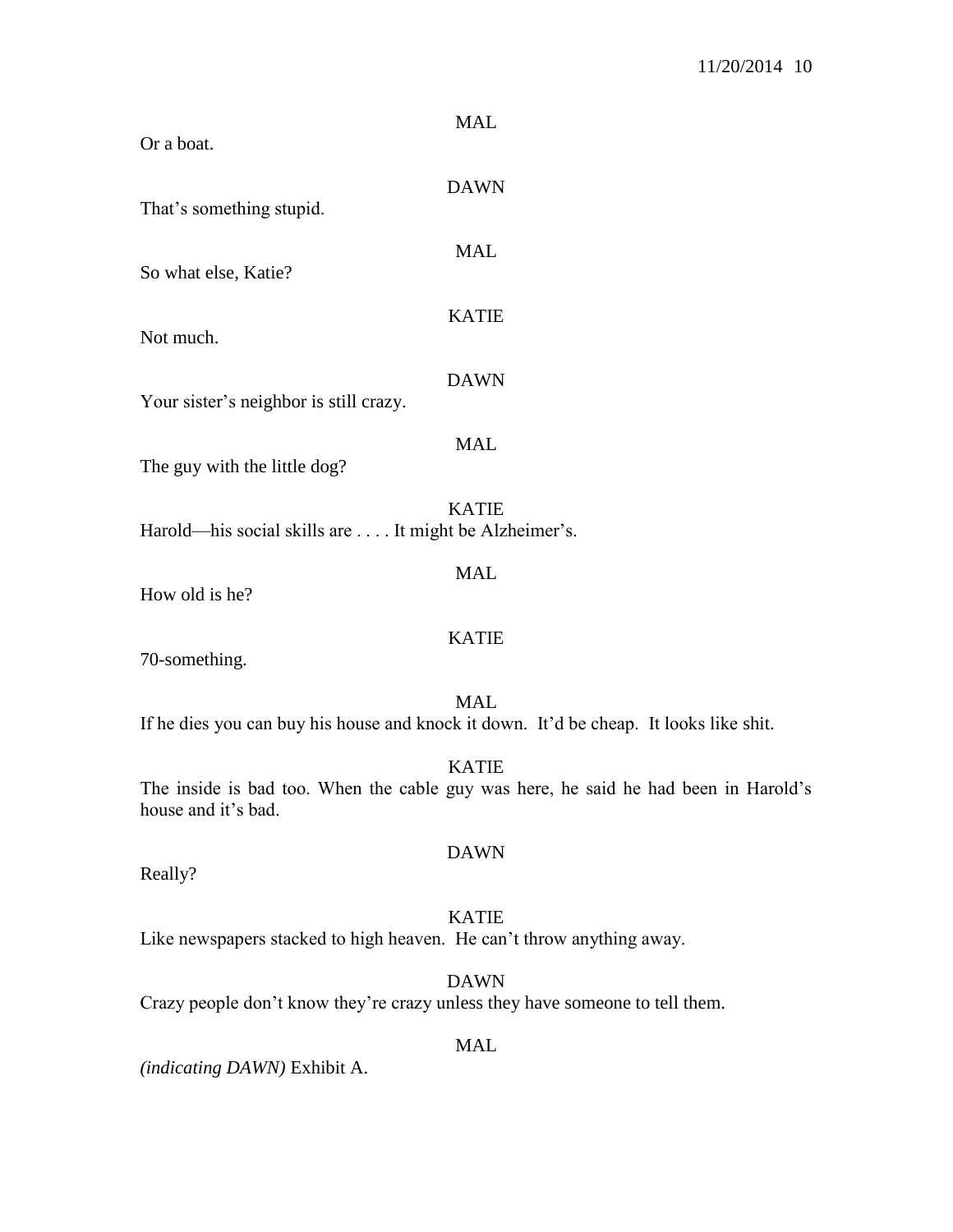## DAWN

Oh, shut up!

MAL

You know, if you knocked his house down, you and Brian could have a tennis court.

## KATIE

Yes, but then I'd have to play tennis.

MAL Then make it a huge yard, for parties. And freeze it in the winter, so Daniel can skate.

DAWN Then it wouldn't matter where you put your lawn furniture. Mal, he was out there tonight moving her lawn furniture because it crossed the property line.

He's a nut.

## DAWN

We gotta go. The girls have to go to bed.

## KATIE

Thanks for sitting.

*Over the next few lines, MAL and DAWN ready themselves to leave.*

## MAL

What do you guys have tomorrow?

## KATIE

Hockey tournament in Flossmor. Starts at 8:30 a.m., if anyone wants to join us. How about you guys?

MAL *(significantly not rolling his eyes)* Irish dance!

## KATIE

*(a thought occurs)* Are you going to mass for Mom on Sunday?

## MAL

Noon?

## KATIE

Ten-thirty. For the anniversary?

MAL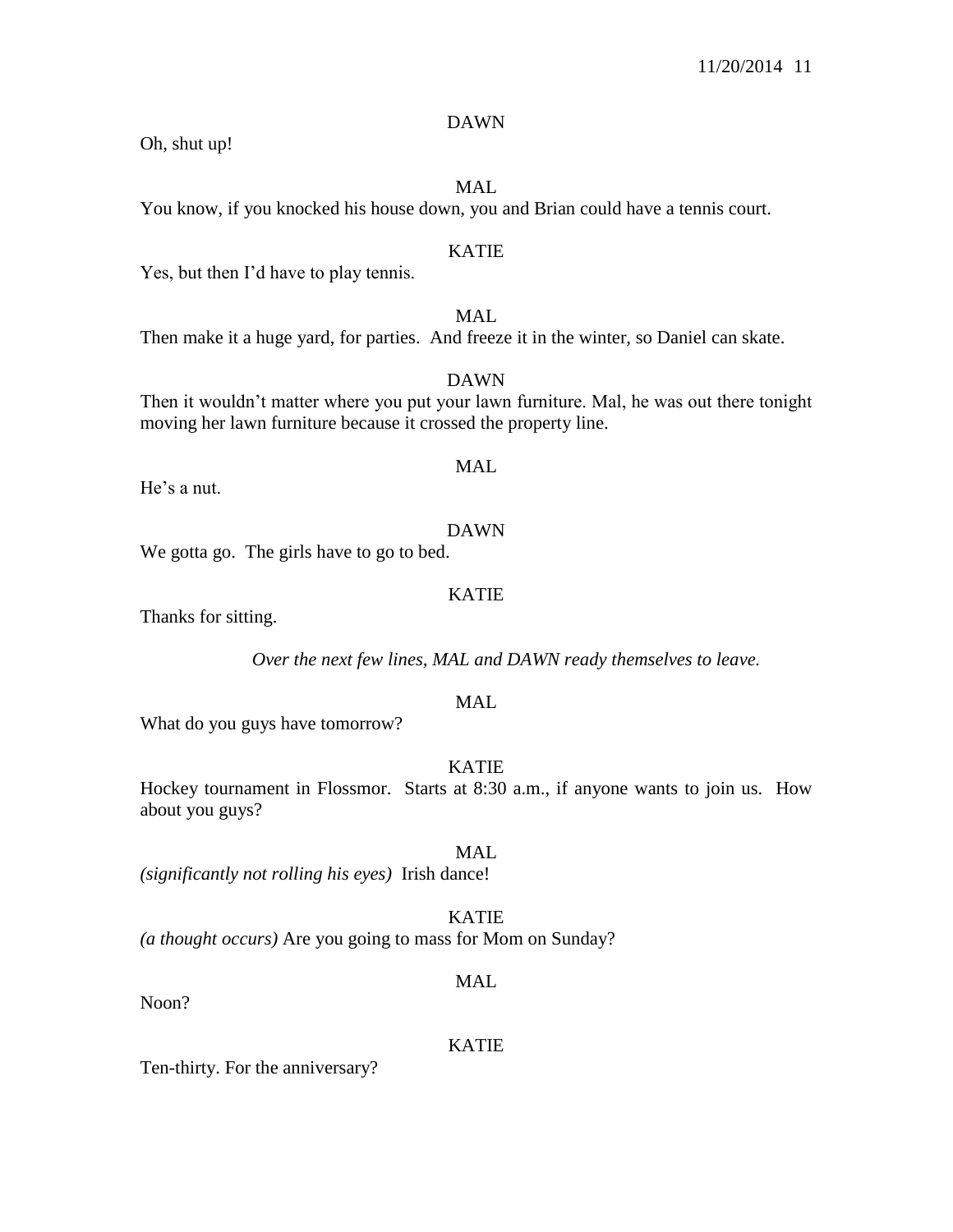| Wow. It doesn't seem like a whole year. | <b>DAWN</b>  |
|-----------------------------------------|--------------|
| It seems longer to me.                  | <b>KATIE</b> |
| I gotta work, but Dawn will go.         | <b>MAL</b>   |
| I will try to be there! See you later.  | <b>DAWN</b>  |
| Good night.                             | <b>KATIE</b> |

*MAL and DAWN exit. KATIE cleans up glasses, beer bottle, whatever else is on the table.*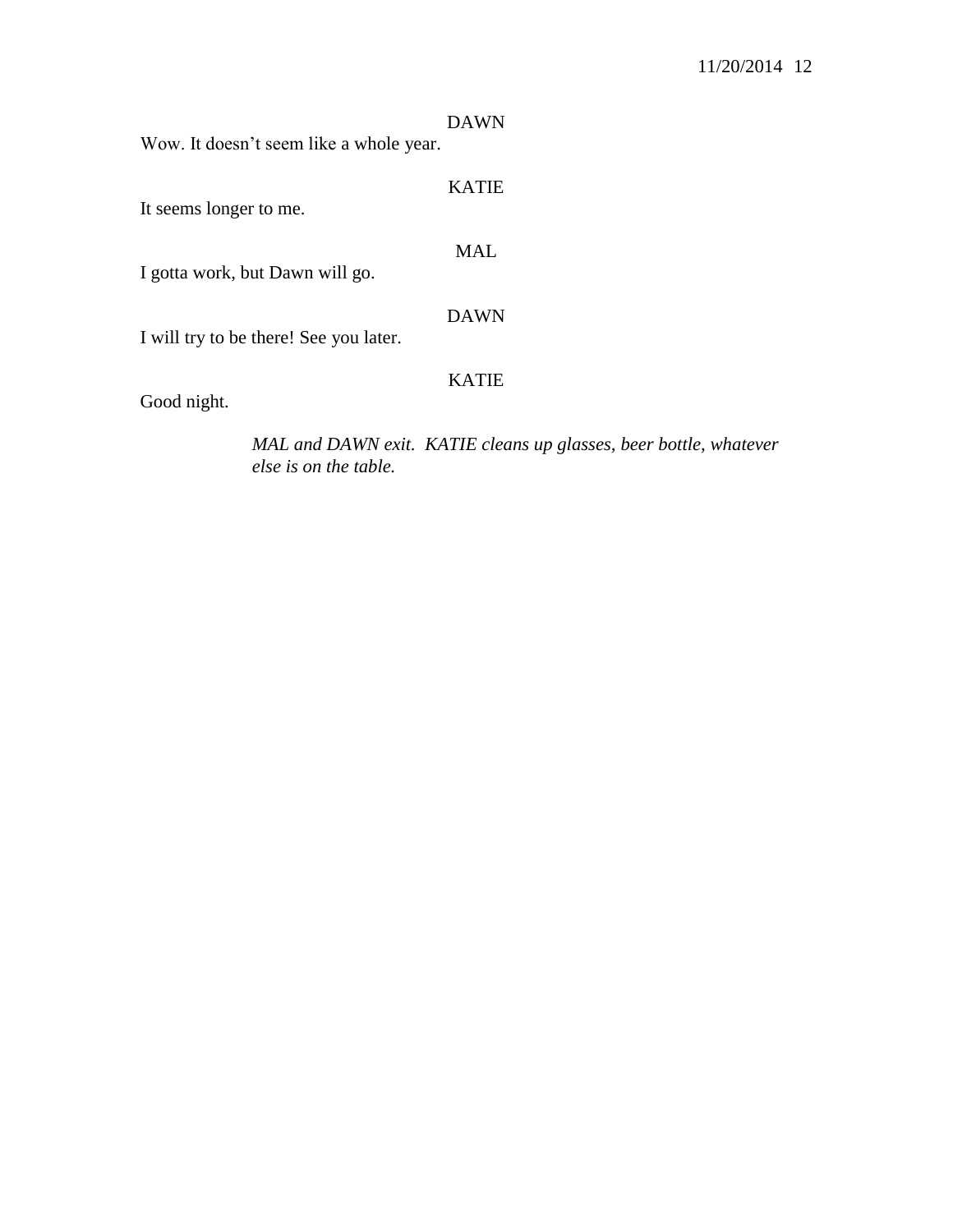## **Scene 2. A week later. KATIE enters the house on her cell. BRIAN is standing there, anxious. Looking out the windows.**

#### KATIE

I'm home now. I have to go. Seriously. I'll call you when I know. *(ends call)* Hi. *(kisses BRIAN)* Is Harold hurt?

#### BRIAN

There's no ambulance.

#### KATIE

Is he dead?

#### BRIAN

There would still be an ambulance.

## KATIE

Have you called my brother?

BRIAN

Yeah. Twice no answer. But it's not local, Katie. Look at their jackets.

## KATIE

*(Looking out window)* Holy shit. Homeland Security?

## BRIAN

Do you think he's a terrorist? *(a burst of laughter from KATIE, as if to say, "That's impossible!")* It's feds, Katie. Maybe the retarded thing is like an act.

#### KATIE

We don't say retarded in this house.

*KATIE'S phone rings. She looks at the screen, is annoyed, silences it.*

#### BRIAN

Who's calling you?

#### KATIE

Everybody.

BRIAN He's gotta be pretty shaken up. *(noting action out the window)* Hup! Locals!

#### KATIE

Do you see Mal?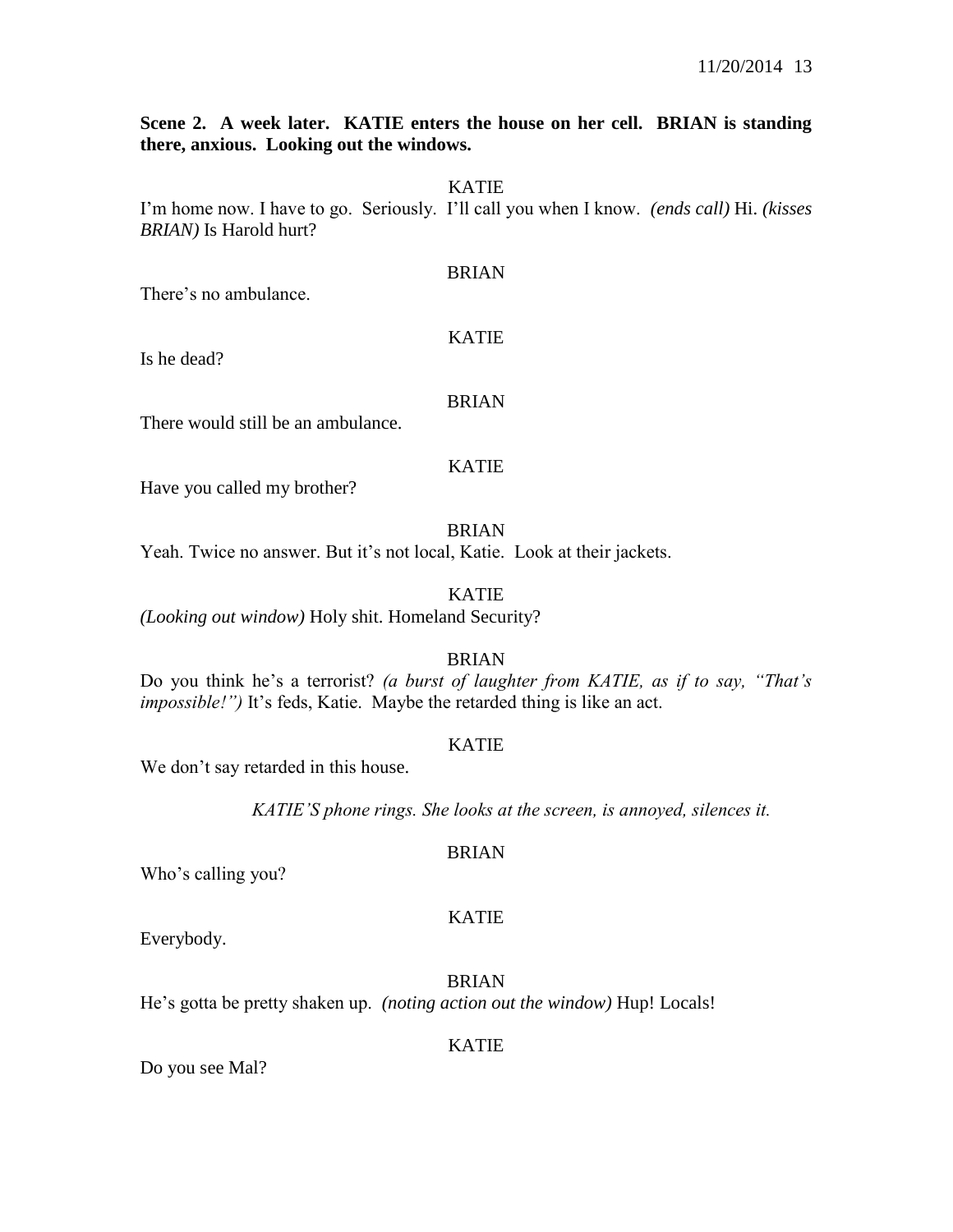## **DANIEL**

*(entering from other part of house)* What's going on next door? Is Harold okay?

#### KATIE

I'm sure he's fine. Did you eat?

#### DANIEL

Dad and I got Señor Sub.

KATIE Why are you eating out when there's food in the fridge?

#### BRIAN

We don't know how to make it.

## KATIE

Now who's retarded?

#### DANIEL

We don't say retarded in this house.

BRIAN *(seeing something outside)* There's your brother.

KATIE Daniel, go shower and get ready to get back on the ice.

DANIEL

Why should I shower now, if I'm going to play hockey?

#### KATIE

Because you smell now.

DANIEL

Fine. Can Joey come over after the game?

#### KATIE

*(joking)* If you win! Now go.

*DANIEL exits. KATIE and BRIAN spend a moment looking out the window, making an effort not to be seen—they don't want to appear to be nosy neighbors. DAWN comes through the front door without a knock.*

DAWN

What the hell is going on? *(KATIE jumps, startled)* Sorry. Sandy called me at work and said your block was filled with cop cars. Is Mal there?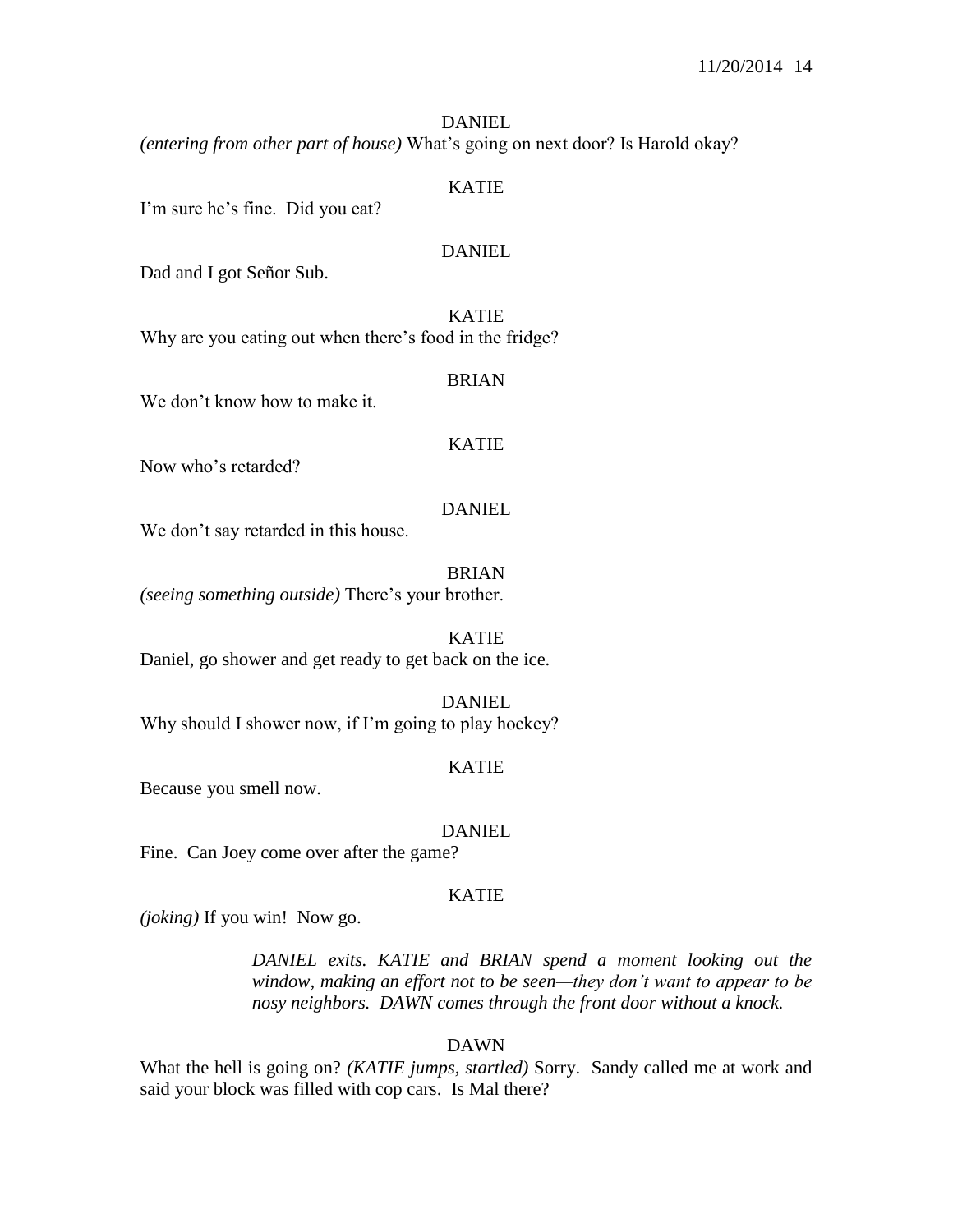## BRIAN

Yeah. So are the feds.

## DAWN

Whoa! *(they all look)* Sister Nancy was in so I asked her to watch the phones while I ran to the bank. *(KATIE and BRIAN give her a look)* Your house is on the way to the bank. *(another look)* Not the most direct way, but it is on **a** way to the bank.

## BRIAN

All right. We're like a bunch of goddam grannies. We might as well get a police scanner and listen in to the radio calls.

#### KATIE

Ha! My grandma did that!

#### DAWN

He's not dead, right?

## BRIAN and KATIE

There's no ambulance.

| (Looking out window) Holy shit! He's in cuffs! | BRIAN        |
|------------------------------------------------|--------------|
| They shouldn't do that to him. He's old.       | <b>KATIE</b> |
| And apparently a criminal.                     | <b>BRIAN</b> |
| What's gonna happen to Biscuit?                | <b>KATIE</b> |
| Who?                                           | <b>DAWN</b>  |
| His dog. He loves that dog.                    | <b>KATIE</b> |
| Oh yeah.                                       | <b>BRIAN</b> |

*A knock at the door, MAL enters without waiting.*

## KATIE

Mal! Why haven't you answered your phone?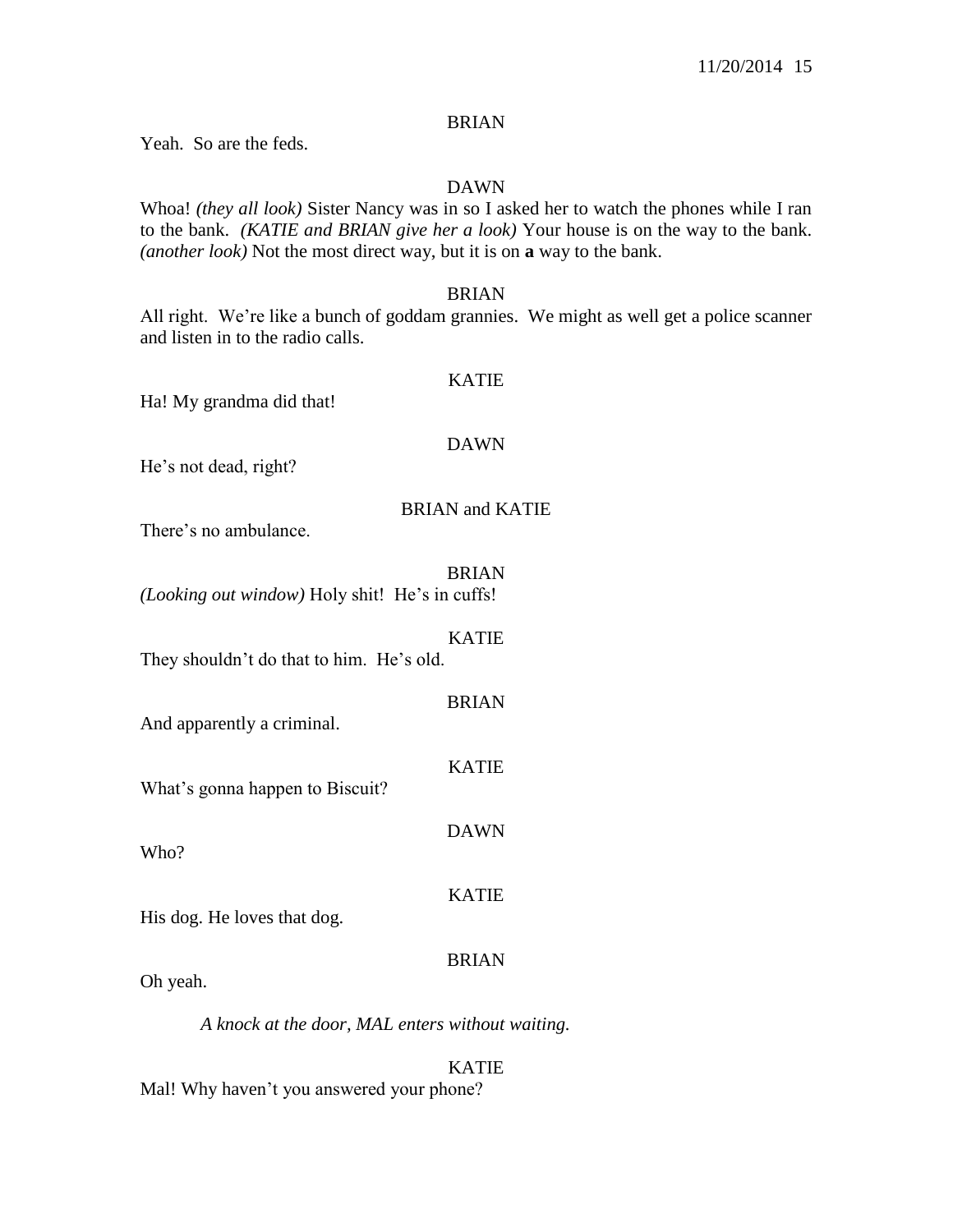#### MAL

Hey guys. You been watching this? *(noticing his wife)* Where did you come from?

| Me? I'm at the bank. | <b>DAWN</b>  |
|----------------------|--------------|
| Jesus.               | <b>MAL</b>   |
| So what's going on?  | <b>BRIAN</b> |
| It's really gross.   | <b>MAL</b>   |
|                      | <b>KATIE</b> |

Can you tell us?

MAL I have to, actually. We have to talk to all the nearby families.

#### DAWN

Okay. *(pause)* Oh. What? Am I not allowed to hear because we live four blocks away?

#### MAL

No, I don't care. It's just. *(pause)* Well, first, his whole house was packed with shit. Like you said, Kate— newspapers and unopened mail and stuff for the dog, and empty cans and bottles. There's got to be mice going crazy in there, if not rats.

## KATIE

Oh no.

MAL

He isn't going to be allowed back inside. They're condemning the house.

Seriously?

## DAWN

KATIE

Where's he going? Katie wants to make him a casserole and walk his dog.

## Stop.

God. Sorry.

## DAWN

MAL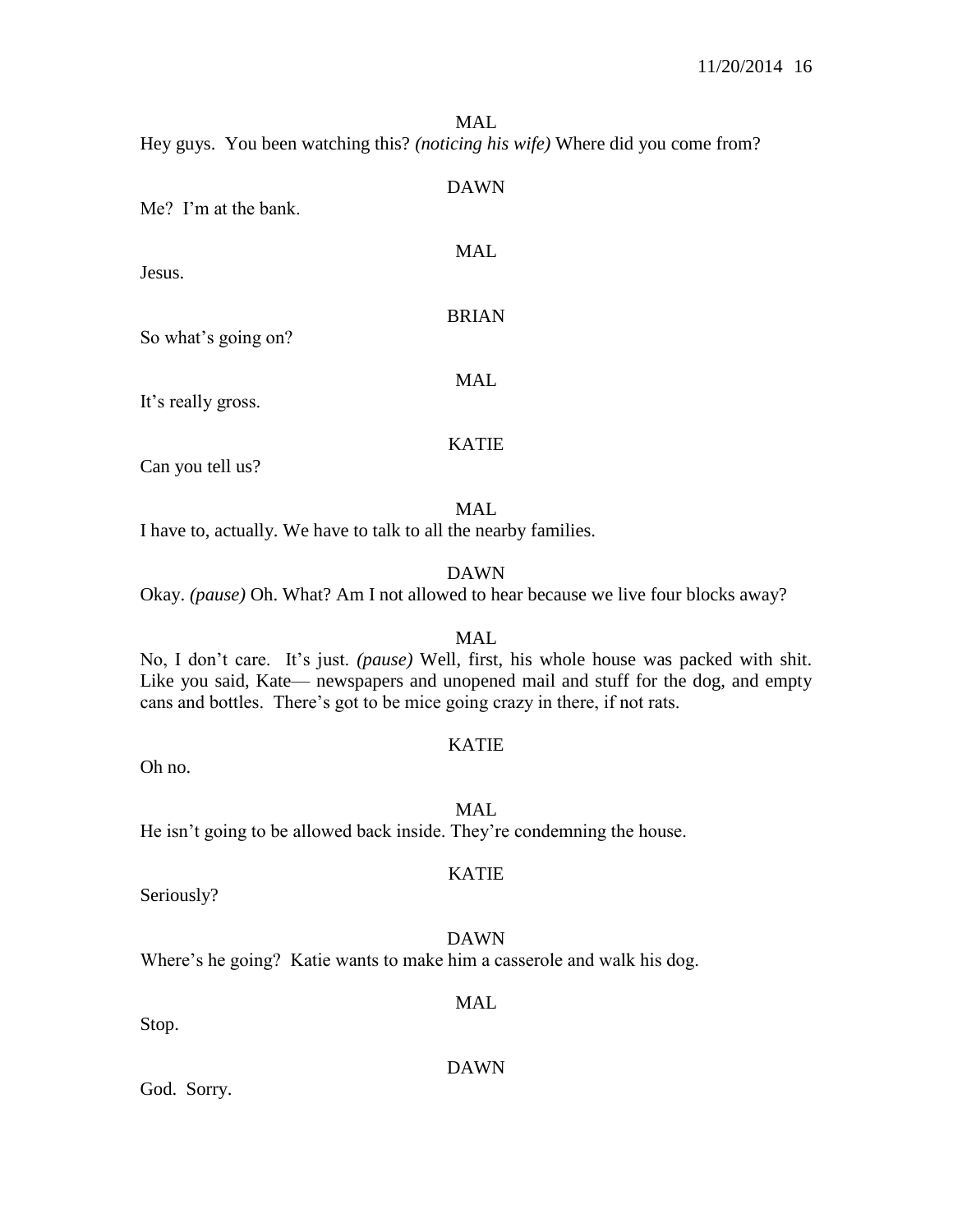## MAL

We found some porn in there.

## BRIAN

What? No way! The guy's closing in on 80.

## KATIE

He's not even 75.

#### DAWN

*(in a porn-girl voice)* Gee, old-timer! Nothing turns me on more than moldy newspapers from the Reagan era!

## MAL

Guys! It was kids. Like kiddie porn.

*A moment of deep silence.*

#### KATIE

No.

#### MAL

We're letting all the families around you guys know.

#### KATIE

Hold on. You can kick him out of his house for that?

## MAL

No. We can condemn the house because it's not suitable for living. It's kind of twisted, because we can make him leave for his own safety.

#### BRIAN

Jeez. Whatever works.

## MAL

We just want him out of here. We need to figure out if any kids in the neighborhood had any extensive interaction with him.

#### BRIAN

Daniel never said more than "Hi" to him as the guy walked past with his dog. Just like normal politeness.

#### MAL.

Okay. So you have absolutely no concerns that—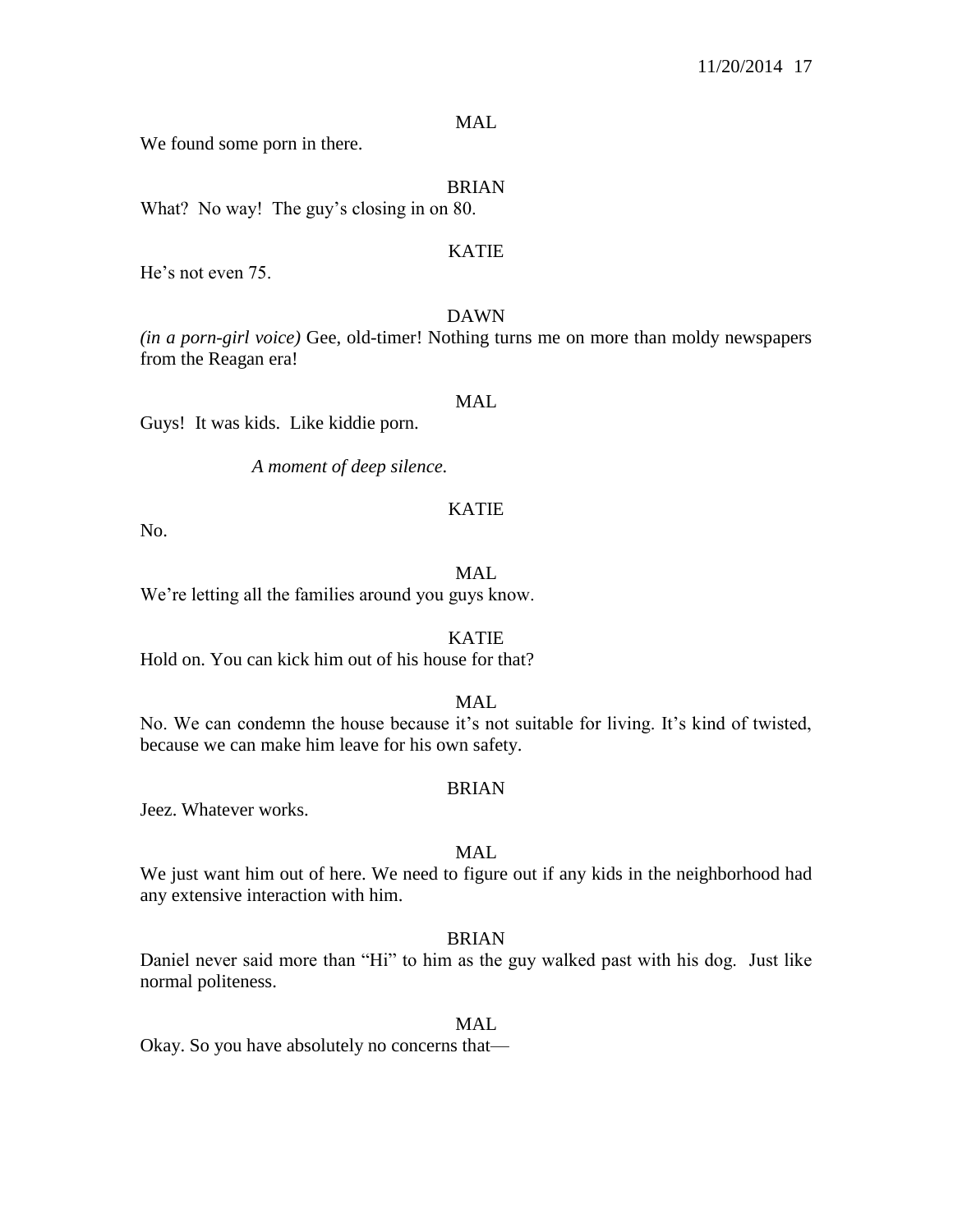#### KATIE

He pulled weeds for him last summer.

## BRIAN

What?!?

## KATIE

Harold asked if Dan could help him pull back the overgrowth in his back yard, and I sent him over there. I stayed in our yard the whole time. Dan made me. He didn't want to do it and I said it was just being a good neighbor.

#### BRIAN

Are you kidding me? You sent him over into that guy's yard?

KATIE I didn't know! I saw him the whole time. Dan worked, and Harold just puttered around.

## MAL

Are you sure?

#### KATIE

Yes.

### MAL

I don't want to freak you guys out, but it was bad, what I saw in there. And it was teenage boy stuff, like altar boys and stuff.

## BRIAN

Who caught him?

## MAL.

He was getting it through the mail. One of his packages got damaged in a post office machine and they could tell what it was. Postal workers reported it.

#### KATIE

He doesn't have a computer.

#### DAWN

No, he doesn't.

#### BRIAN

How the hell do you know? Are you three in the same fucking bunco club?

## KATIE

He was on the parish picnic committee and I had to print him paper copies of the minutes. Everyone else got them emailed.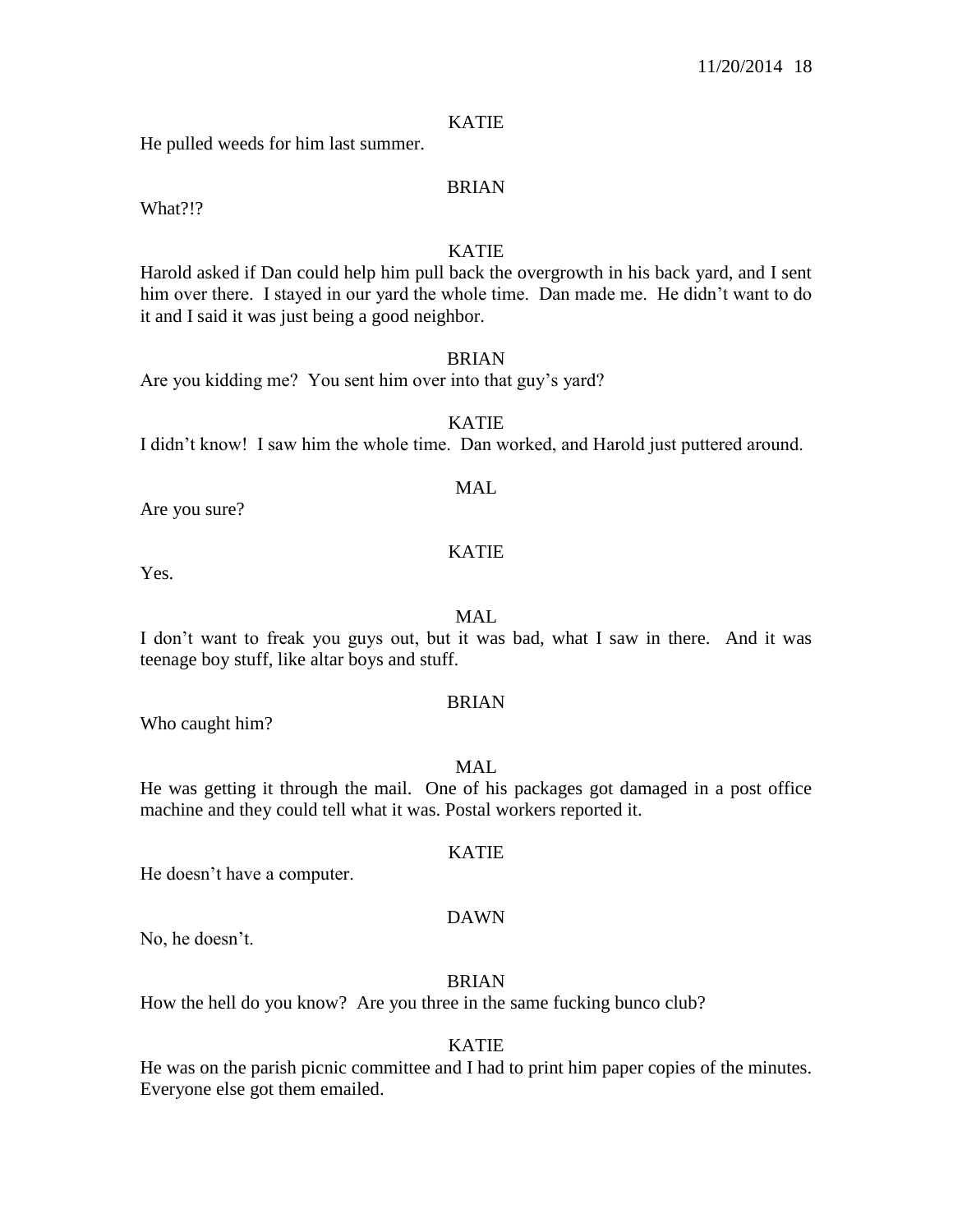#### DAWN

He reads at church. I had to send the schedule through the mail.

BRIAN Nice to see he's so involved. Is he head of boy scouts too?

## DAWN

No.

## BRIAN

But they took him away? He's gone? Where to?

## MAL

Not sure. Some kind of VA facility maybe? Is he a vet? *(a general shrug, nobody knows)*  He's allowed to come back, but only supervised by a cop, and not every day. It's actually lucky for us that his house is so packed with shit, it gives us an easy way to get him out of here.

#### DAWN

Can he come back if he cleans it up?

## MAL

It's beyond cleaning. If he's here—he's here with a cop—*(sarcastically)* for his own safety. I'll get you the details when I have more. But if you see him there by himself, you should call me.

KATIE

DAWN

Oh, Lord.

It kind of adds up, really.

## KATIE

What? How do you mean?

## **DANIEL**

*(entering, dressed in jeans, hockey team sweatshirt)* Ready? Oh, hey Aunt Dawn, hey Uncle Mal.

MAL

Hey, Danny Boy.

## DAWN

Hey, kid.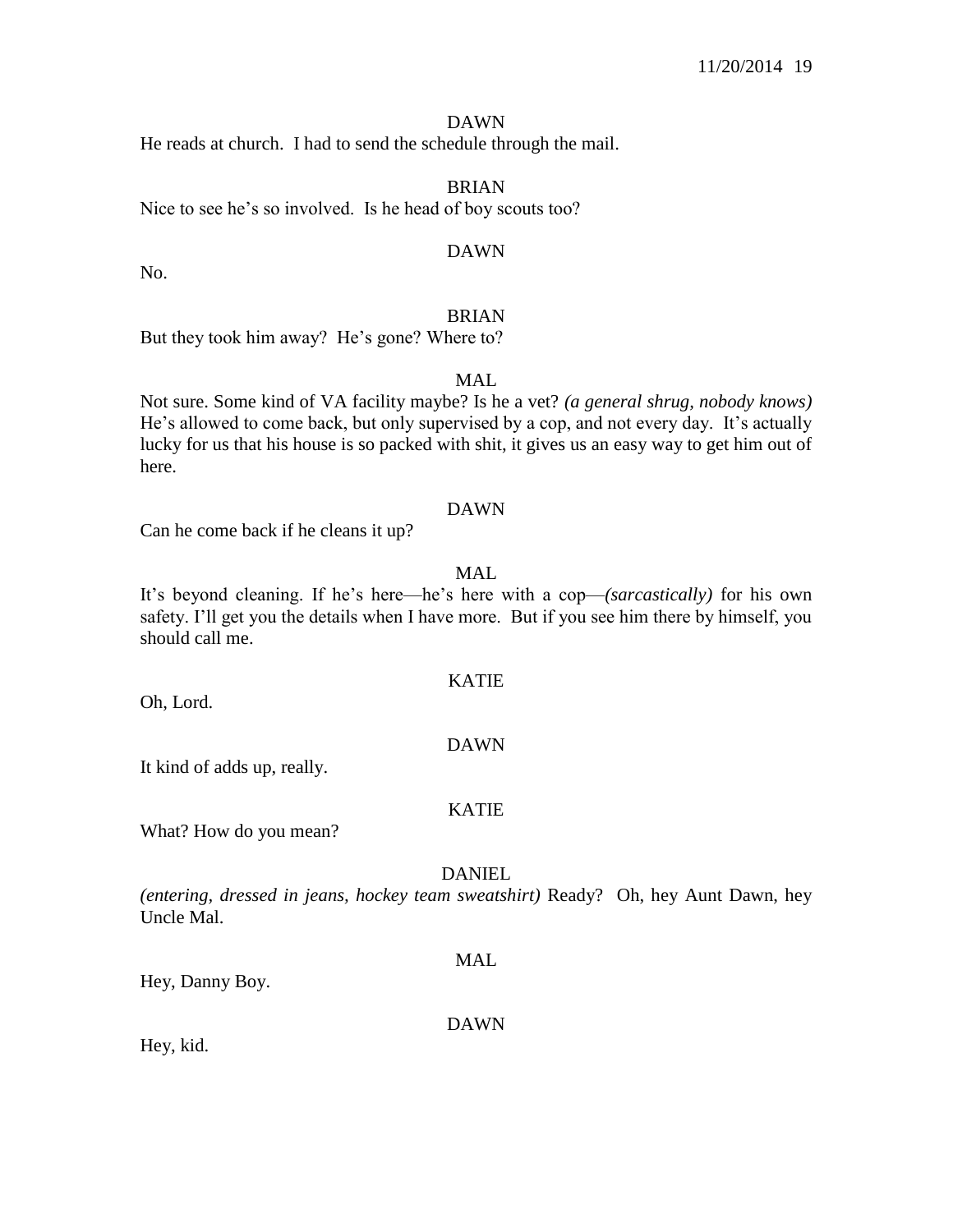#### **DANIEL**

Do you know what's going on over there?

MAL Listen, buddy. When you were in your neighbor's yard last year?

#### DANIEL

Yeah?

## MAL

You stayed in the yard? You never went in the house? *KATIE looks at MAL—he did not have her permission to do this.*

DANIEL No. He asked me if I wanted to come inside for a drink, but I said no.

MAL Okay. So you've never been alone with the guy?

DANIEL *(this is an absurd thought)* Alone? With Harold? No.

MAL

Great.

**DANIEL** 

What's up with all the cops? There's like a million—

KATIE *(quickly)* It looks like Harold hasn't paid his taxes for the last decade!

#### DANIEL

Wow. Wild.

## KATIE

They're trying to find anyone who's been in the house to see if they noticed any kind of mail from the IRS. He's claiming he was never notified.

DANIEL

I've never seen anybody go through that door, except him and his—

## BRIAN

Load up the car.

DANIEL

*(confused by tone)* Okay.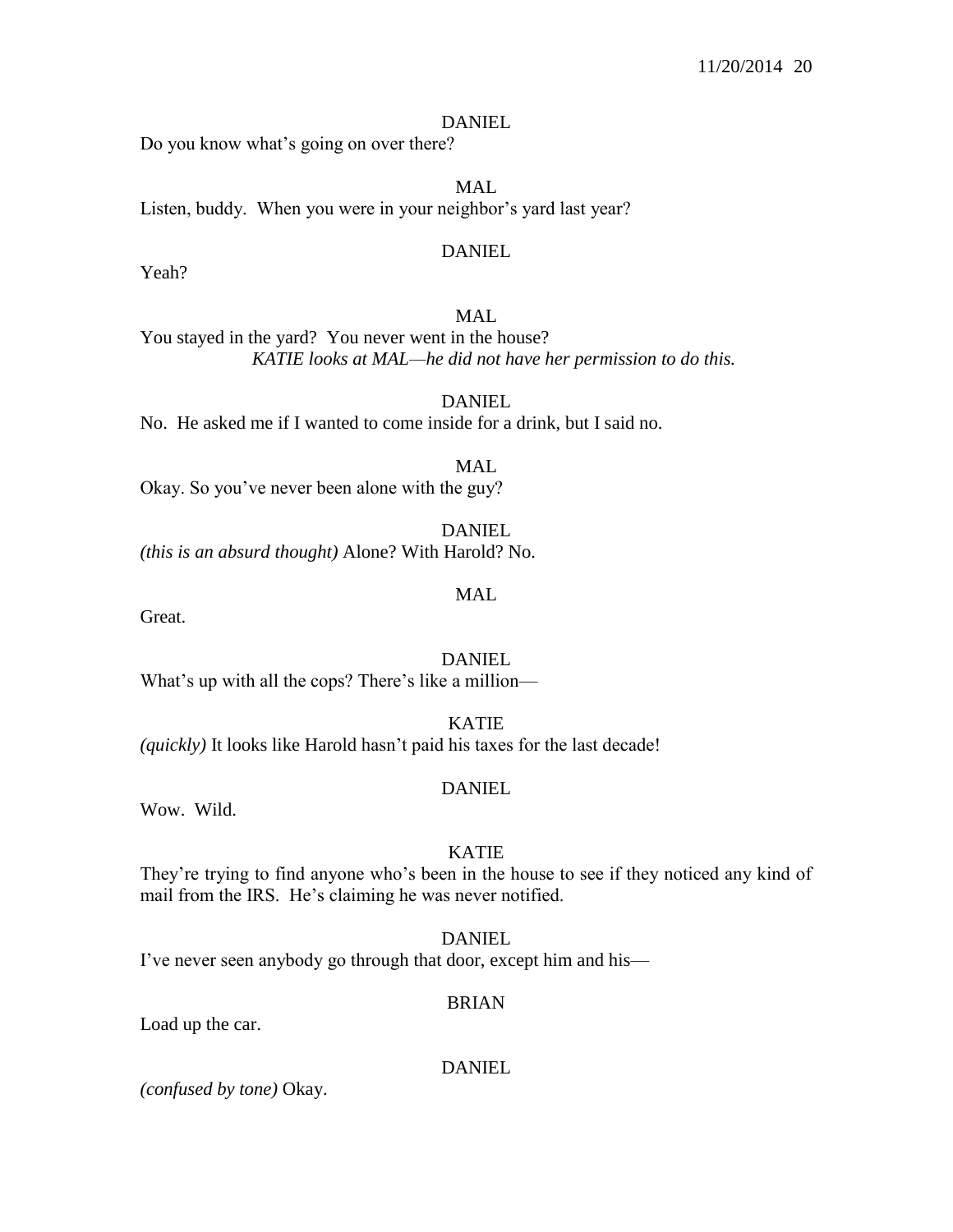KATIE And I have to think about Joey coming over. Tonight's probably not good.

## DANIEL

But you said—

BRIAN

Just load up the car, Dan.

*DANIEL exits.*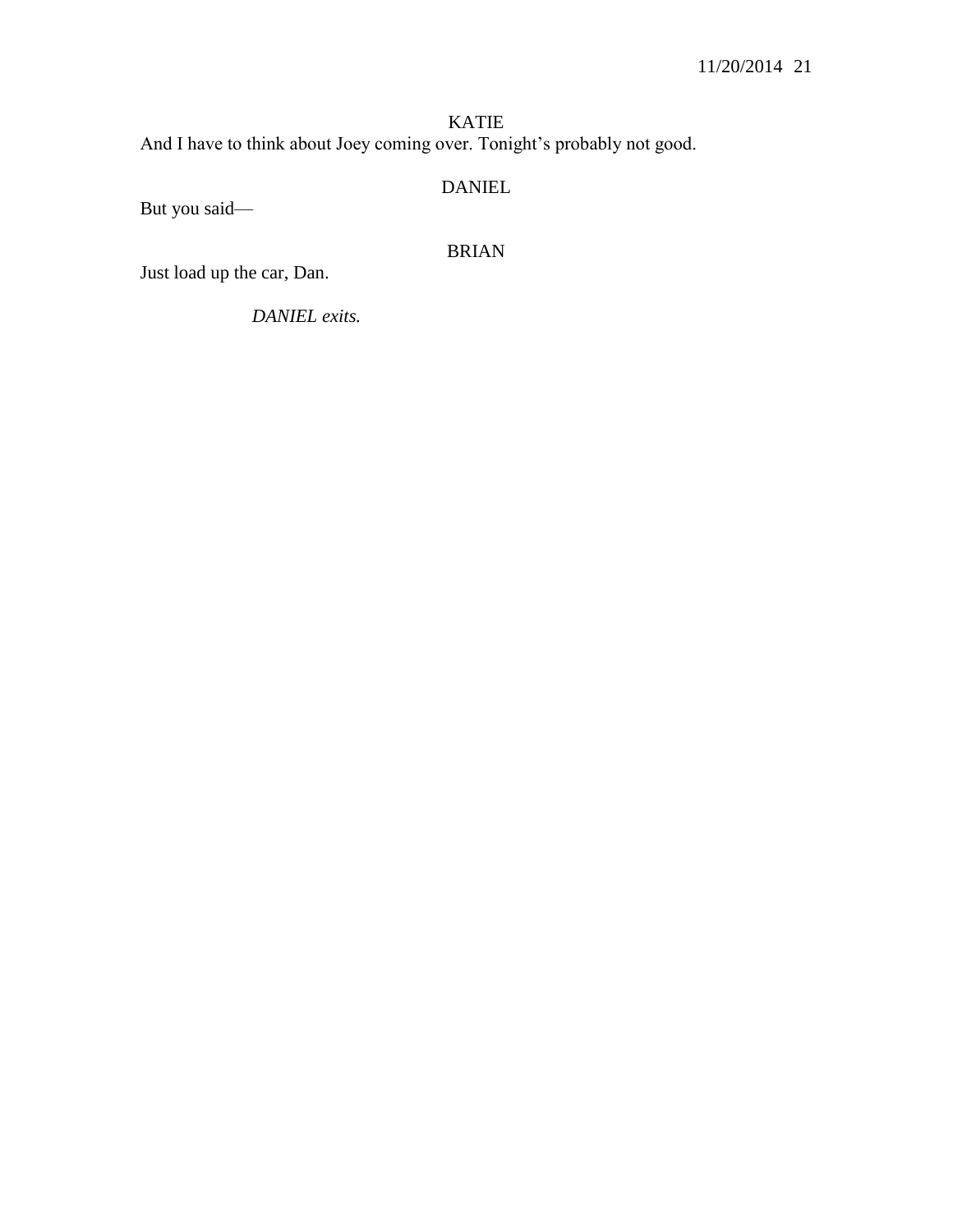## **Scene 3. Late that night, home from hockey. KATIE, DANIEL and BRIAN all enter. DANIEL carries medium sized trophy.**

#### BRIAN

We seemed like we were sleeping on our skates, that's the last thing I'll say.

## KATIE

Please let that be true.

#### DANIEL

This is the cheapest trophy ever. It doesn't even say "Second Place." It says "Tournament Participant." That's like hanging a poster on your wall that says, "I kind of suck."

#### Don't say suck.

# KATIE

DANIEL

Sorry.

## KATIE

House or garage?

## DANIEL

Trash.

#### BRIAN

I'm just going to say that if we'd had more than 7 shots on goal—

## KATIE

Brian, seriously—can it. Daniel—shower.

# DANIEL

I'm going to move my bed into the shower. I'll live in there.

## KATIE

I'm sorry. You're 13 and you play hockey. I love you and you smell.

## DANIEL

Oh, Mom. That's the nicest thing you've ever said to me. *(He hugs her and rubs his sweaty head on her shoulder)*

#### KATIE

Oh! Quit! You're gross. Get! Away! Shower!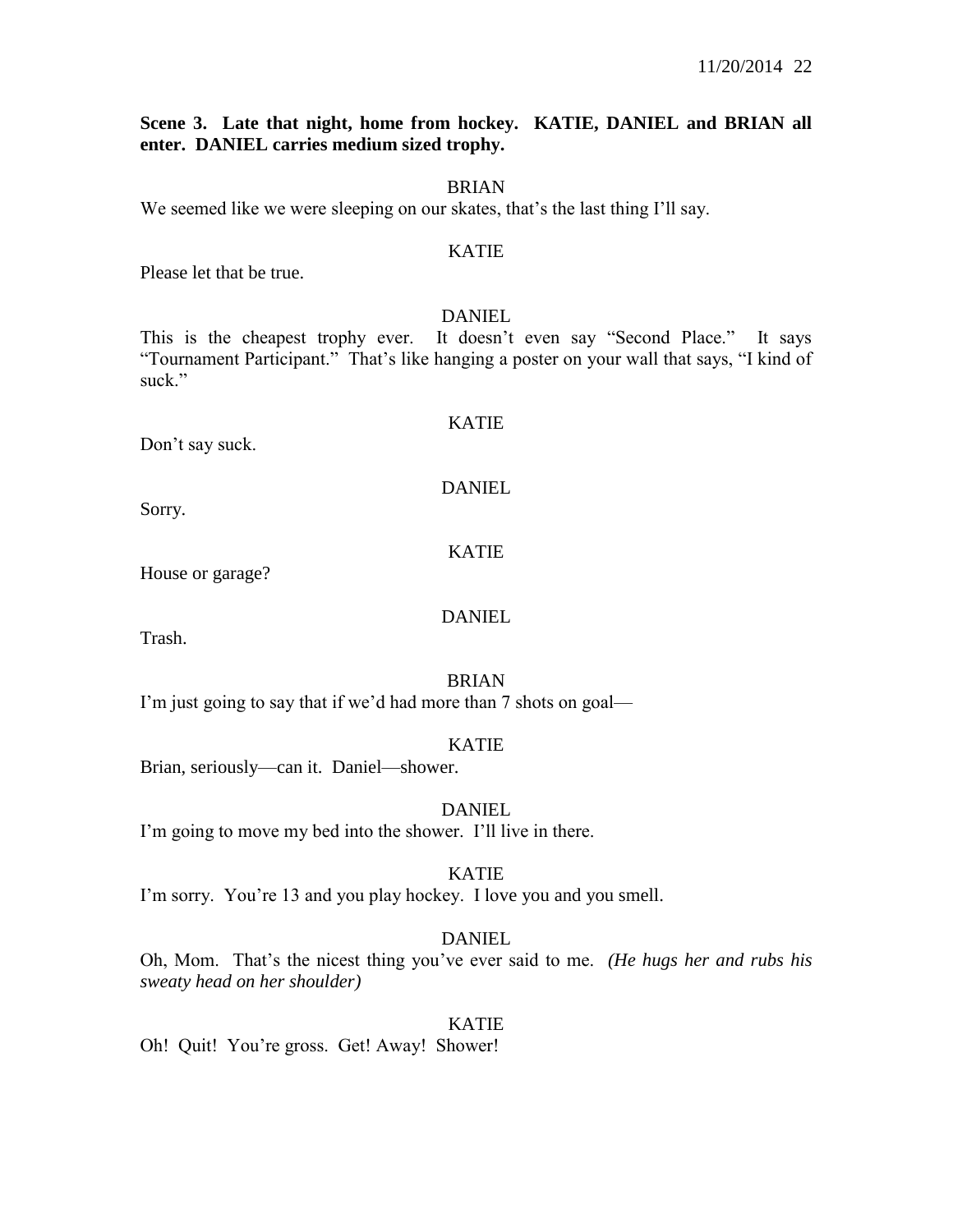## **DANIEL**

I'm going. *(exits laughing)*

## KATIE

Don't just rinse!

BRIAN Katie? When are we gonna tell him about Harold?

#### KATIE

Day after never.

#### BRIAN

He's gonna hear it from somebody.

## KATIE

People aren't going to tell their kids about this. People have some sense, Bri.

#### BRIAN

I think you'll be surprised.

KATIE

There's not a mother in this neighborhood—What is that?

*KATIE and BRIAN look out window toward Harold's house.*

#### BRIAN

Don't even tell me he's back already.

## KATIE

We're not calling the cops on him.

#### **BRIAN**

That's exactly what we're doing. *(picking up his phone)*

## KATIE

Brian, stop. There's more than one person. Oh, shit. Are you kidding me? *(opens window and yells in a seriously threatening voice)* Hey! Did somebody invite you into this yard? Well, it's mine and I'm telling you to get your asses out of here.

*She shuts window.*

#### BRIAN

*(staring at her)* Angry teacher voice. Kinda hot.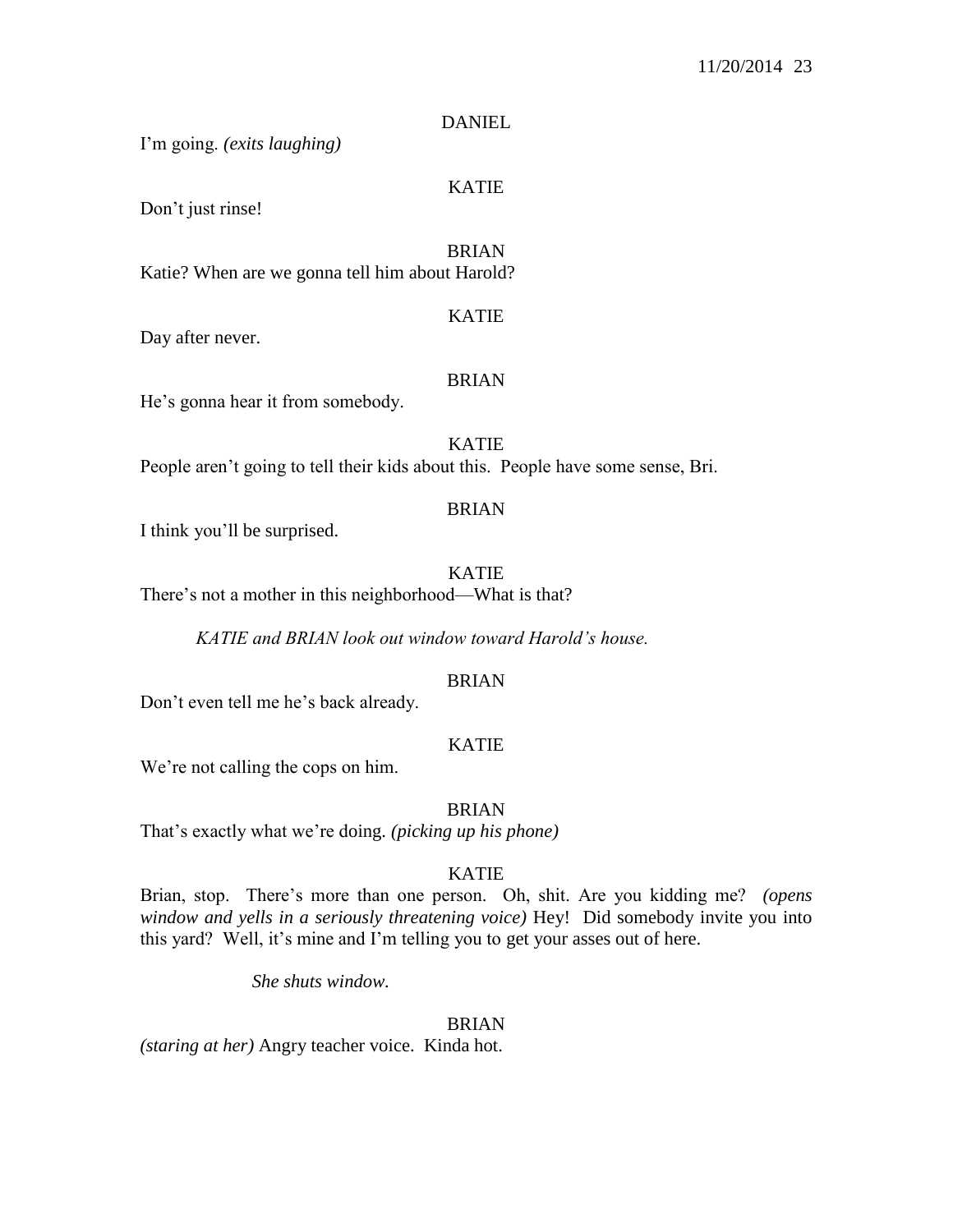## KATIE

I can bust it out when I have to.

## BRIAN

Who was it?

## KATIE

Cody and Brendan. The hoodlum twins. Peering in his windows, looking for God knows what.

## **BRIAN**

So people told their kids.

KATIE

Completely irresponsible parenting. I'm calling their mom.

## BRIAN

Forget it.

## KATIE

I think it's important that these people know that their kids are assholes.

## BRIAN

They probably already know. And if they don't, they're not going to believe you.

## KATIE

I'm not going to have them peeking in his basement.

## BRIAN

What do you care?

## KATIE

They're standing on his tulips. The guy cares about two things—his flowers and his dog.

## BRIAN

Three things.

## *A look from KATIE that says, "Gross."*

When I was little, there was a lady that lived on the corner, and she looked like a witch. We called her "The Witch." And me and my brothers used to dare each other to go knock on her door, to look in her window, whatever. It was stupid, but that's what kids do. He's kind of a neighborhood witch. Just . . . worse.

#### KATIE

I don't think he did anything, like touched anybody.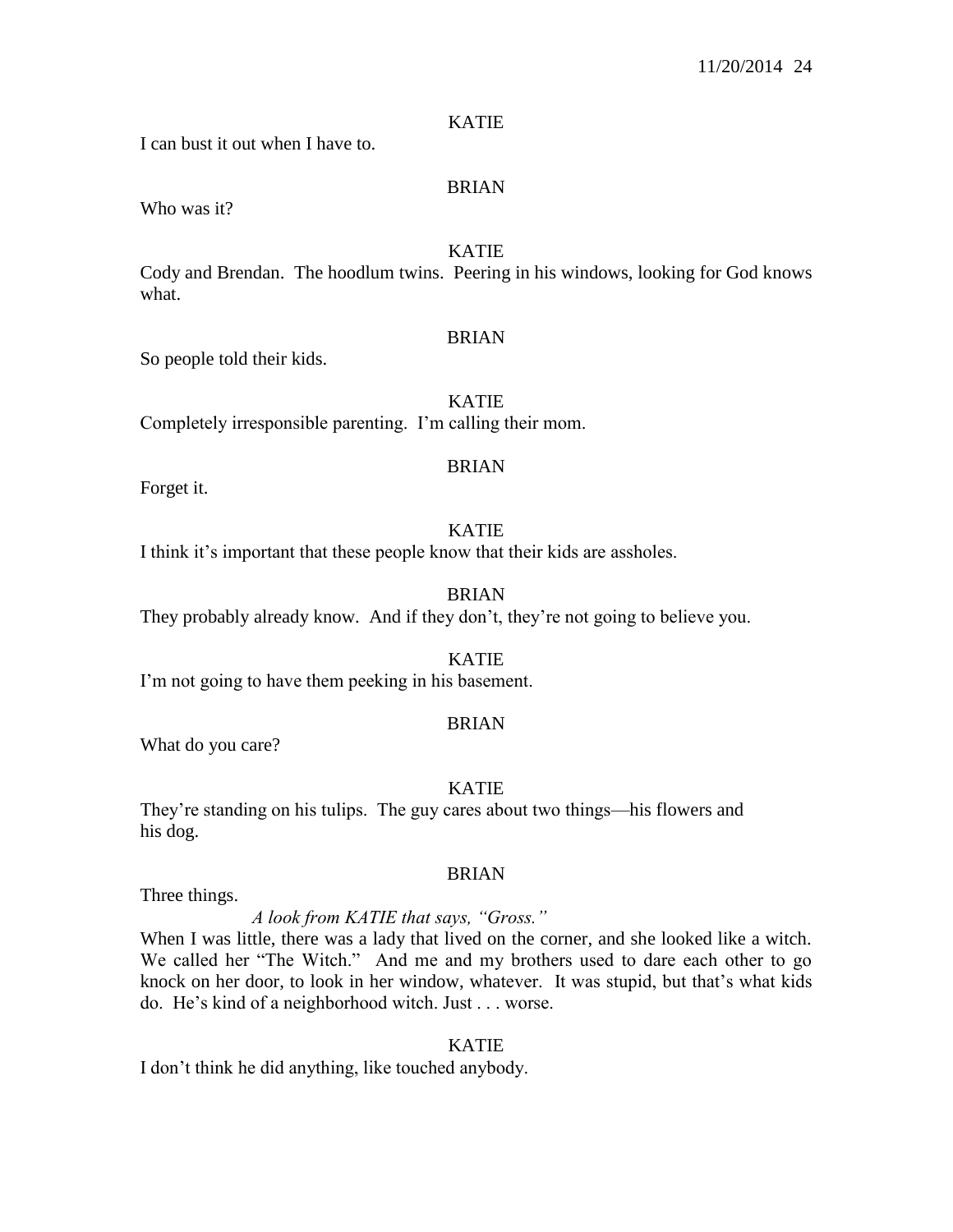#### BRIAN

Do you count as a pedophile if you don't do the touching part? What if you just do the looking?

## KATIE

*(after a thoughtful pause)* Not to pick a fight, but I think it was wrong of you to treat that lady that way, when you were a kid.

## BRIAN

Oh God, Katie. What did we know? Three boys, home alone, under the age of ten! We almost burned the house down—twice! And she didn't even notice us. She was clinically crazy. Just like Harold.

## KATIE

I can't imagine how he's going to navigate through this.

#### BRIAN

Nothing to do but watch it play out, I guess.

#### KATIE

Did you listen to what Mal said? The altar boy thing?

## BRIAN

God, stop!

## KATIE

So doesn't it make sense that something happened to him when he was little? That's what I keep thinking.

#### BRIAN

Probably.

### KATIE

I just think that, if he started out normal, then somewhere along the line, something happened to him that made him go off track.

#### BRIAN

He's a grown man. More than grown. He's old. He can decide to buy that stuff or not buy it.

#### KATIE

But can you see that maybe he's the victim?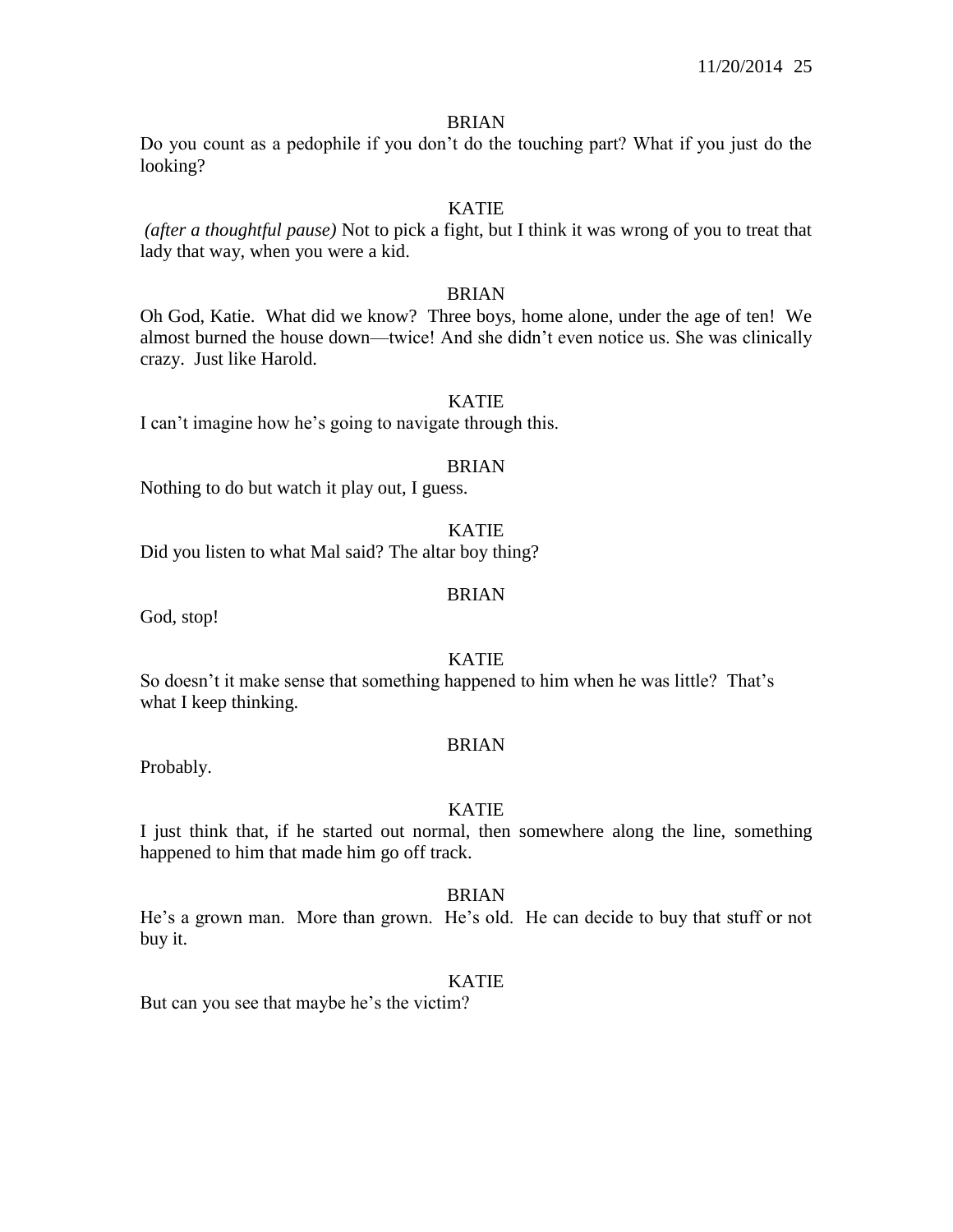#### BRIAN

I can see that he might be **a** victim. But just because someone gets robbed doesn't give that person free reign to go rob somebody else. It's not eye for an eye. The code of Hannibal, or whatever.

#### KATIE

Hammurabi.

#### BRIAN

I said whatever.

## KATIE

This isn't like robbing a person. This is like warping a kid when he's small and expecting him to self correct, expecting him to be a functioning, normal member of the same society that messed him up.

## BRIAN

Turn off the teacher for a second. My dad's a racist. I'm not. My grandpa drinks too much. My dad doesn't. We can make choices. He's chosen to be this and if you try to fix him, Katie, you'll end up disappointed.

## KATIE

A person's not either an innocent baby or a monster. There's a lot in between.

DANIEL *(entering, shirtless, heading to door)* I'll be right back.

## KATIE

Where are you going?

DANIEL I forgot my math book. I'm gonna go get Steven's. What?

Put a shirt on.

#### DANIEL

KATIE

No. I'm hot.

#### BRIAN

Just do what your mother says.

#### DANIEL

Why? I need to cool off.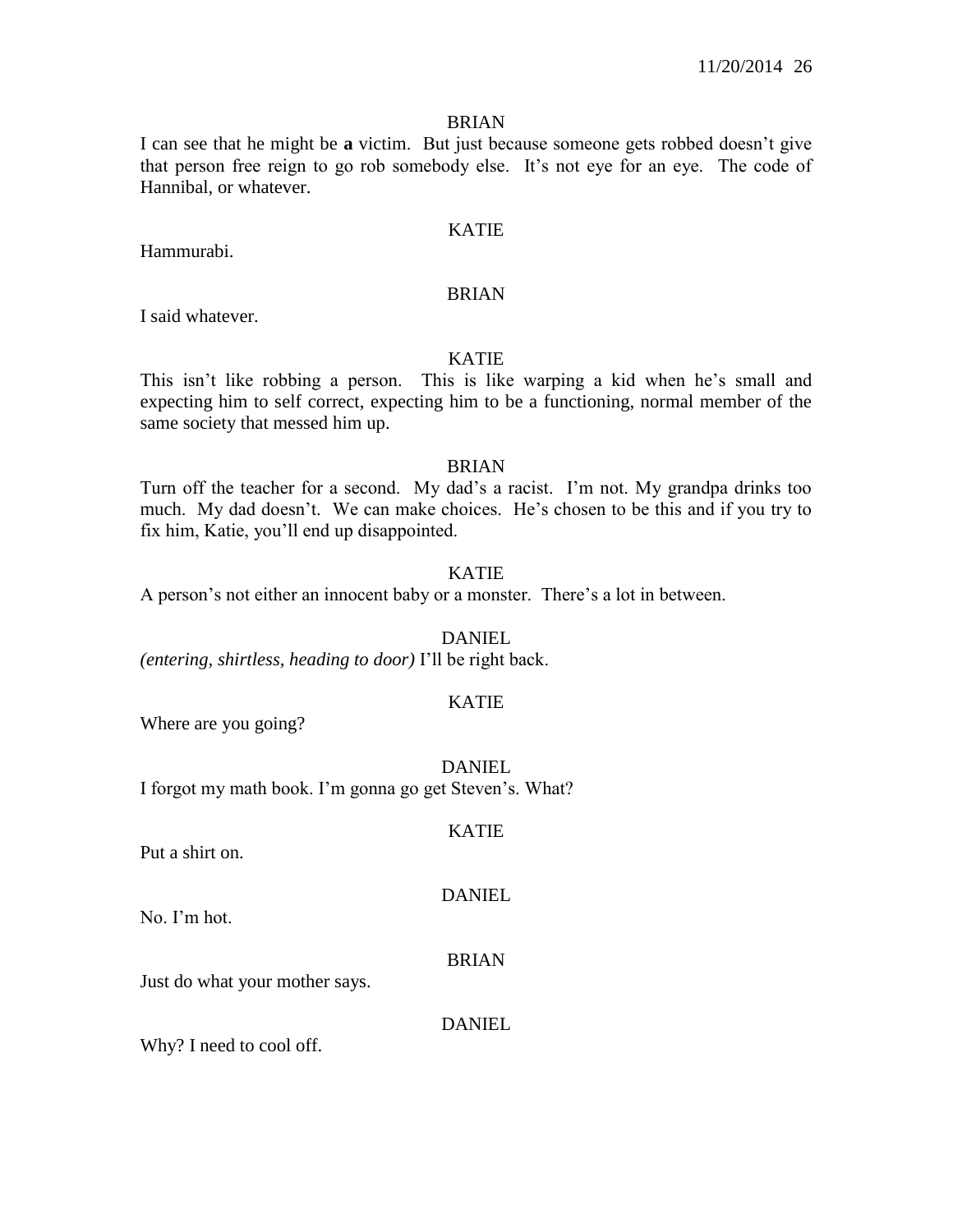## KATIE

Dan.

## DANIEL

*(putting a few things together)* What's really going on with Harold?

## KATIE

I told you. It was tax evasion or something.

## DANIEL

Yeah. I googled that. You normally don't get put in handcuffs for that, unless you're a mobster. *(silence)* Is Harold a mobster? Please tell me Harold's a mobster! That would be so awesome!

| Dan, sit.                             | <b>BRIAN</b>  |
|---------------------------------------|---------------|
| Is he a Nazi?                         | <b>DANIEL</b> |
| What?                                 | <b>BRIAN</b>  |
| A Nazi war criminal.                  | <b>DANIEL</b> |
|                                       | <b>KATIE</b>  |
| No. $He's$                            | <b>DANIEL</b> |
| He's some kind of creep.              | <b>BRIAN</b>  |
| Yeah.                                 |               |
| He likes kids?                        | <b>DANIEL</b> |
| Oh, Jeez.                             | <b>BRIAN</b>  |
| Yeah.                                 | <b>KATIE</b>  |
| Did he do anything, like to any kids? | <b>DANIEL</b> |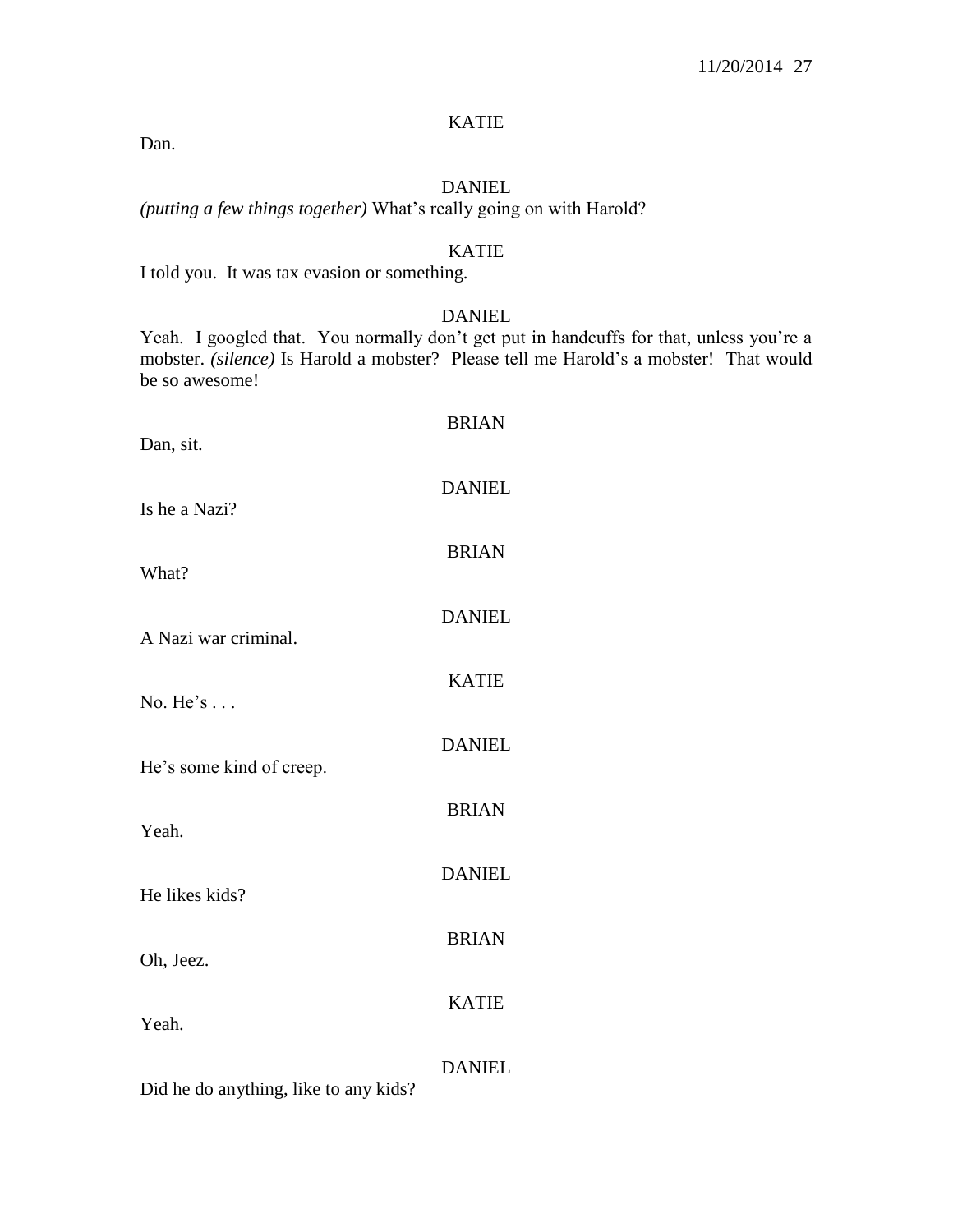| No.                                                            | <b>KATIE</b>  |
|----------------------------------------------------------------|---------------|
| We don't think so.                                             | <b>BRIAN</b>  |
| Then what?                                                     | <b>DANIEL</b> |
| Uh he got stuff in the mail, Mal said, magazines I don't know. | <b>BRIAN</b>  |
| Holy                                                           | <b>DANIEL</b> |
| Yeah.                                                          | <b>BRIAN</b>  |
| Where'd he go?                                                 | <b>DANIEL</b> |
| Not sure.                                                      | <b>KATIE</b>  |
| Is he coming back?                                             | <b>DANIEL</b> |
| Mal says no.                                                   | <b>BRIAN</b>  |
| We always thought he was kind of weird.                        | <b>DANIEL</b> |
| Yeah.                                                          | <b>BRIAN</b>  |
| We did?                                                        | <b>KATIE</b>  |
| I did.                                                         | <b>BRIAN</b>  |
| Me too. (standing) I'm gonna go.                               | <b>DANIEL</b> |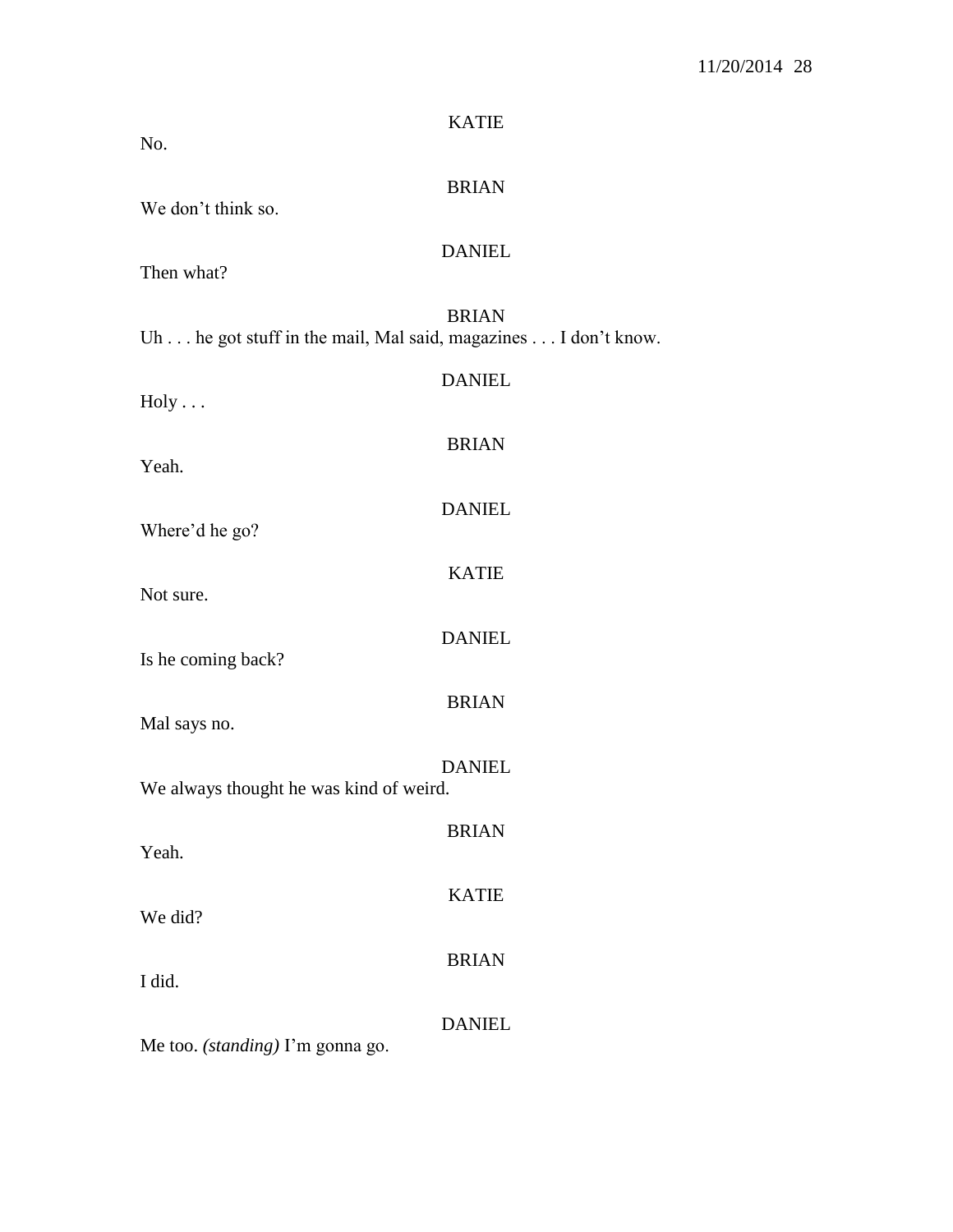| Shirt.                                 | <b>KATIE</b>  |
|----------------------------------------|---------------|
| Mom.                                   | <b>DANIEL</b> |
| Yeah, you're fine. Go.                 | <b>BRIAN</b>  |
| DANIEL exits.                          |               |
| Brian.                                 | <b>KATIE</b>  |
| Katie, he's not even there. It's fine. | <b>BRIAN</b>  |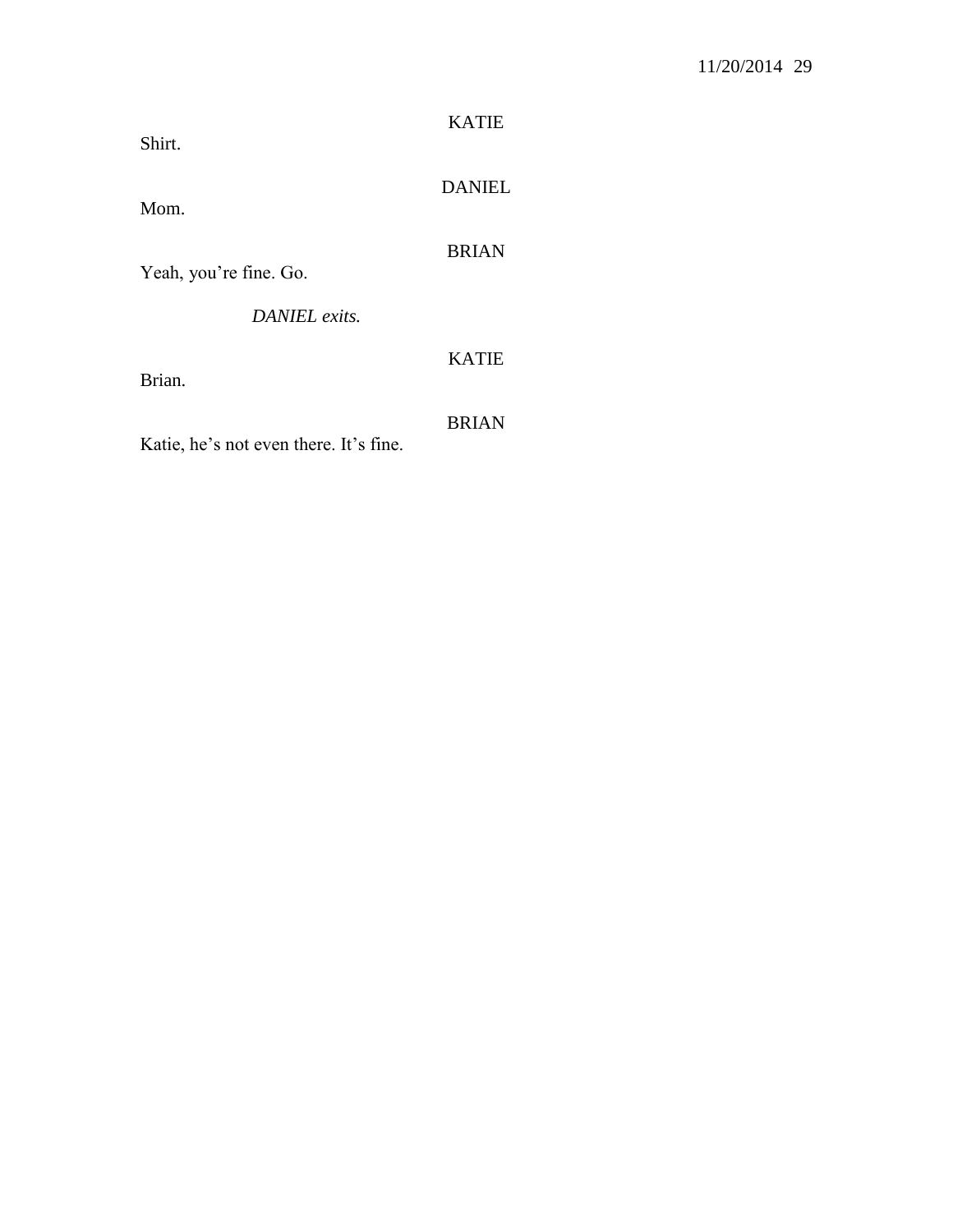## **Scene 4. Two days later, KATIE alone in house, on phone. Posterboard letters and shapes spread out on the table—half-made hockey party decorations.**

### KATIE

So can we do 7:30, instead? Great. *(knock on door)* I know. Did you hear about it? It was crazy. But he's gone now. They took him somewhere. I don't know if he actually got arrested or what. *(knock)* Not sure. I know. Okay, someone's at my door. See you tonight.

> *KATIE hangs up phone, moves to door and opens it. She is startled to find HAROLD standing there.*

#### HAROLD

Hello, Mrs. Angelo.

## KATIE

Harold. *(pause)* What's up?

#### HAROLD

Just out patrolling the perimeter! *(waits for a response, but is not unsettled when it doesn't come)*It's quite a sunny day. *(pause)* Did you receive your newspaper today?

#### KATIE

Yep.

#### HAROLD

Can I step inside? The sun is hitting me right in the back.

#### KATIE

Now is not really a good time.

#### **HAROLD**

I'm very warm.

#### KATIE

Do you need something?

#### **HAROLD**

I need to talk to you about . . . the goings on. I'm a little off-kilter.

#### KATIE

*(an extremely brief pause)* I bet.

*HAROLD steps inside, only just inside the door.*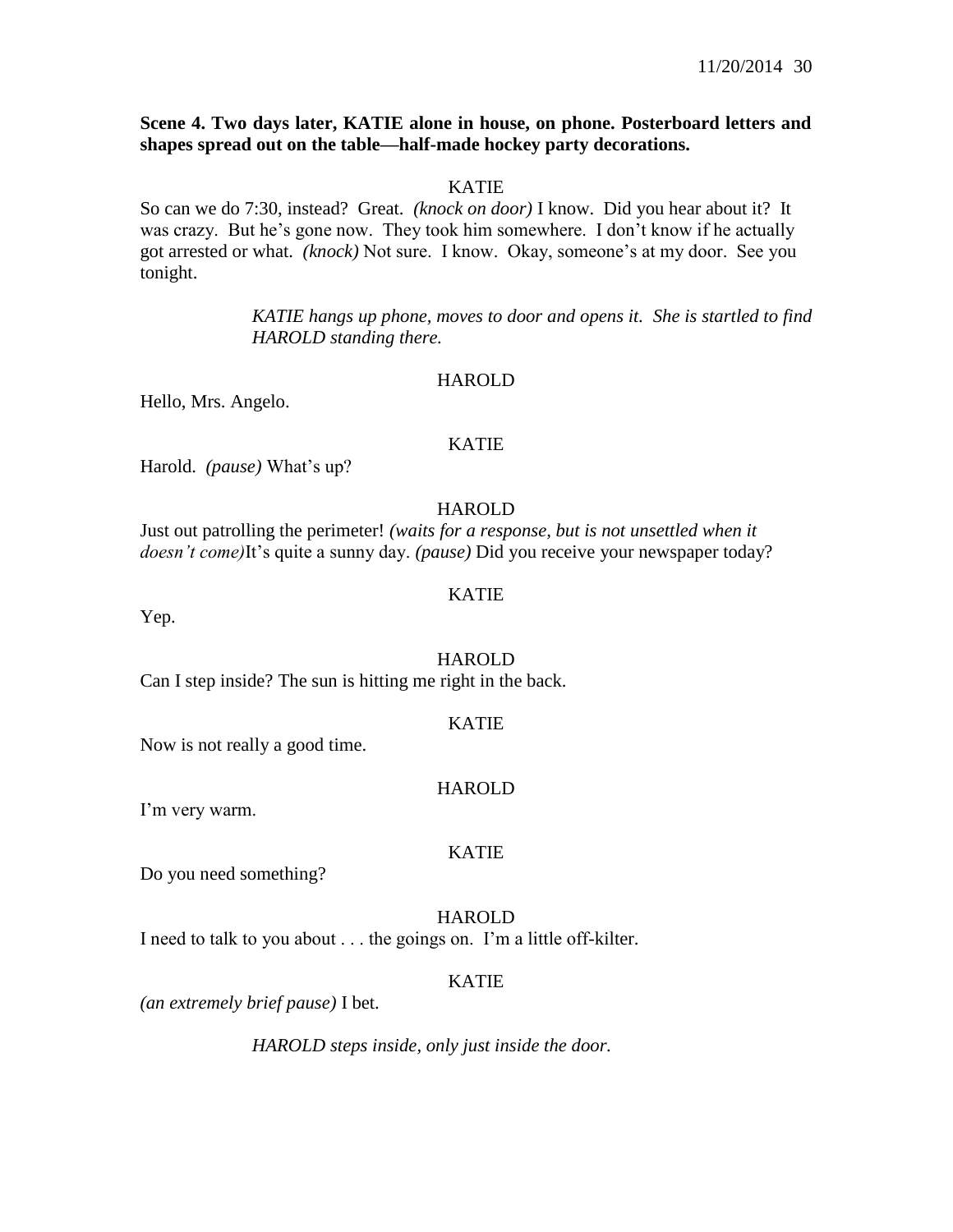## HAROLD

I've got someone coming to help me through my house, but he hasn't arrived yet. *(no response from KATIE)* So you did get your newspaper?

## KATIE

My husband brought it in.

## HAROLD

I was wondering because I called subscriber services yesterday to put a hold on my subscription and it didn't come today but then I was thinking that maybe the newspapers didn't come at all today.

#### KATIE

Why wouldn't they come?

## **HAROLD**

Perhaps the delivery person slept in.

## KATIE

We got ours.

## **HAROLD**

See, now I didn't know if the hold would go into effect so quickly. I wanted to make sure there wasn't a mistake.

## KATIE

Looks like it worked.

#### HAROLD

I see you have an art project going there on your table.

KATIE They're decorations. HAROLD For what? KATIE For a hockey party. HAROLD Your son plays hockey? KATIE Yes.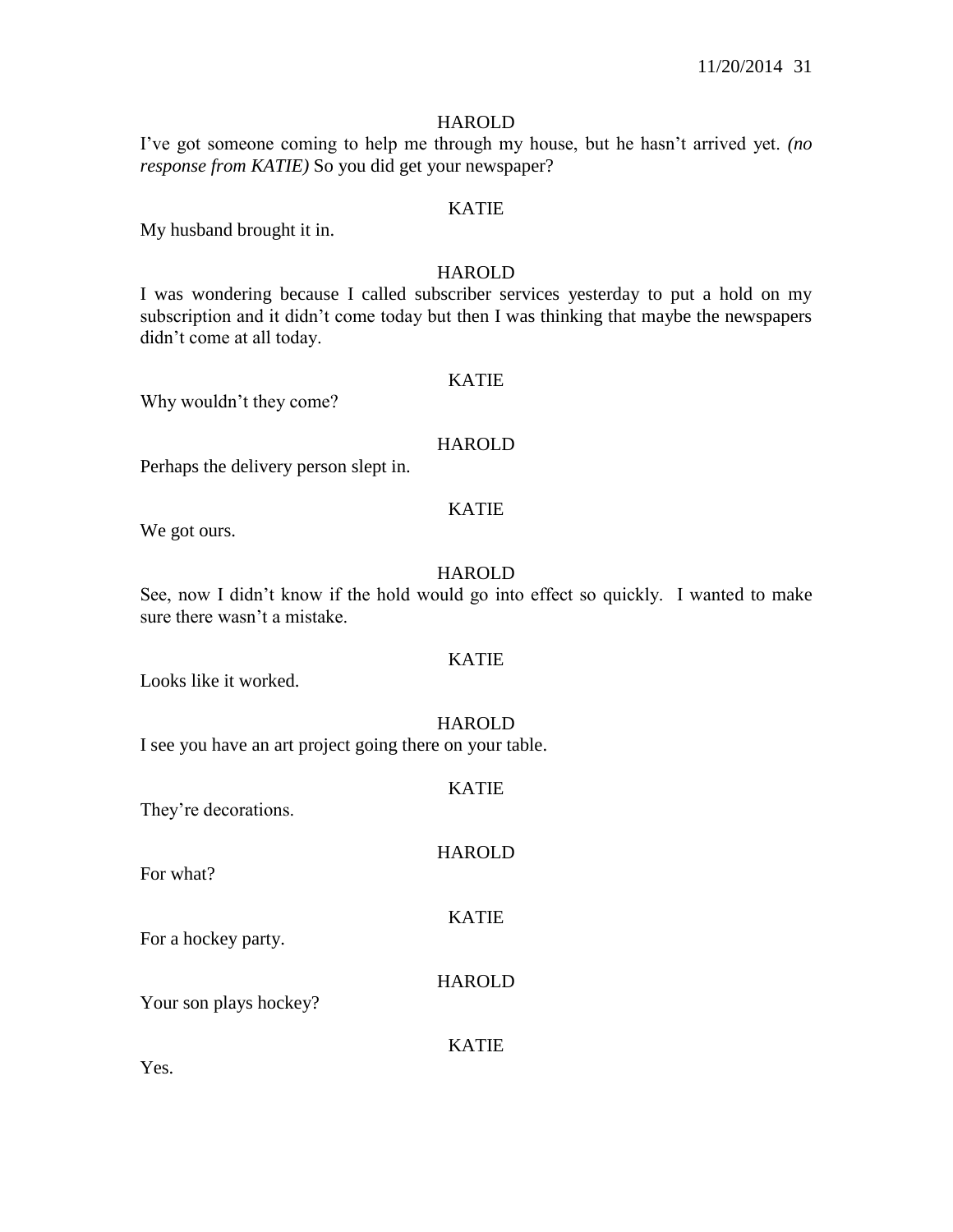| I didn't think it was you that played hockey.      | <b>HAROLD</b> |
|----------------------------------------------------|---------------|
| No. So that's $\ldots$ (trailing off)              | <b>KATIE</b>  |
| Aren't you a teacher?                              | <b>HAROLD</b> |
| I used to be.                                      | <b>KATIE</b>  |
| Mother was a teacher.                              | <b>HAROLD</b> |
| I know.                                            | <b>KATIE</b>  |
| Did she teach you? Were you in Mother's classroom? | <b>HAROLD</b> |
| No, Harold. You've told me before.                 | <b>KATIE</b>  |
|                                                    | HAROLD        |

I thought she might have taught you.

Nope.

#### HAROLD

KATIE

Your mother passed, if I remember correctly.

## KATIE

That's right.

#### HAROLD

Just about a year ago? *(KATIE nods)* The first year is very hard. The first of everything without her.

## KATIE

So what did you want to tell me?

#### HAROLD

Here's some news. You won't be hearing Biscuit barking for a while.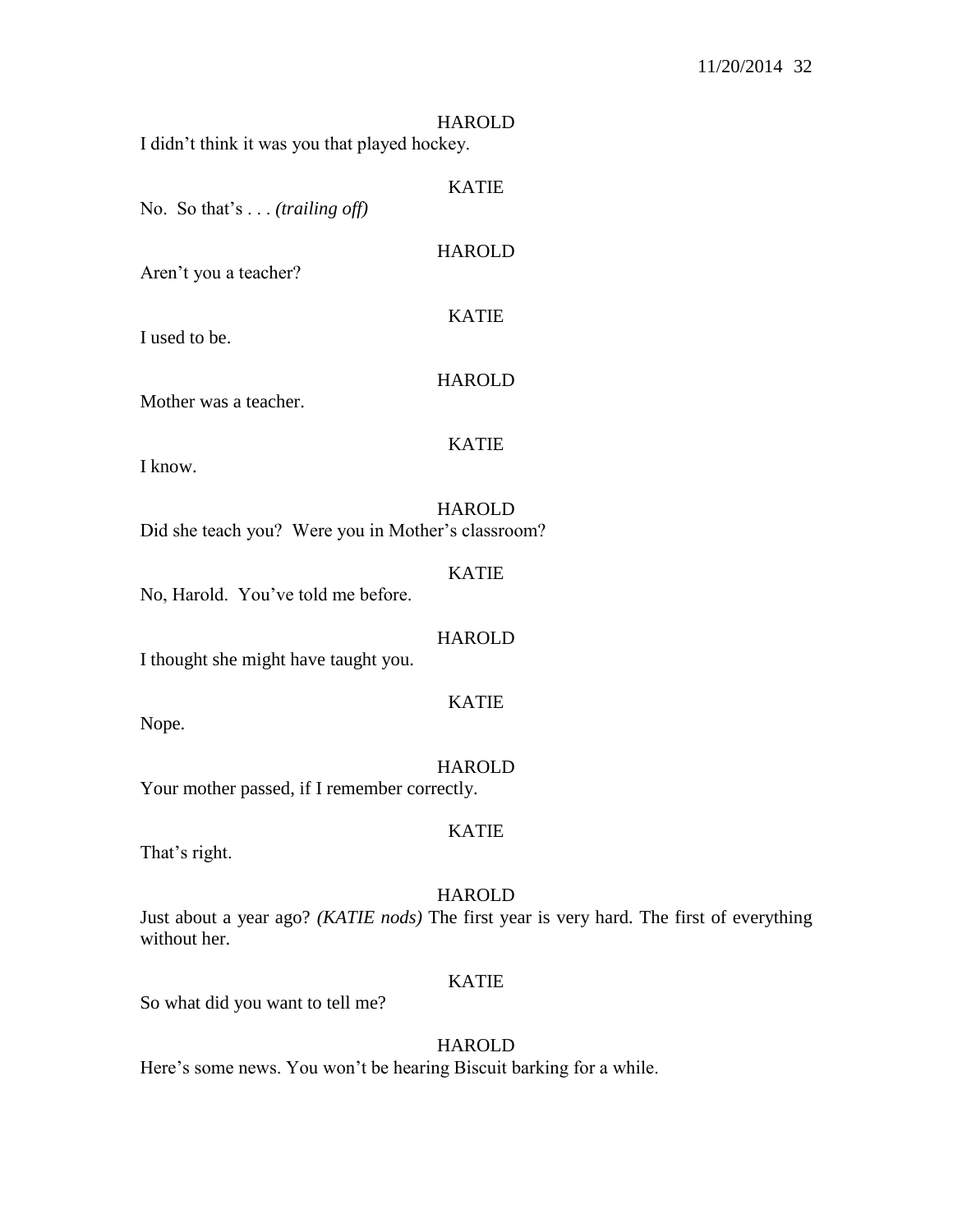## KATIE

No?

#### HAROLD

I had to put him with my friend Lorena. She's a breeder. He was born right on her farm!

## KATIE

HAROLD

I'm going to have to go away for a time, they said. *(pause)* Those people at my house a few days ago? The uninvited guests? *(he laughs)*

#### KATIE

Right.

Is that right?

## HAROLD

They need me to get the house fixed up. It's not safe for me, they said. They gave me some people to call.

#### KATIE

You'll be allowed back?

## HAROLD

Allowed? It's my house!

#### KATIE

Yes, but what they found—

## HAROLD

That was very embarrassing. The clutter, the trash, the smell. I should've done better. I never learned to keep house.

#### KATIE

I heard it was quite a mess.

#### **HAROLD**

My niece is trying to help me, but she lives in Tennessee.

## KATIE

That's far.

#### **HAROLD**

There'll be a green dumpster in the driveway for a while. At least, I think it will be green. I've seen red ones. I'd prefer green.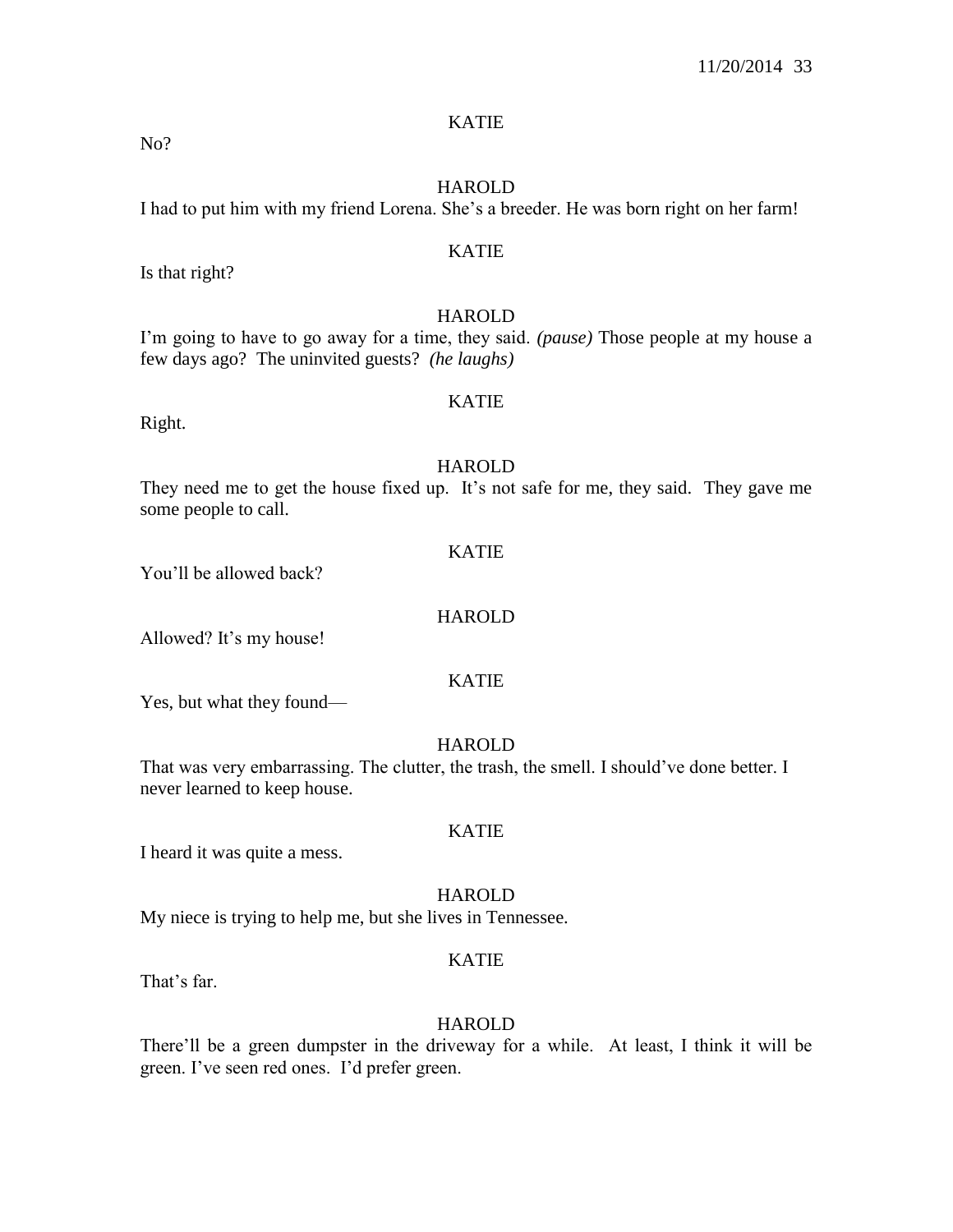## KATIE

Whatever color, it doesn't matter.

## HAROLD

Will you please keep an eye out that the kids don't play around it? I wouldn't want the kids getting hurt.

*(the sound of a car pulling up on the street, and a door slam)* Sounds like my escort is here. They don't want me in the house unsupervised. Something might fall and hit me in the head. They're very worried about me!

## *HAROLD exits.*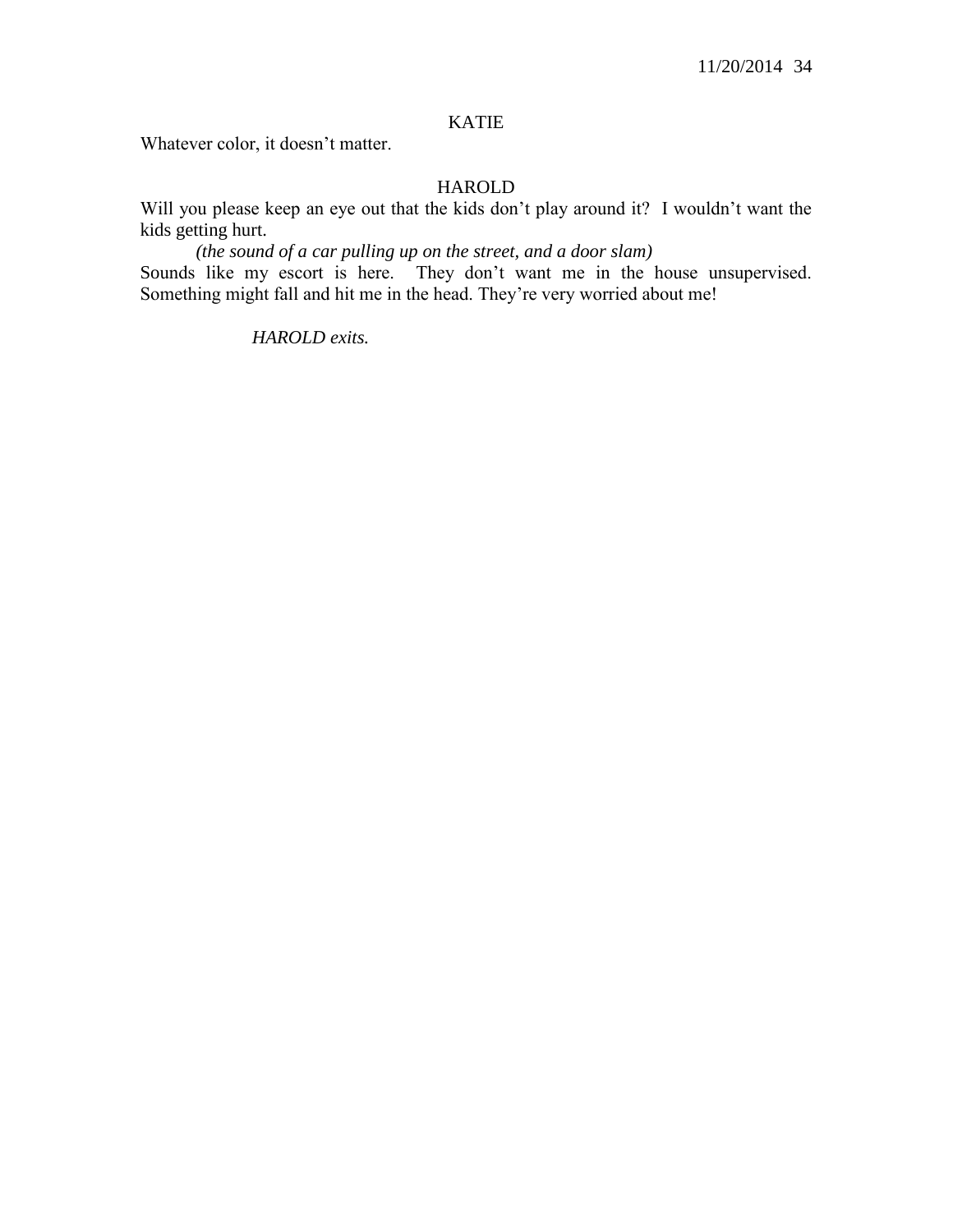**Scene 5. Late that night, it is raining pretty hard. KATIE is listening to music or radio, gluing numbers on posterboard hockey jerseys. BRIAN enters from unseen back door and comes into living room. He has been playing basketball.**

## KATIE

What a workout! *(knowing the answer is no)* Basketball til 11:30?

#### BRIAN

Basketball til 10, beer til 11:30. I can't believe you're still up.

## KATIE

Sue and Sharon were supposed to come over at 7:30 to help but they both bailed.

| Nice. You do too much.                     | <b>BRIAN</b> |
|--------------------------------------------|--------------|
| Did you have a lot of guys?                | <b>KATIE</b> |
| Yeah. 15.                                  | <b>BRIAN</b> |
| That's good.                               | <b>KATIE</b> |
| Jerry Stuart turned his ankle pretty good. | <b>BRIAN</b> |
| Really? Hospital?                          | <b>KATIE</b> |
| No, Kate. It was just a turned ankle.      | <b>BRIAN</b> |
| I don't know.                              | <b>KATIE</b> |
|                                            | BRIAN        |

He made a big scene though, rolling around and writhing. He'll be on crutches til Easter, I bet.

KATIE

Huh.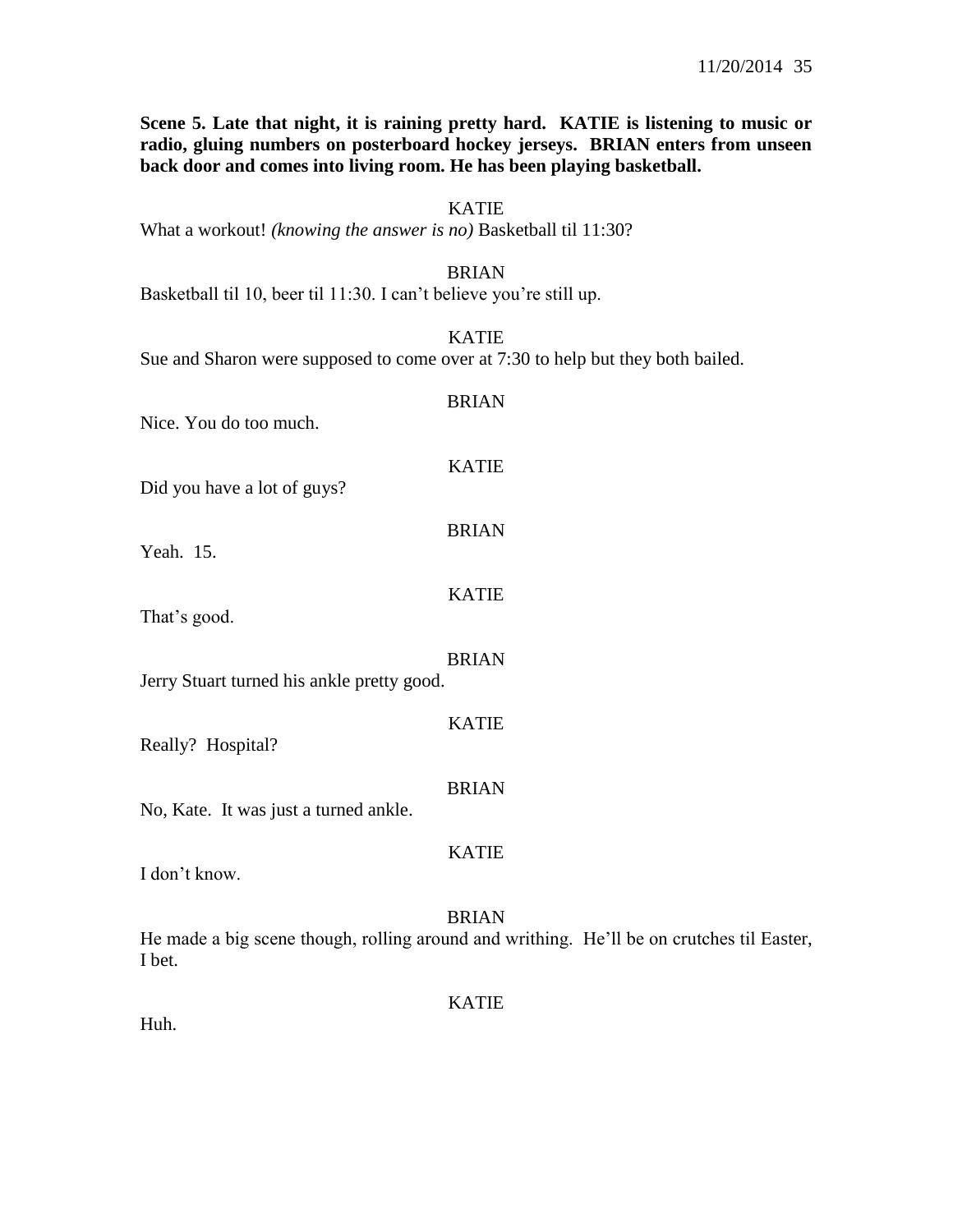#### BRIAN

I thought they were taking the dumpster away today.

## KATIE

They did, and they replaced it with a new one.

## BRIAN

No way.

#### KATIE

Yep. Apparently Harold had more than a full dumpster's worth of crap packed into that house.

#### BRIAN

Wow. Poor Jorge.

## KATIE

Who?

BRIAN

He's like the head of the crew over there. He's my guy.

## KATIE

Jesus.

## BRIAN

It'll be resolved soon. He's out, the house will go up for sale, we'll have new neighbors we can tell the story to.

## KATIE

I guess.

#### **BRIAN**

I'm gonna shower real quick. If there's anything you want loaded into the car, get it ready for me, okay?

Thank you.

# KATIE

*BRIAN exits. KATIE continues cutting, gluing, whatever crafty activities make sense. There is a sound under the music and rain that draws her attention. It subsides and she continues working, singing or humming along. The sound again. KATIE looks up, gets up, shuts off music. Nothing. She returns to her work with only the sound of the rain. She makes a mistake.*

Shit.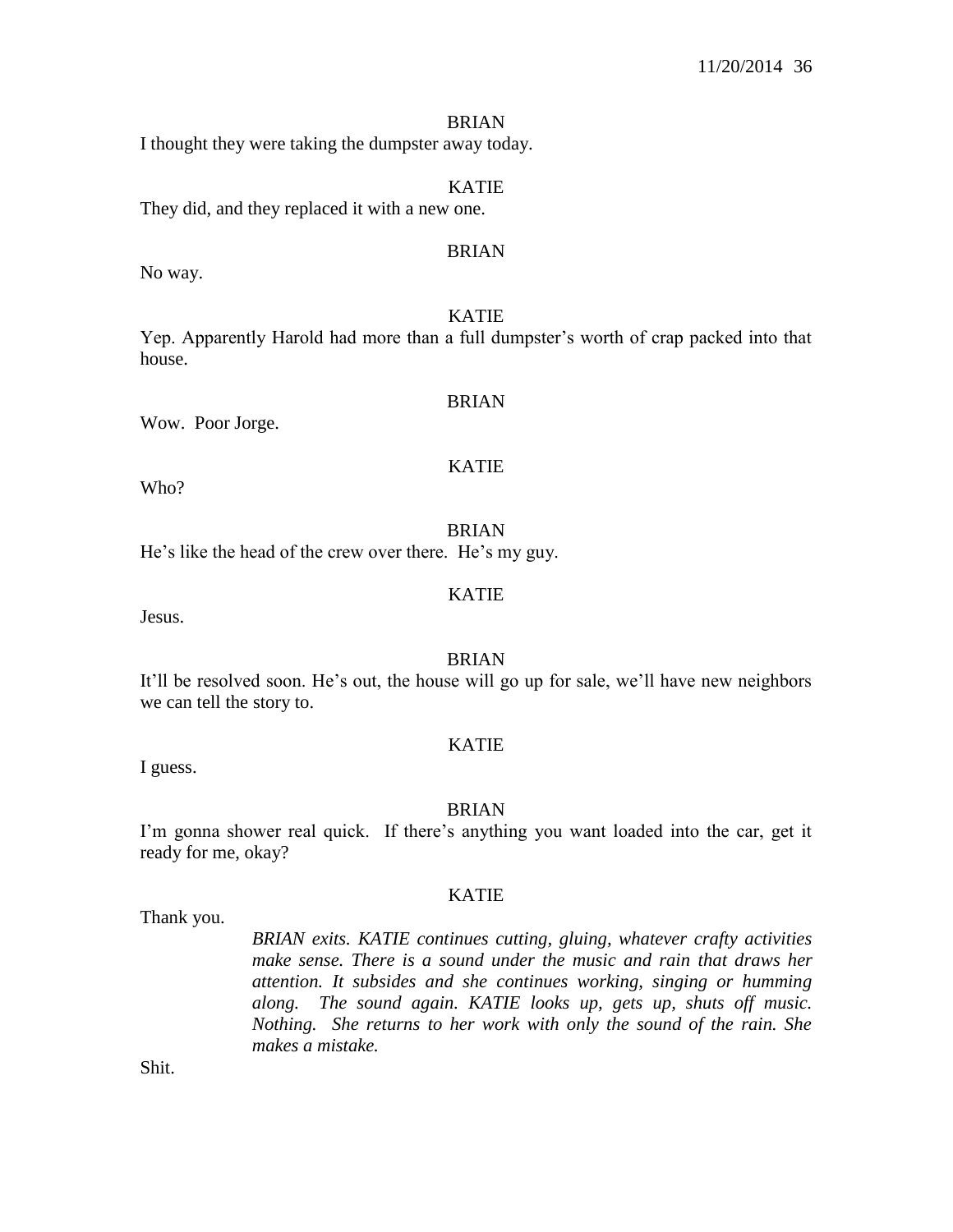| Seriously?           | She begins correcting the mistake. The sound again. She puts down her<br>tools and stands.                                                                                                                         |
|----------------------|--------------------------------------------------------------------------------------------------------------------------------------------------------------------------------------------------------------------|
|                      | The noise again. It is clearly from outside. She goes to the window, shuts<br>off the light in the living room and returns to the window, peering through<br>the rain. The noise rises and falls, rises and falls. |
| Shit.                |                                                                                                                                                                                                                    |
| Hey.                 | She grabs a coat or hoodie and throws it on, with the intention of going<br>outside. She looks up when BRIAN enters.                                                                                               |
|                      |                                                                                                                                                                                                                    |
| Did you get shampoo? | <b>BRIAN</b>                                                                                                                                                                                                       |
|                      | <b>KATIE</b>                                                                                                                                                                                                       |
| It's under the sink. |                                                                                                                                                                                                                    |
|                      | <b>BRIAN</b>                                                                                                                                                                                                       |
| Oh. You cold?        |                                                                                                                                                                                                                    |
| Yeah, a little.      | <b>KATIE</b>                                                                                                                                                                                                       |
|                      |                                                                                                                                                                                                                    |
|                      | <b>BRIAN</b>                                                                                                                                                                                                       |
| What's the matter?   |                                                                                                                                                                                                                    |
|                      | <b>KATIE</b>                                                                                                                                                                                                       |
|                      | I made a huge mistake, but I am fixing it.                                                                                                                                                                         |
|                      | <b>BRIAN</b>                                                                                                                                                                                                       |
|                      | You know why you messed up?                                                                                                                                                                                        |
|                      | <b>KATIE</b>                                                                                                                                                                                                       |
| No.                  |                                                                                                                                                                                                                    |
|                      | <b>BRIAN</b>                                                                                                                                                                                                       |
|                      | Because you're sitting in the dark. (he turns on a lamp)                                                                                                                                                           |
|                      | <b>KATIE</b>                                                                                                                                                                                                       |
|                      | Oh. I screwed up before I-                                                                                                                                                                                         |
|                      | <b>BRIAN</b>                                                                                                                                                                                                       |
|                      | Katie, you're overtired. Do it in the morning.                                                                                                                                                                     |
|                      | <b>KATIE</b>                                                                                                                                                                                                       |
|                      | I just wanted to go to bed with it all done.                                                                                                                                                                       |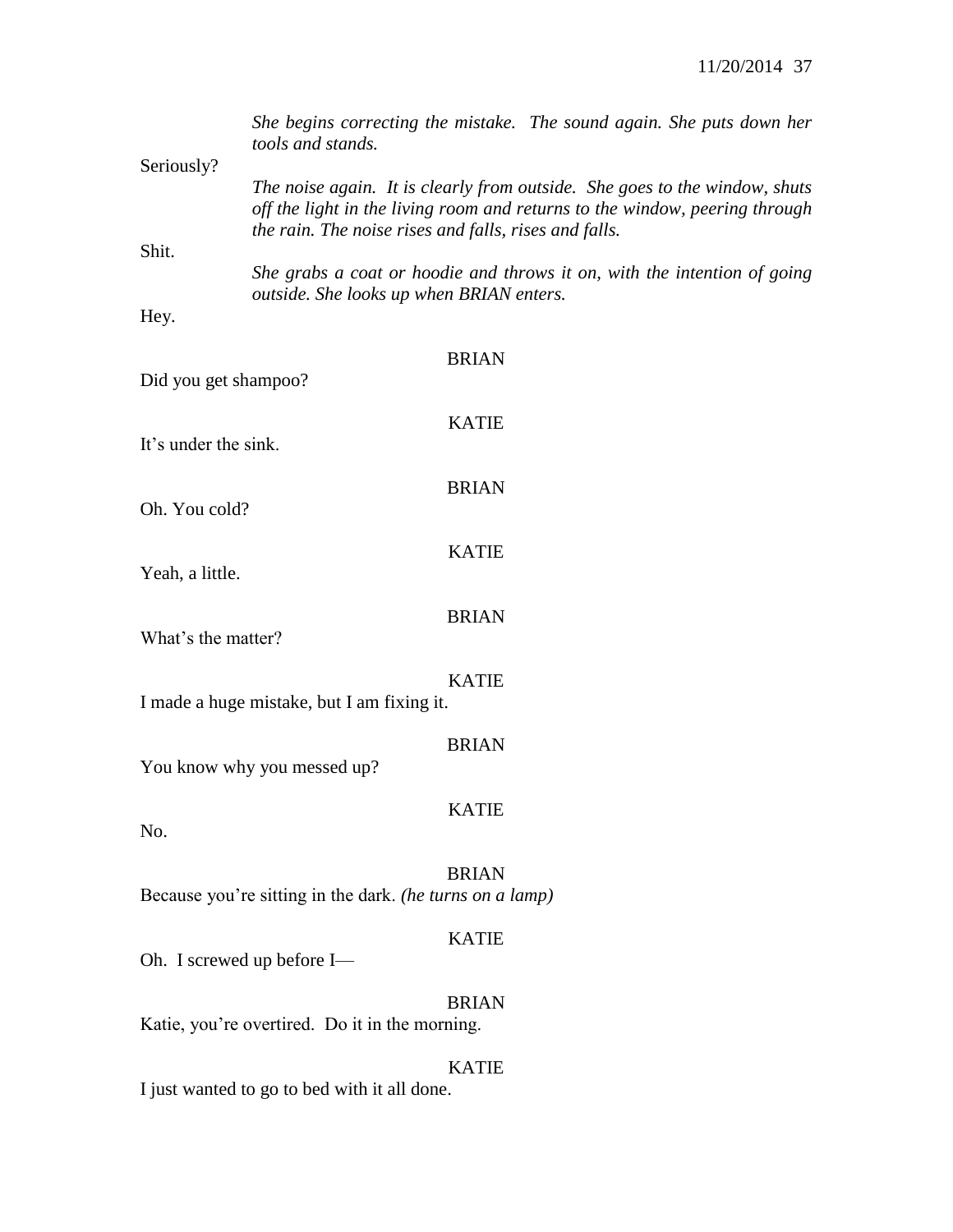### BRIAN

*(wrapping her up in his arms)* I love you. These are 12 and 13 year old hockey players. They aren't going to look twice at the decorations.

### KATIE

I know. Make me stop caring.

#### BRIAN

I can't. Then you wouldn't be Katie. *The noise.* What the hell is that?

#### KATIE

Harold.

#### BRIAN

What the hell's he doing here? He knows he's not allowed—

#### KATIE

Spinning his tires. He's stuck in the mud.

### BRIAN

On his lawn? Christ! *(a second to put things together)* Wait. Were you gonna go out there?

### KATIE

He probably couldn't pull in the driveway because of the dumpster.

#### BRIAN

He's not even supposed to be here unescorted, Katie. We're calling.

#### KATIE

Don't. Maybe he just needs to pick something up.

BRIAN What's your brother gonna say when he finds out we didn't call this in?

#### KATIE

I don't care. Just don't call. I'll go over there.

#### BRIAN

And do what?

#### KATIE

I don't know. Maybe you should go help him.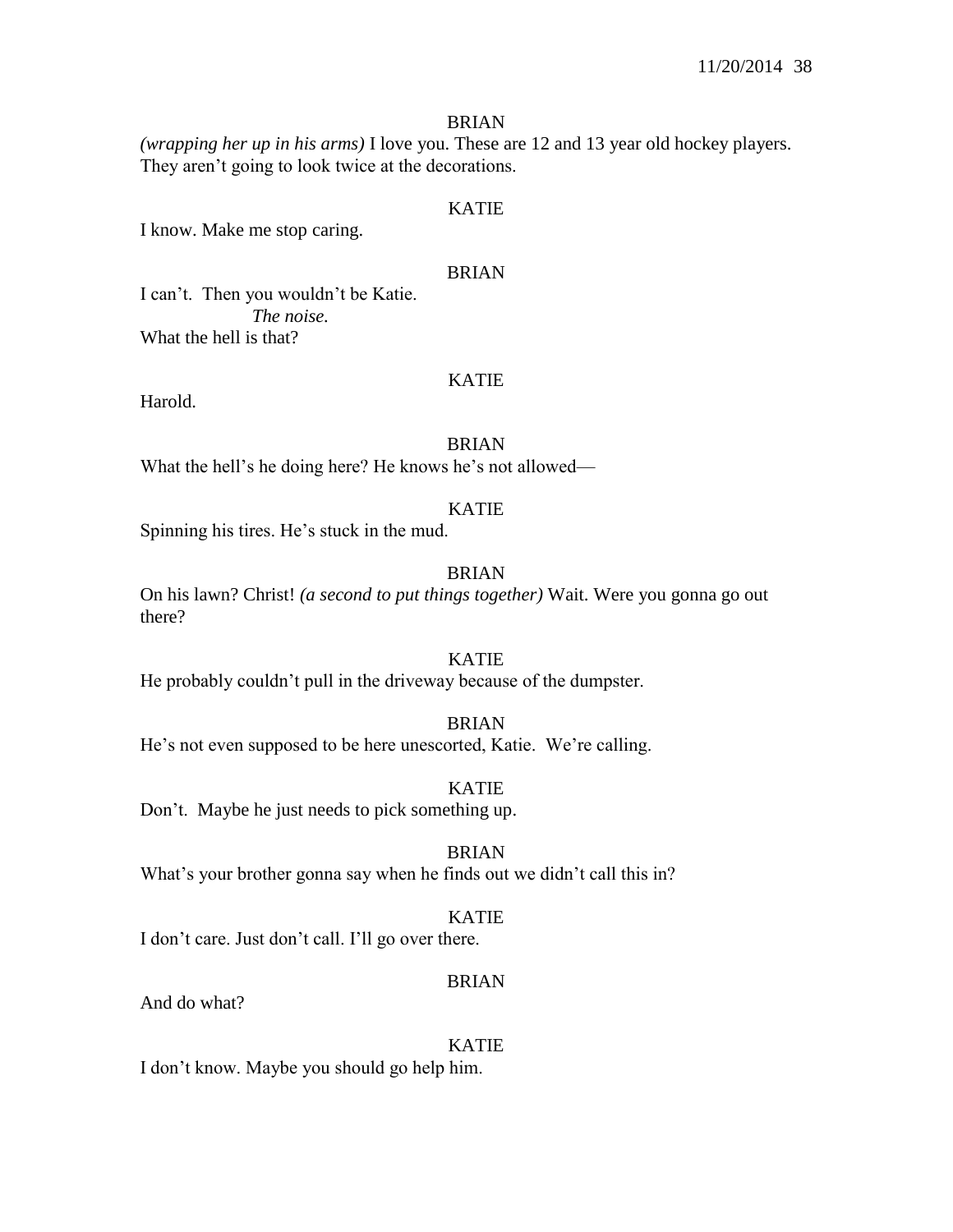BRIAN

It's raining.

### KATIE

He's stuck.

### BRIAN

I'm not going to be able to push his car out of the grass in the pouring rain, Kate.

### KATIE

Fine. *(zips/buttons coat)* He needs help.

### BRIAN

I'm not going out there. I wanna shower.

### KATIE

He's our neighbor.

#### BRIAN

Mal's my neighbor. Dave and Gus and even pussy Jerry Stuart with his ankle. I'd go out there if I cared, Katie, but I don't and I'm going to bed.

### KATIE

Well, I'm going.

### BRIAN

He's never done anything for me, or you.

### KATIE

It's not about payback, Brian.

### BRIAN

If you don't wanna call the cops on him, fine. I'll call for a tow, but this is the last thing we're doing for the guy.

> *BRIAN grabs his phone and begins looking for a towing company. After a moment, he makes a call.*

### KATIE

Fine.

*KATIE moves to door, opens it and calls out.*

Harold! We're calling a tow truck! Sit tight!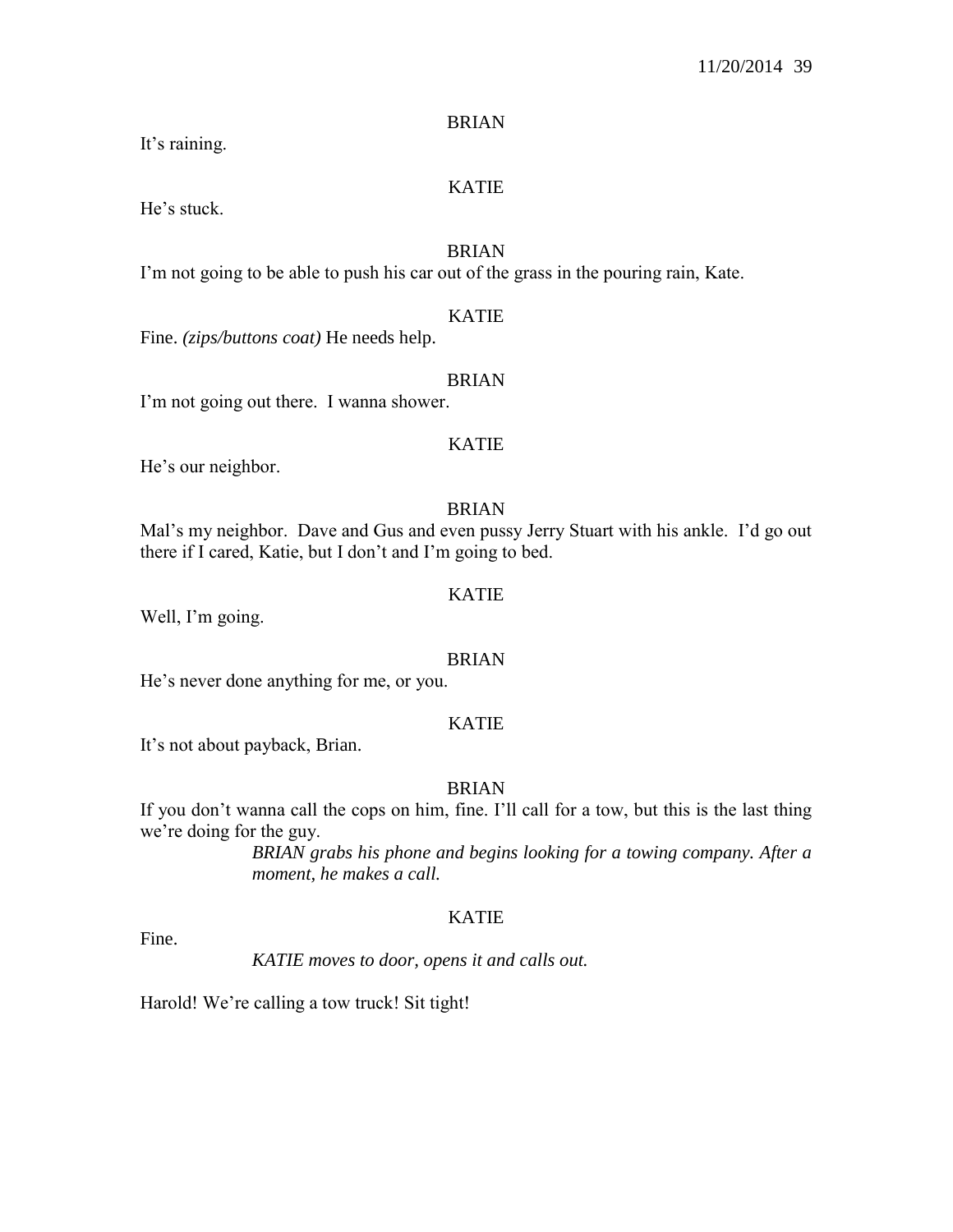### **Scene 6. KATIE and MAL in the house, at least a week later.**

### KATIE

It's fine.

# MAL

It's not. I told you he wasn't going to be able to come back. I'm so sorry.

## KATIE

It's okay. It's not your fault.

MAL But he's unsupervised. Just living there!

### KATIE

We can deal with it.

### MAL

You're going to have to watch him. Keep an even closer eye on him.

### KATIE

Mal, he's not going to do anything.

He already has!

### KATIE

MAL

If that's true, why is he back?

## MAL

It's not up to local law anymore. The feds want to use him to find the paper trail to the distributors, so it's out of our hands. They think he's just a little fish. A fucking scumsucking, bottom-feeding little fish.

### KATIE

Take it easy. I'm fine. Everyone in this house is fine.

#### MAL.

If you had seen that stuff, Katie, I think you'd care a lot more than you do.

### KATIE

I do care. But I have it worked out, for me.

## MAL

In that house the very first day . . . I got so sick to my stomach . . . that this guy had the nerve to lay eyes on my sister and my nephew.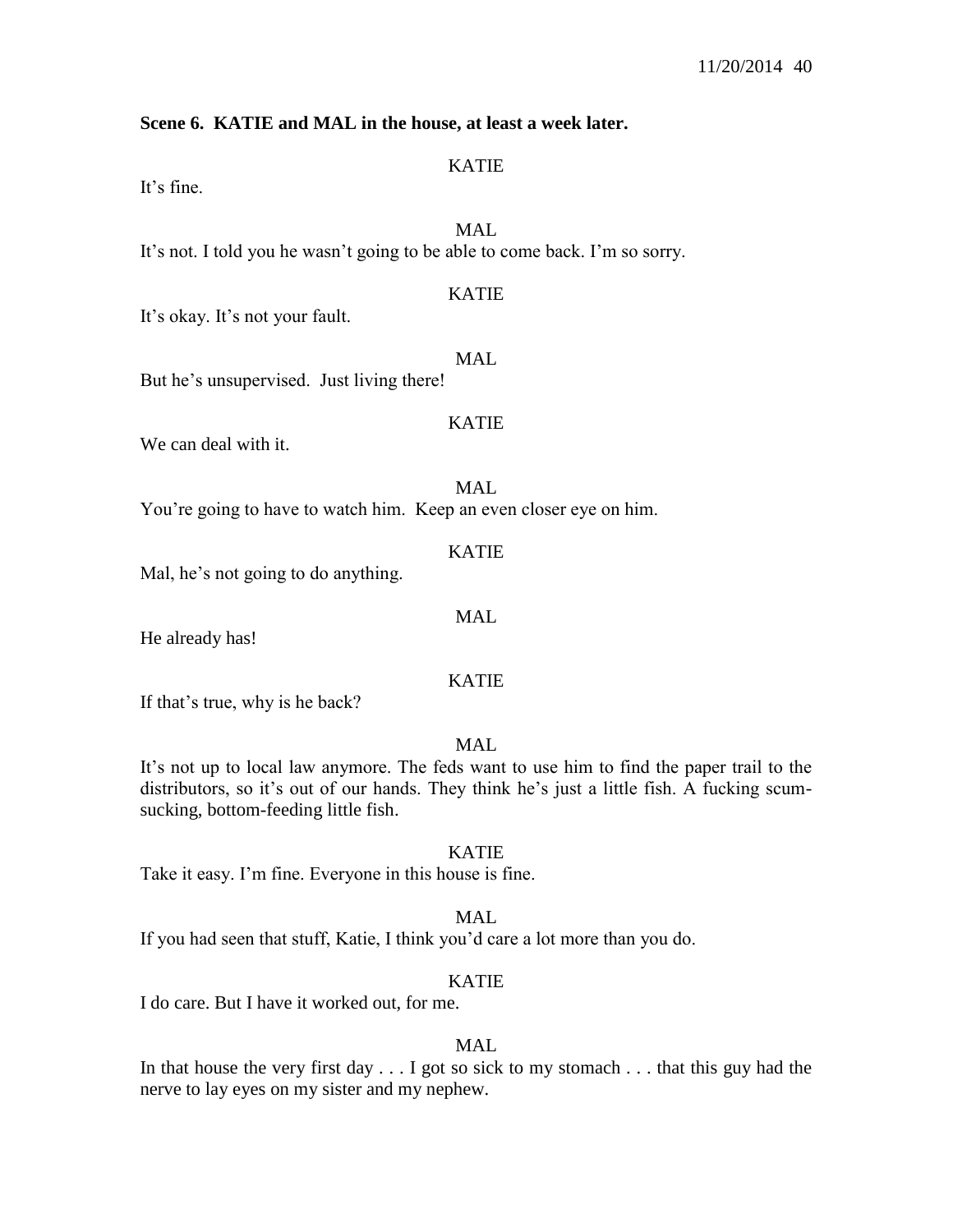#### KATIE

Stop! Don't tell me about it, because I won't—

#### *DANIEL enters.*

DANIEL What's up, mom? Hi Uncle Mal. When are we eating?

KATIE Six thirty. DANIEL But I have camp at 7. KATIE Then five thirty. MAL What camp?

DANIEL

Hockey camp.

MAL I thought hockey just ended. Dawn said you had to do some decorations or something.

#### DANIEL

But this is *camp.*

KATIE God forbid there's an empty square on the calendar.

MAL Dan, you should consider taking up Irish dance.

*A general laugh.*

KATIE Daniel, Mal came over to tell me Harold is moving back in.

DANIEL I thought you said he was going, like for good.

#### MAL

I thought he was, buddy. I'm really sorry.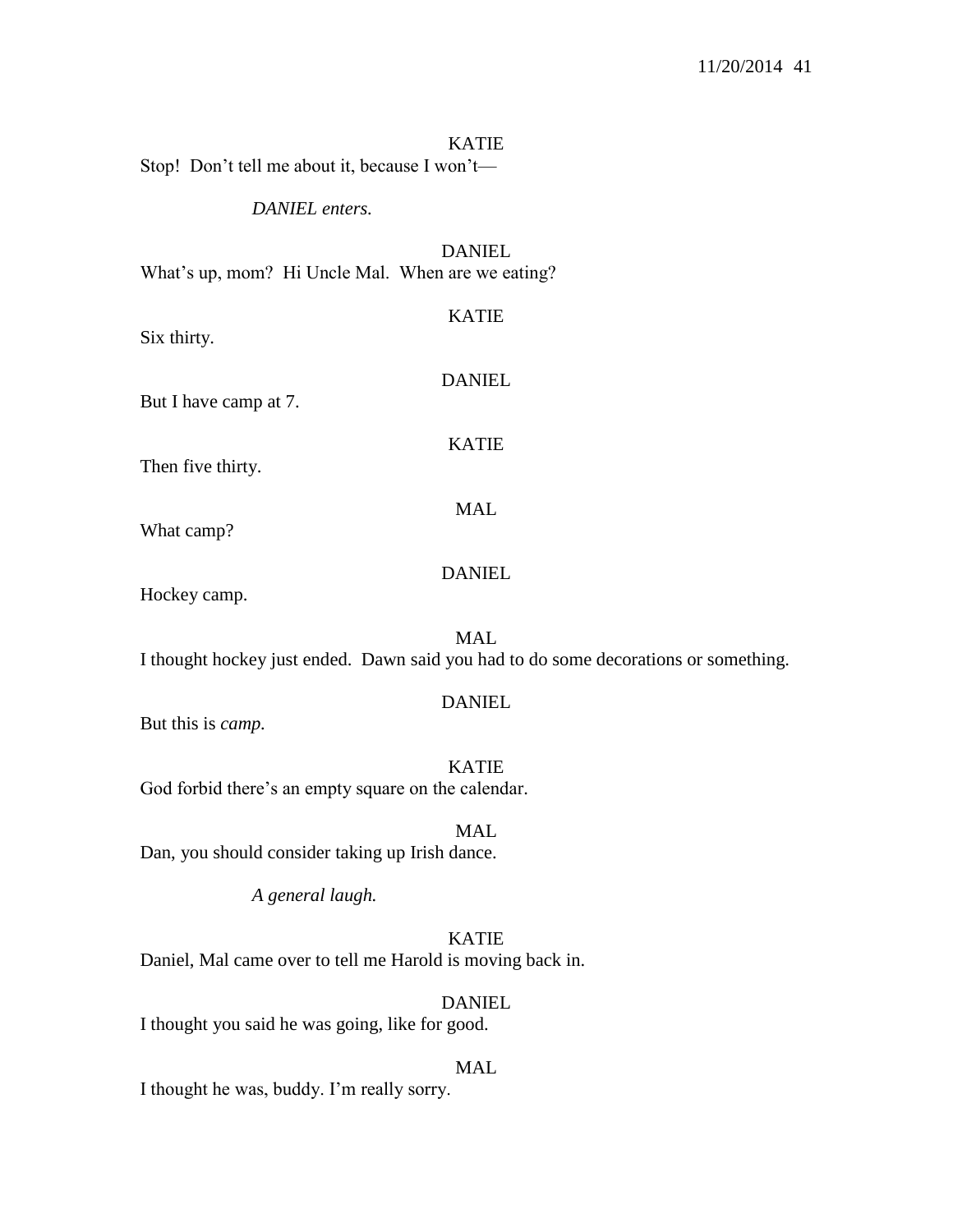### DANIEL

Is he even in trouble?

#### MAL

He might be, eventually. But not yet. And now that he is back—

### DANIEL

Is he going to be allowed to walk his dog?

## KATIE

He'll be allowed to go anywhere. He hasn't been charged with any crime.

### DANIEL

But it was, like, obvious that he committed a crime, right?

## MAL

Yeah. But now it's up to the federal government to act on this.

### DANIEL

Why?

### MAL

The stuff he had in his house, the stuff he was getting, was coming from places all over the world. That takes it out of our hands. But if you see anything that you think is weird, or anything that makes you uncomfortable, seriously, you call the cops.

#### DANIEL

What do we do if he comes over here again?

## MAL

What do you mean?

### DANIEL

When he comes over here, do we just shut the door in his face?

## MAL

When has he been over here?

## KATIE

It was no big deal.

### MAL.

When was it?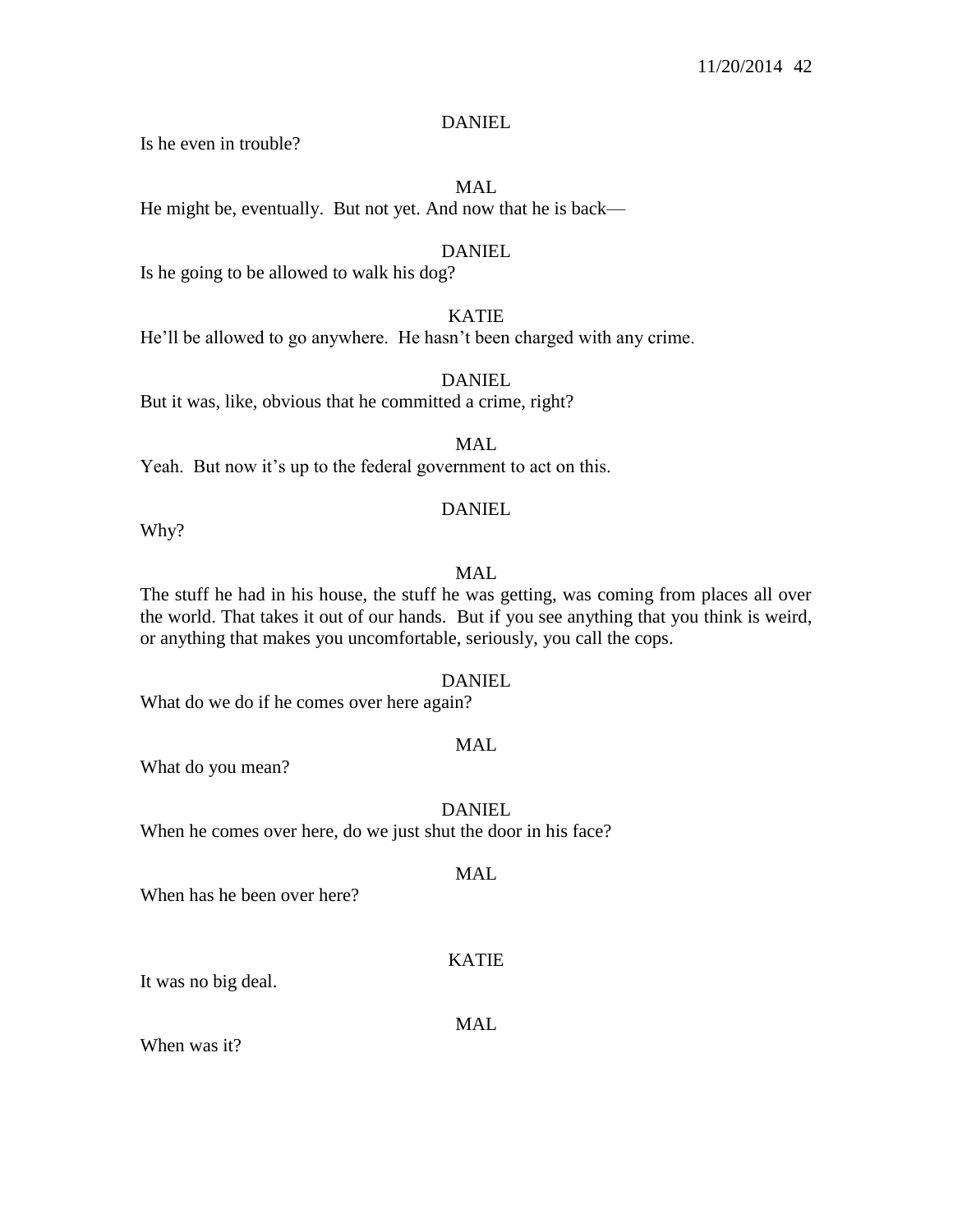### KATIE

He was at the house and he needed to wait for his escort person, or whatever. And once when he needed help opening a jar.

### MAL

Listen to me. You don't help him.

### KATIE

It wasn't a big deal at all.

## MAL.

You're not hearing me. You don't help him.

#### KATIE

*(awkward, nervous chuckle)* Okay. I'm sure he's not going to knock me down and attack me. He can barely put one foot—

### MAL

*(to DANIEL)* If he knocks on your door, call my station. You say your Mal McGeary's nephew—

### DANIEL

For real?

### KATIE

No. That's stupid. Mal, you insist on seeing the worst in people and—

## MAL

*(overriding her)* Yes for real. Katie, listen to me. I don't care if he's bouncing down his driveway on his head. You don't help him.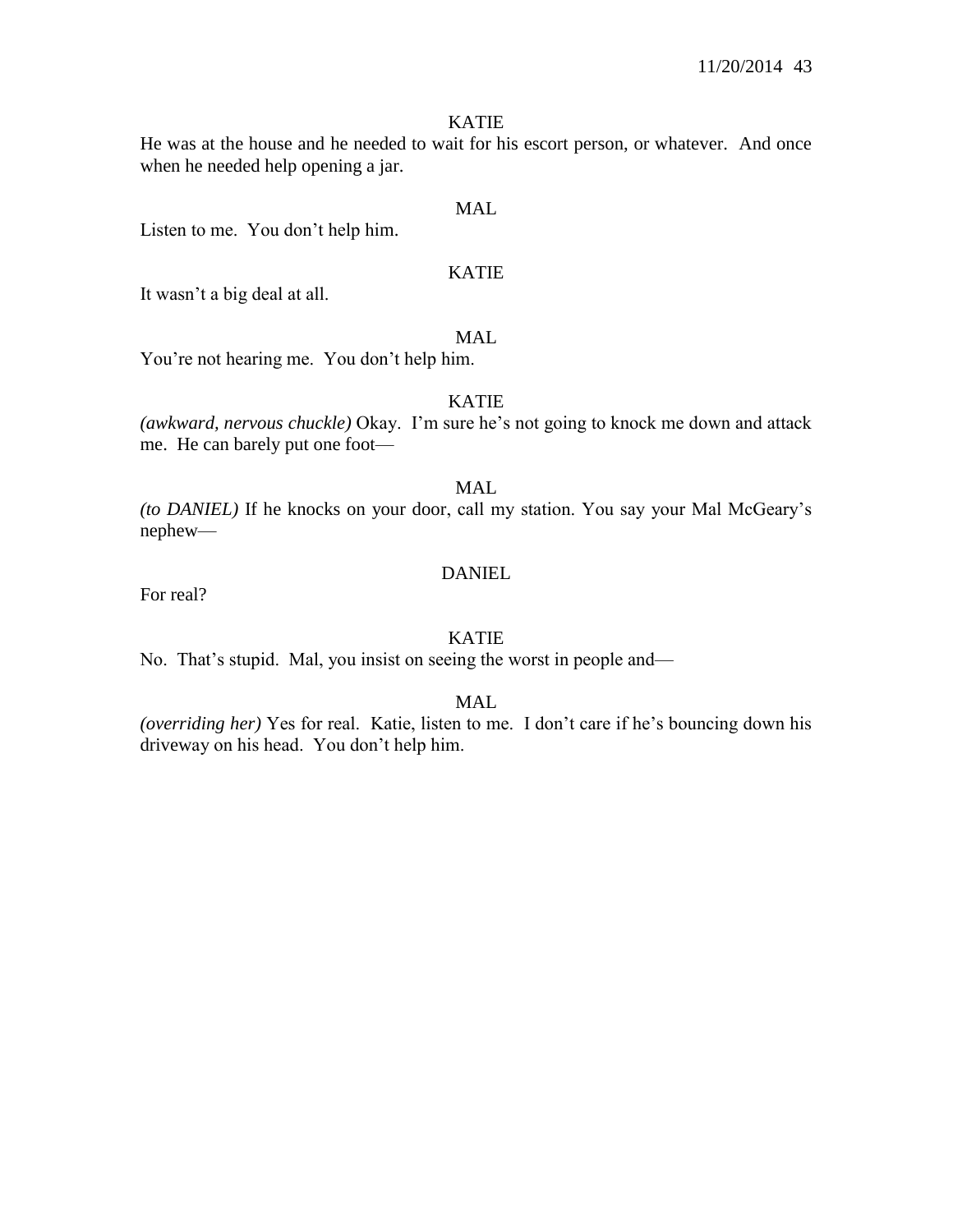### **Scene 7**. **The kitchen. DAWN sits at table, KATIE cuts up fruit at counter.**

KATIE

I wish we didn't have to have a party to end everything.

### DAWN

Seriously.

## KATIE

We just had that huge thing for the last hockey game. Decorations, pizza, cake. It's spring hockey, for the love of God. It's not even the real season.

### DAWN

I know. Three of the girls from dance just got back from the worlds in Ireland. Only one of them placed, and we still have to have a big thing.

KATIE

Everything's a thing.

DAWN

KATIE

DAWN

*(a glance out the window)* Dumpster's gone.

And Harold's back.

Yep.

KATIE There were two dumpsters, actually. They filled two.

Jeez. With what?

#### KATIE

DAWN

Lots of stuff. Moldy carpet?

#### DAWN

Hope they didn't throw the dog away.

### KATIE

Oh, Biscuit! He hasn't been back—the dog.

### DAWN

Mal said Daniel said Harold's been over here. Like, at your house? He said Daniel seemed kind of freaked out.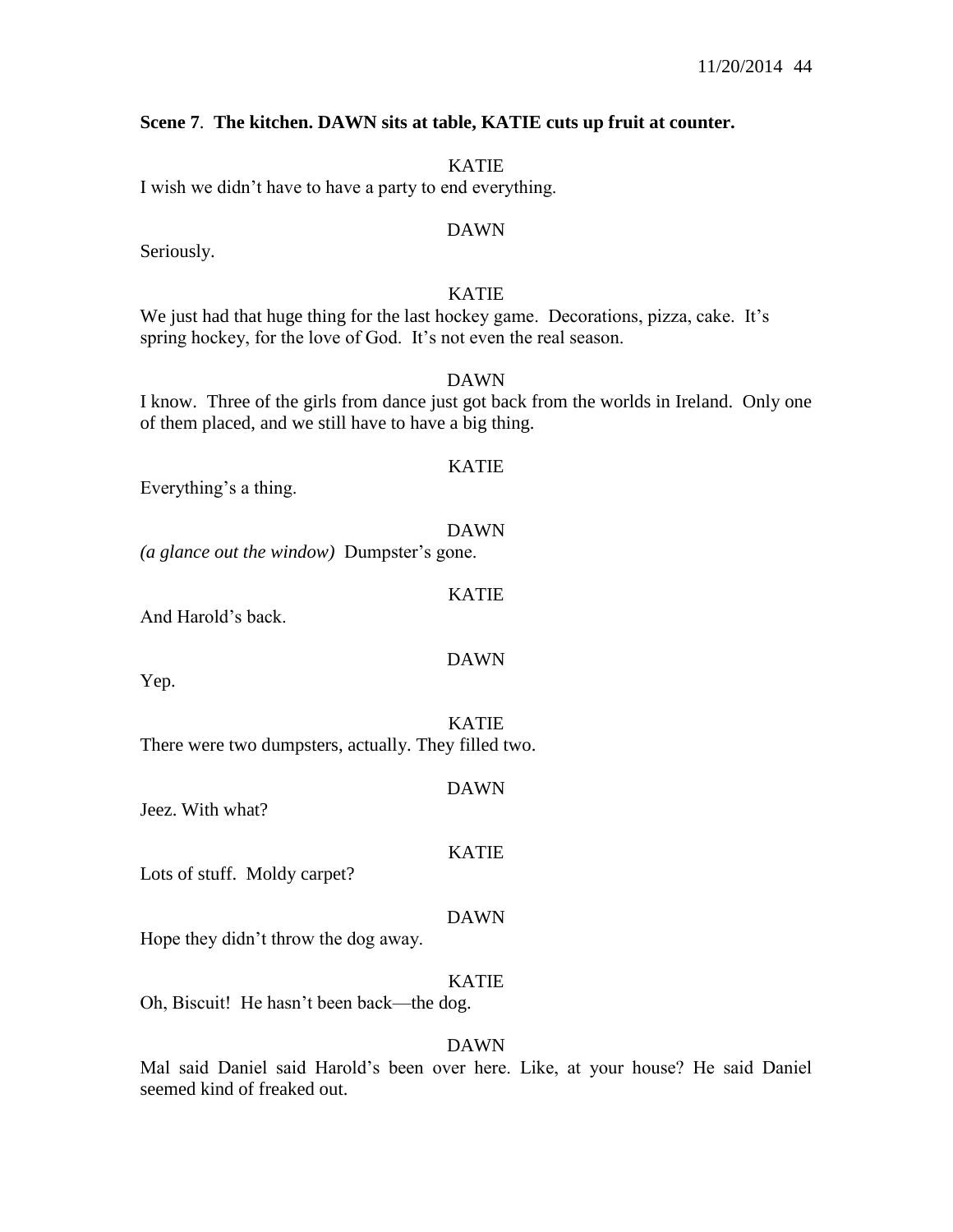### KATIE

How nice of you guys to talk about us.

### DAWN

We were talking about the whole situation.

### KATIE

Daniel is fine. Mal's blowing it way out of proportion. Harold was over here once, when he was waiting for his escort. He hasn't been here since he moved back in. He was confused and out of sorts, talking about newspapers, and the dumpster. It was sad.

#### DAWN

You're way more sympathetic than I would be.

### KATIE

He's lived in that same house for over sixty years. It's got to be disconcerting to be uprooted like that. And he's not hurting anyone.

#### DAWN

But he's been around Dan?

### KATIE

Dawn, he lives in the house next door to us. He's going to cross paths with Dan at some point or another.

### DAWN

I couldn't deal with that.

### KATIE

I'm fine. I look at him as a lonely, addled old man, not as a predator.

#### DAWN

He's both.

Not to me.

#### DAWN

KATIE

You can just ignore half of reality?

KATIE

Who says it's reality, Dawn? Has he ever approached a child that we know? Has he ever accosted Daniel? No!

#### DAWN

But—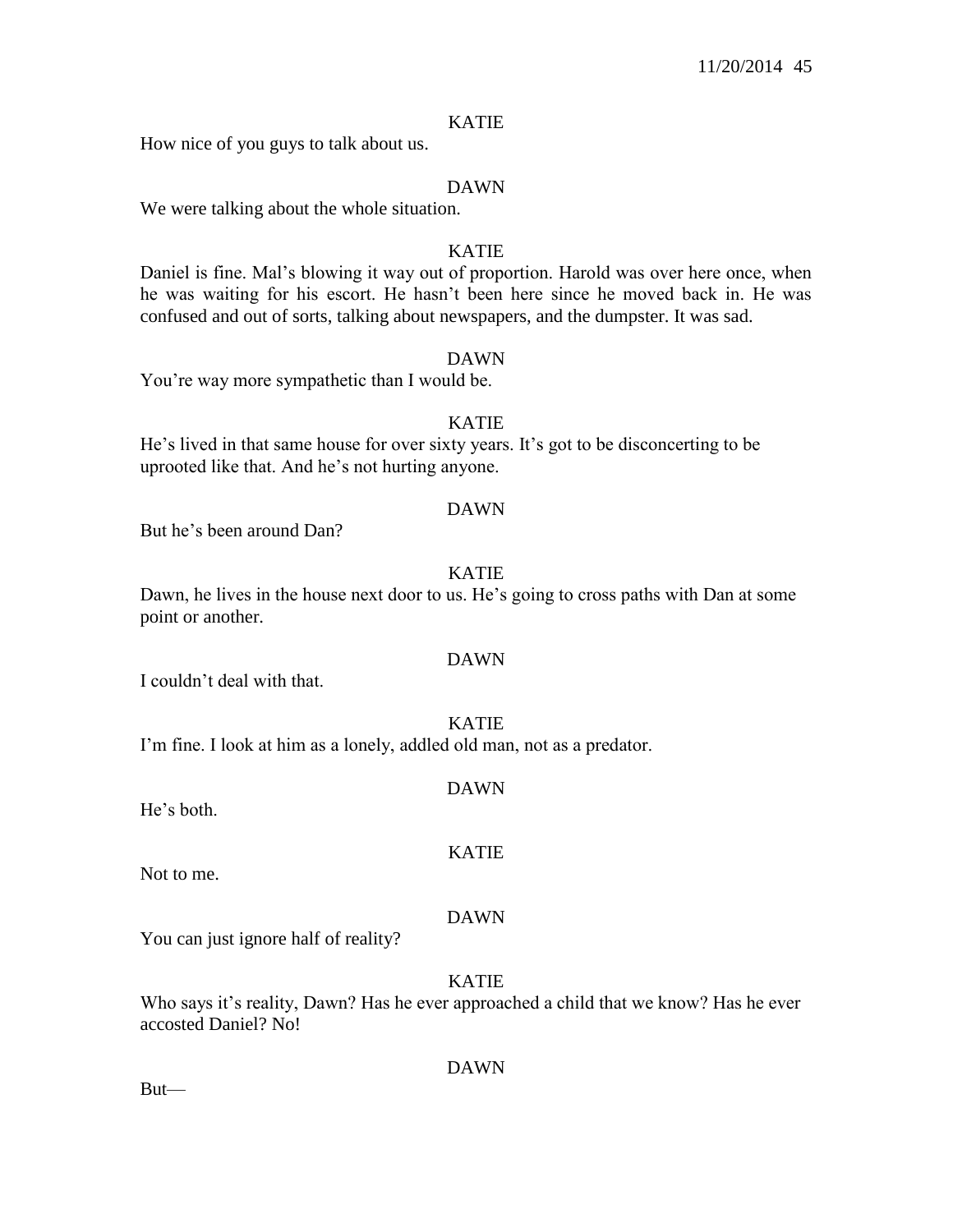#### KATIE

Is he often confused? Does he repeat things? Is he forgetful? Yes. I can say for certain that that is reality.

## DAWN

Mal, and the other cops, think he's putting them on. That the slow, confused thing is an act.

### KATIE

He's not smart enough to do that.

## DAWN

He's got you fooled, according to Mal.

#### KATIE

Yes, Harold is an evil mastermind. He'll have all the neighborhood children in his basement before we know it.

#### DAWN

Katie—

#### KATIE

And his first step is to fool us all. Well, he's got me!

#### DAWN

He has some sense of what—

## KATIE

I don't think he does. Honestly, I'm not even sure he knew he had that stuff in his house, any more than he knew if he had his first pay stub or his mother's high school ring!

KATIE

DAWN *(deciding to tell)* He came to see Father Ryan the day after the big raid.

Harold?

DAWN He was all worked up, and he asked to see Father.

#### KATIE

About what?

DAWN

Katie.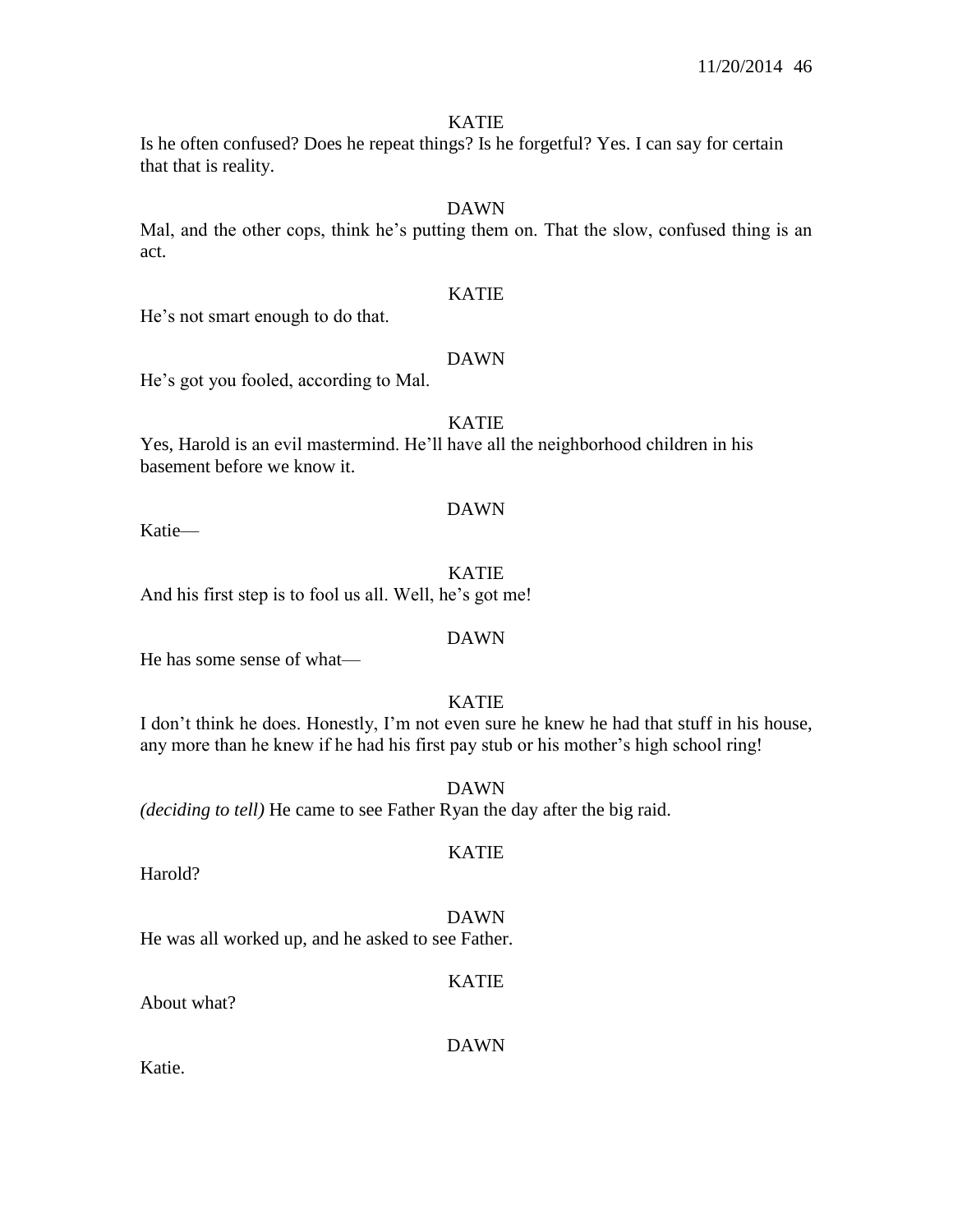### KATIE

I don't know!

DAWN Father Ryan took him in the meeting room. They were in there a long time.

### KATIE

What did Harold say?

#### DAWN

KATIE

DAWN

What do you think?

KATIE I don't know! *(pause)* Father Ryan didn't say anything?

DAWN Katie! It's the church, we're pretty good at secrets.

Poor Harold.

What?!?

*If* he had all that stuff—

#### DAWN

KATIE

What? You think Mal's lying? Your brother?

KATIE

No. Overreacting, maybe. If he had it, why didn't he go straight to jail?

### DAWN

The system isn't so much interested in the guy buying the stuff as they are in the guy making it.

### KATIE

The people making it are worse. I mean, they're like, bottom of—

#### DAWN

Whatever. The people making it are scum and the people buying it are dirt.

### KATIE

I'm worried about him, Dawn.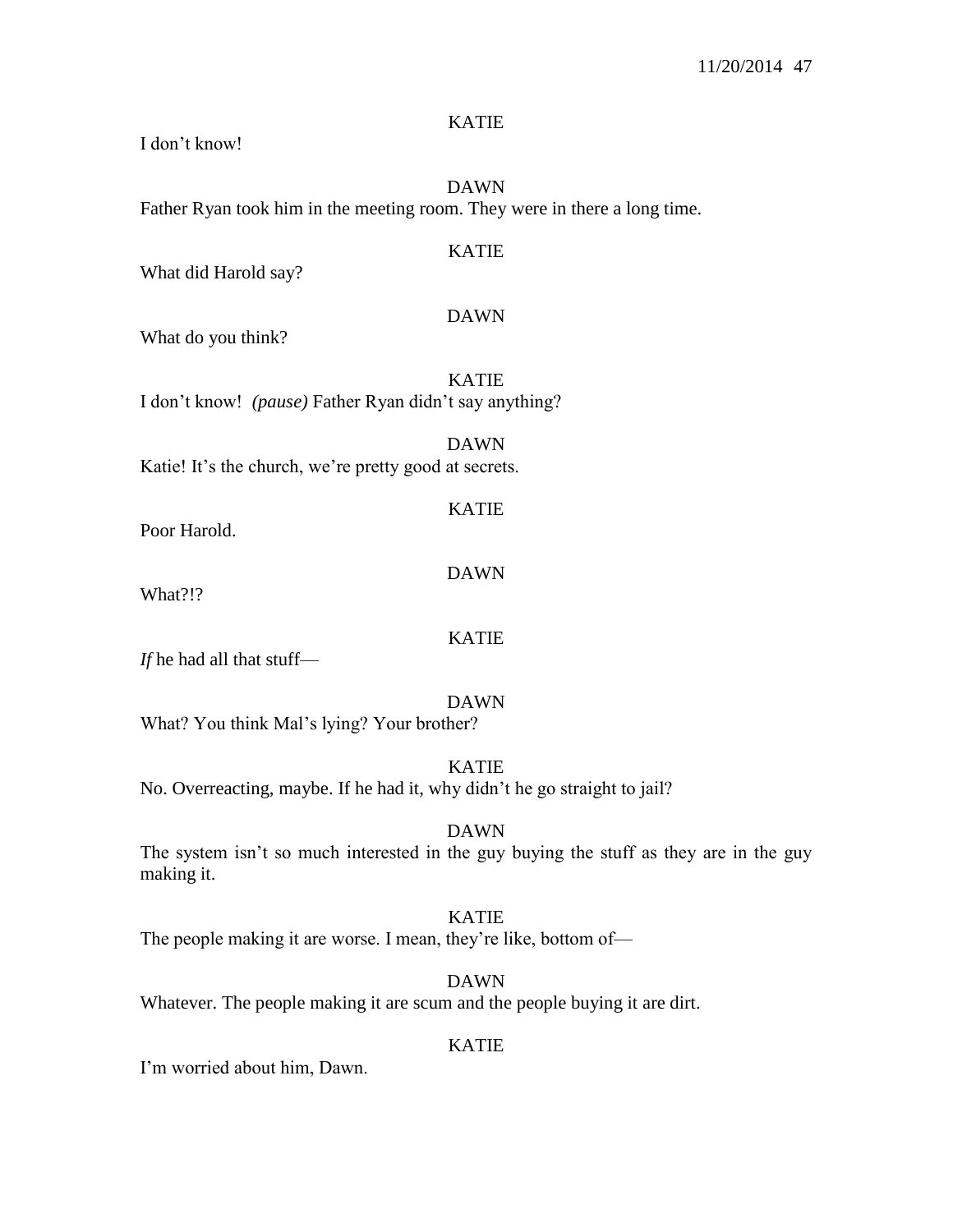### DAWN

You need to refocus.

## KATIE

No, listen. He was telling me how stressful it was, coming home to things being out of place. He said they moved his mother's things and didn't put them back. He said Mother wouldn't want her things out of order.

#### DAWN

That's some Bates Motel shit right there.

KATIE No. He's got absolutely nobody. And he's still grieving.

# DAWN

After how long?

10 years.

Ha!

### KATIE

KATIE

DAWN

There's no time limit.

### DAWN

Sorry, I know. *(a moment)* You said you'd only talked to him the one time, before he moved back.

#### KATIE

Yeah.

#### DAWN

But then you said he was telling you how the people moved the furniture.

#### KATIE

Oh, God, Dawn.

### DAWN

Are you at least telling Brian the truth? Katie, how many times have you talked to him?

#### KATIE

Why should I be keeping track? He's my neighbor! I talk to him when I see him! I say hello to him. I'm not afraid of him.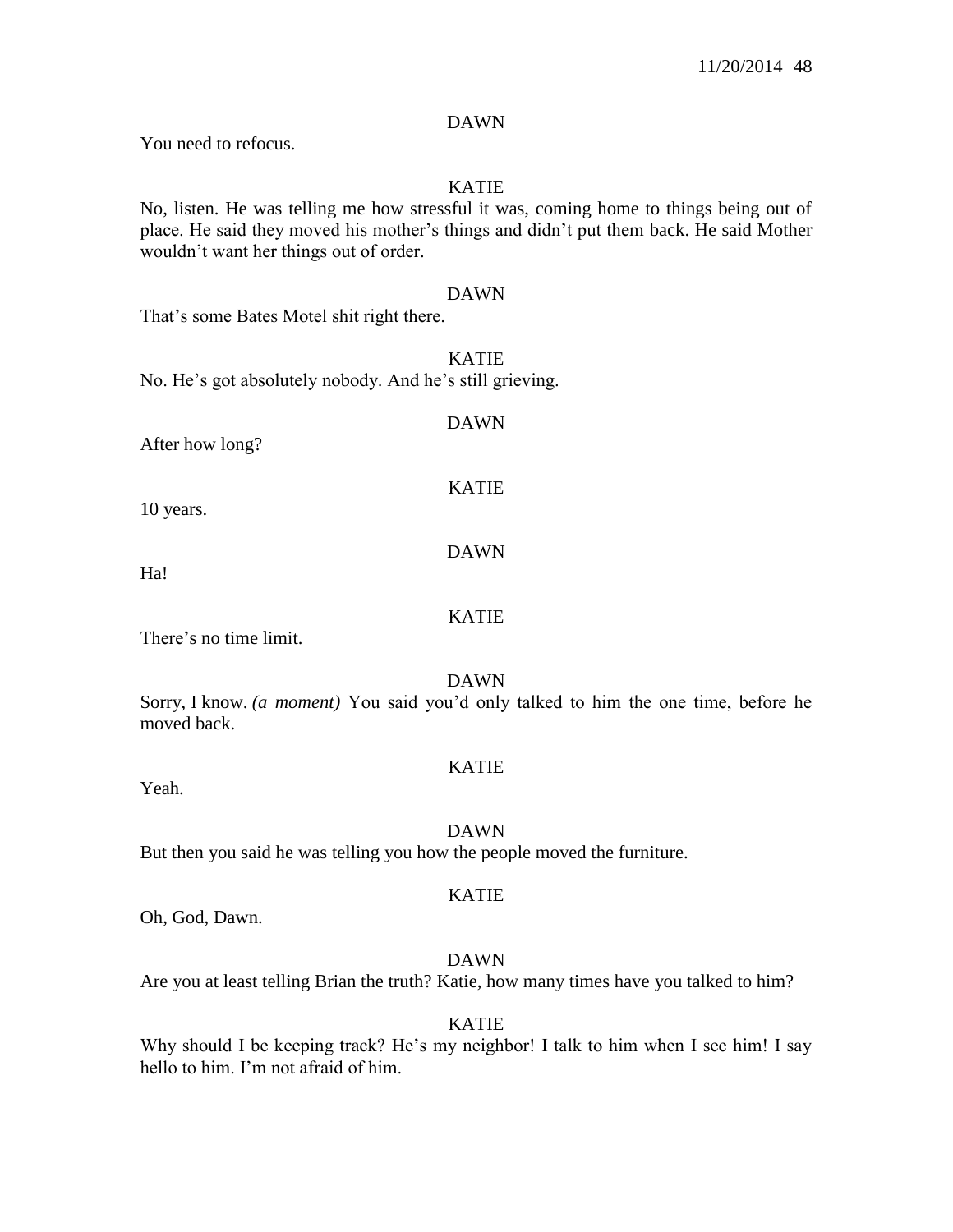#### DAWN

That's what the rest of us don't get. How can you not be afraid of him? He's a threat to your son.

#### KATIE

What's he gonna do? Drag Dan into his house?

### DAWN

He might think about him! And according to Mal, the kind of thoughts this guy has—

## KATIE

Again! According to Mal! He's suddenly the authority on Harold's entire life! He's got it all figured out and he's gonna tell everybody what to do! Gonna go door to door, spreading the gossip—

#### DAWN

Hey! Mal is trying to keep you safe. And Daniel.

#### KATIE

I truly don't think Harold hurt any kids.

### DAWN

You haven't kept track of his every move. It doesn't take more than a few minutes to damage a kid.

### KATIE

What's that supposed to mean?

#### DAWN

I just mean, you can't be sure. Shit happens to a lot of kids, Katie.

#### KATIE

I know that.

#### DAWN

Do you? Think of a handful of people you know really well. Can you say for sure that none of them got . . . messed with when they were small? I promise you you can't.

#### KATIE

I can choose to believe there's more good in Harold than there is bad.

#### DAWN

Yeah. You can choose that.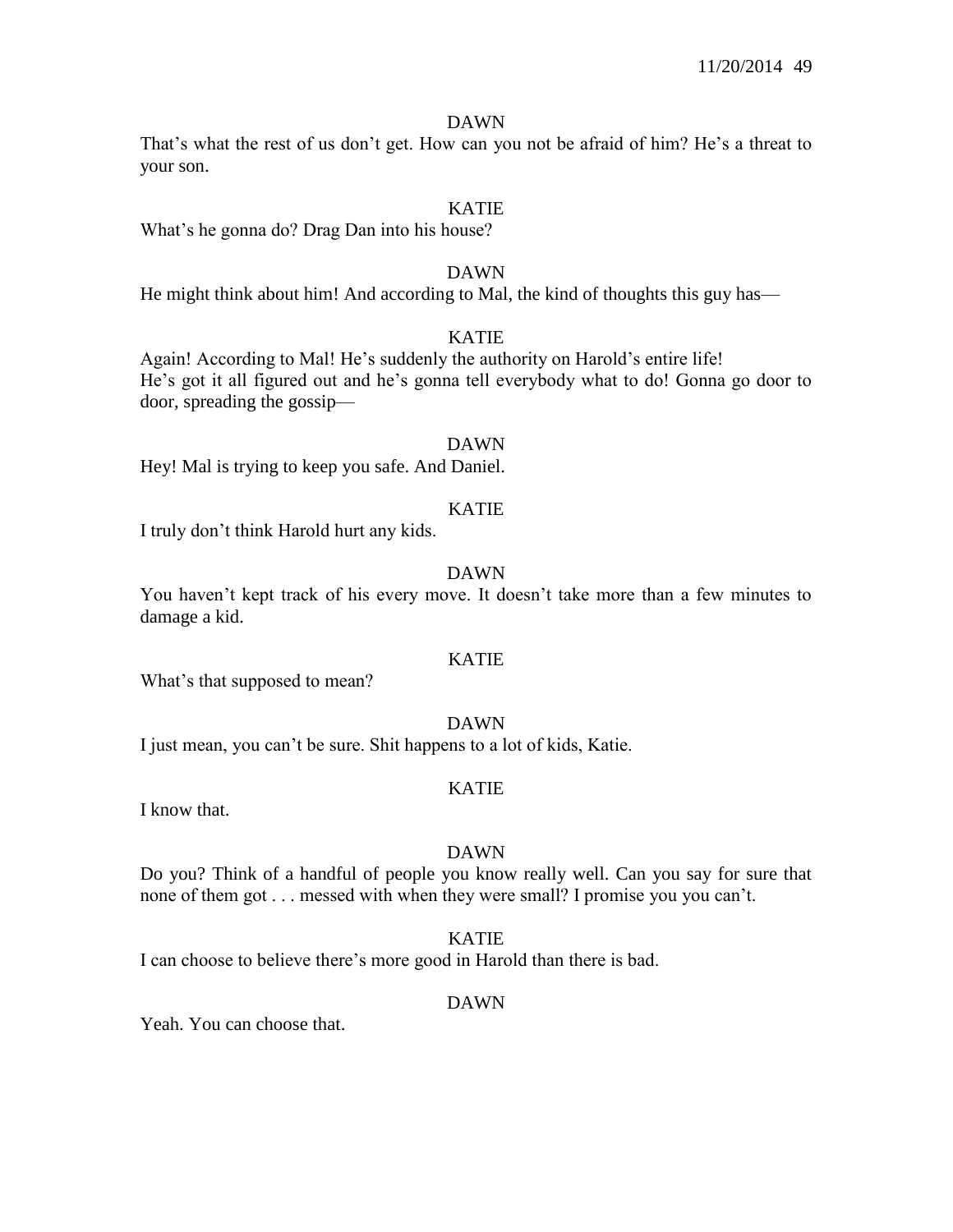### **Scene 8. KATIE and HAROLD in KATIE's house. He is sitting, she is active with some kind of house care—dishes, wiping, folding towels, etc.**

### HAROLD

So now I'm afraid to go in my own house!

### KATIE

I understand.

#### HAROLD

I just thought this was a good neighborhood! I've lived here almost all my life. It was never like this when Mother was alive. She was a teacher, you know.

### KATIE

Yes.

#### HAROLD

Did she teach you?

#### KATIE

No. You've told me before. You said you called the police?

### **HAROLD**

I thought they'd be here by now. Hmph. A lot of good my taxes do me!

### KATIE

What did you tell the police?

#### HAROLD

My home was vandalized. Someone broke my window.

#### KATIE

Did you hear the glass break?

#### HAROLD

No. It must have been during the night.

#### KATIE

You just woke up to it?

#### HAROLD

I nearly cut my foot open. It's a good thing I wear house slippers. You can see it right from your window, I bet!

> *KATIE looks out window towards HAROLD'S house. DANIEL enters through the front door, with hockey stick.*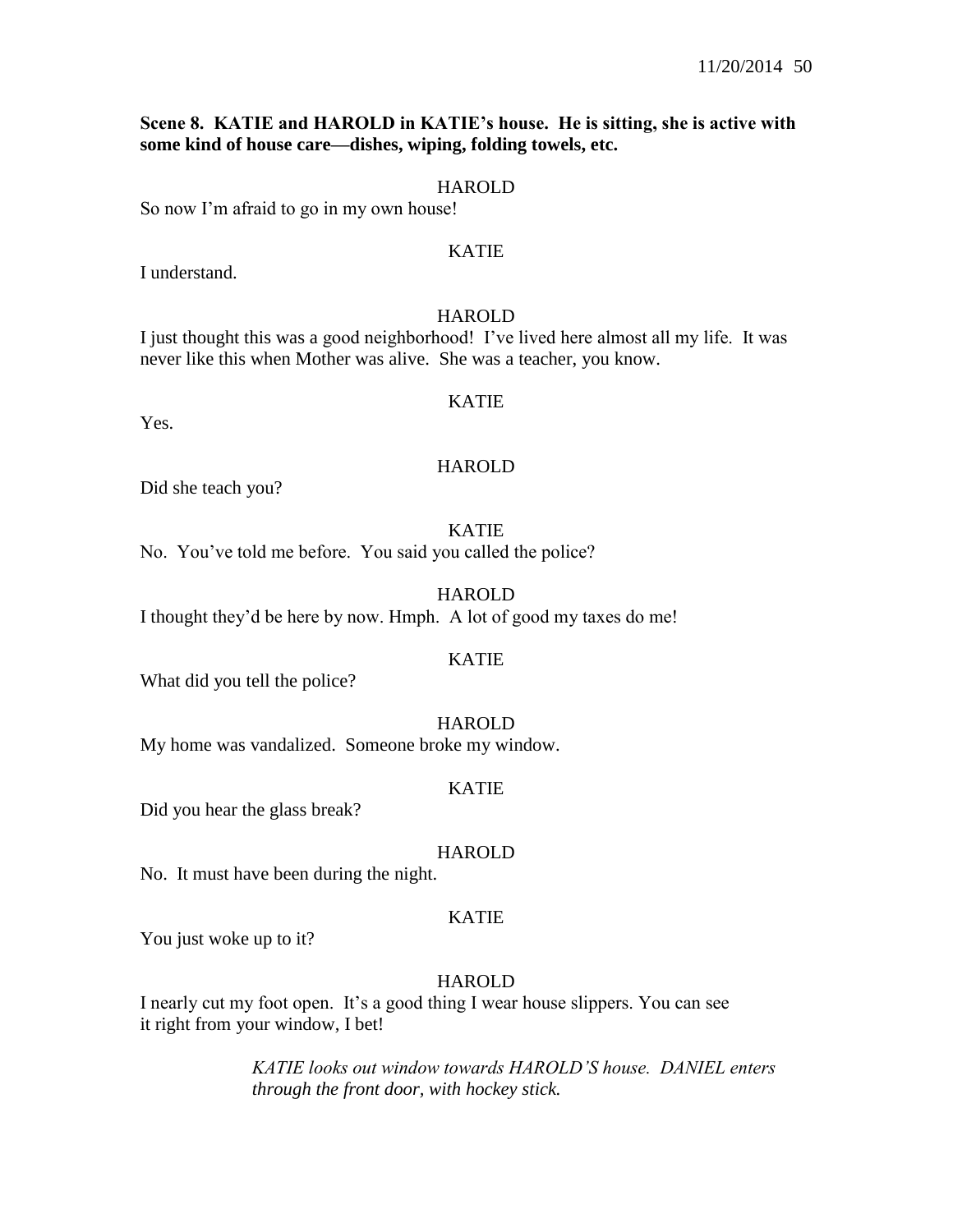| Hey, mom. $Hey \dots$                                                   | <b>DANIEL</b> |
|-------------------------------------------------------------------------|---------------|
| Hello, son!                                                             | <b>HAROLD</b> |
| Mom, Uncle Mal said-                                                    | <b>DANIEL</b> |
| Dan, Harold is waiting for the police to arrive—                        | <b>KATIE</b>  |
| What?!?                                                                 | <b>DANIEL</b> |
| Someone vandalized his house.                                           | <b>KATIE</b>  |
| Yessir. My window is broken. There's shattered glass all over my floor. | <b>HAROLD</b> |
| Yeah, I saw that.                                                       | <b>DANIEL</b> |
| Why are you home already?                                               | <b>KATIE</b>  |
| Rat hockey was cancelled. They melted the rink.                         | <b>DANIEL</b> |
| And why is your stick in the house?                                     | <b>KATIE</b>  |
| Because I need to tape it.                                              | <b>DANIEL</b> |
| You play hockey?                                                        | <b>HAROLD</b> |
| $Uh \dots$                                                              | <b>DANIEL</b> |
|                                                                         | <b>KATIE</b>  |

Yes. He does. Dan, why don't you go rollerblade?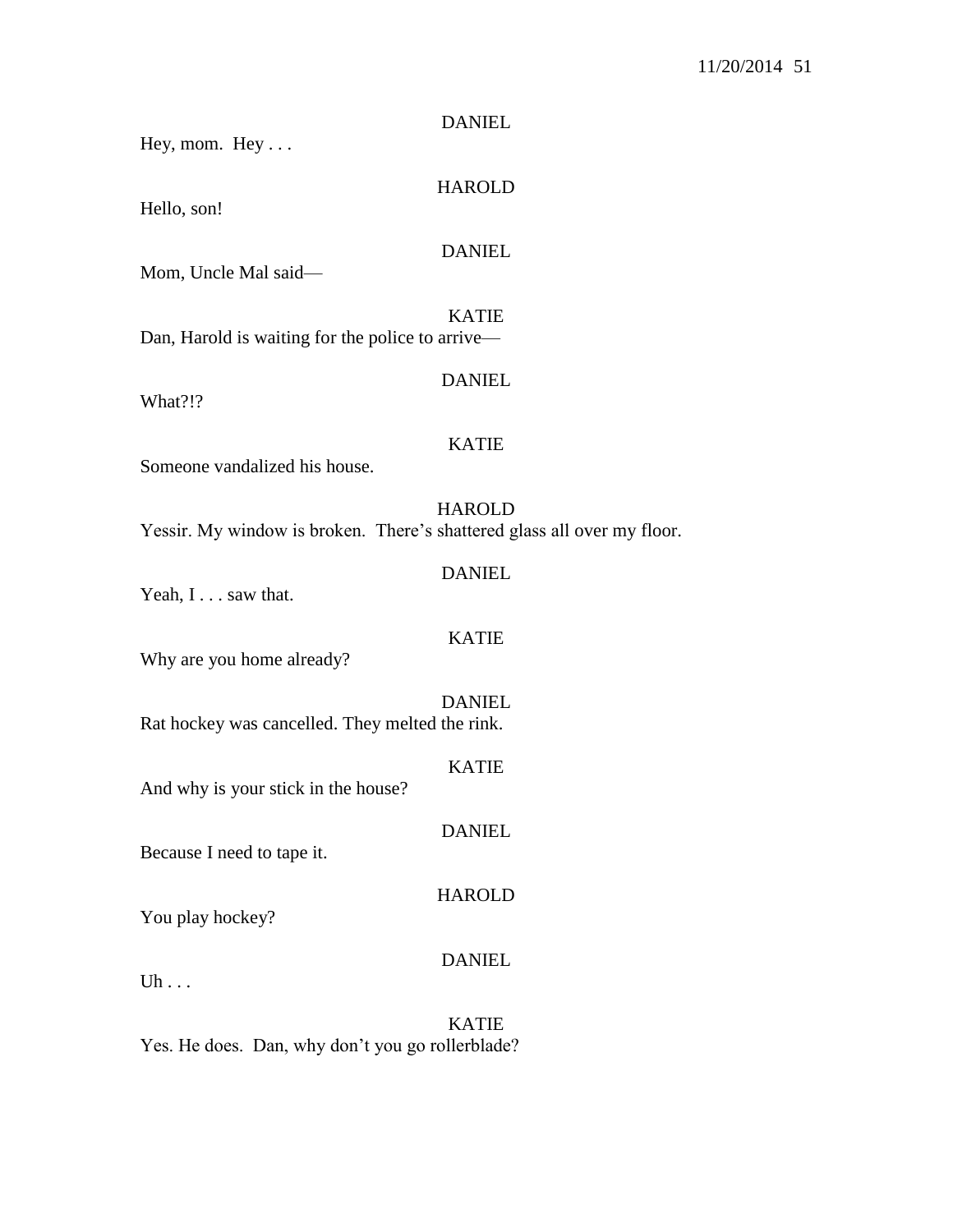HAROLD

DANIEL

Are you in high school?

DANIEL

 $Um \ldots$ 

Okay.

### KATIE

No. Not til next year.

### HAROLD

Will you keep playing hockey then?

### KATIE

*(assertively)* Dan, go ahead and put your stick upstairs, and get ready to go outside. Harold, maybe we should call the police again.

### **HAROLD**

They'll be here soon.

*DANIEL exits to rest of house.* He's a good boy.

A *knock. MAL enters, in uniform, without waiting for a response.*

### Mal! Oh, good!

What's going on here, Katie?

### **HAROLD**

MAL

Oh! You're here!

### MAL

Yeah, here I am. Kate, what are you doing?

## KATIE

Harold, this is my brother, Officer McGeary. Mal, Harold's house was vandalized. He called it in.

#### MAL

I didn't hear it.

### KATIE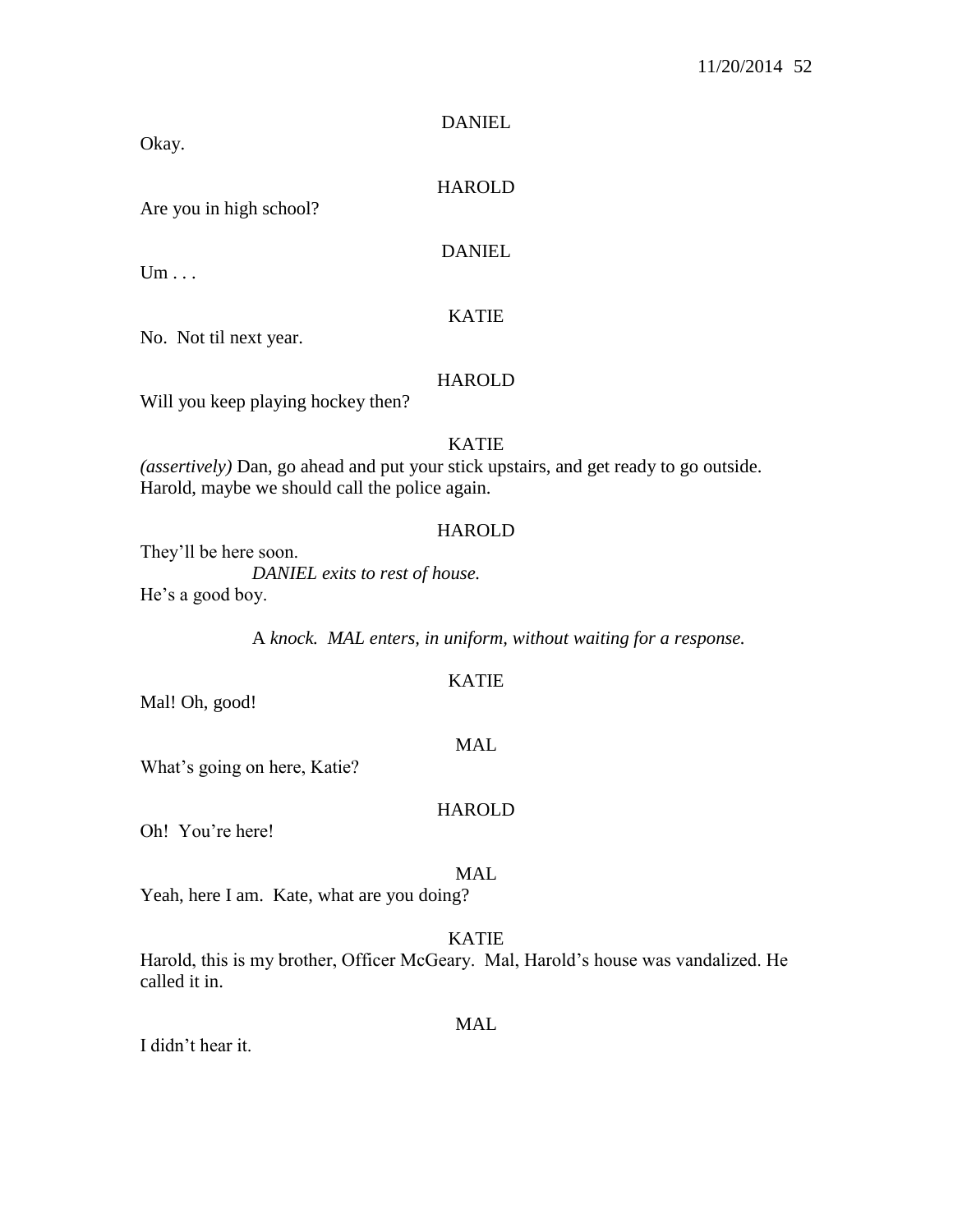| <b>KATIE</b>                                                                                       |
|----------------------------------------------------------------------------------------------------|
| Well, can you take care of it?                                                                     |
| <b>MAL</b><br>Yeah. What happened?                                                                 |
| <b>HAROLD</b><br>(with some hesitancy) Something $\dots$                                           |
| <b>KATIE</b><br>His upstairs window was broken. Someone threw something.                           |
| <b>MAL</b><br>He can tell it. When?                                                                |
| <b>HAROLD</b><br>I'm not sure.                                                                     |
| <b>MAL</b><br>Fantastic. What did they throw?                                                      |
| <b>HAROLD</b><br>I don't know.                                                                     |
| <b>MAL</b><br>We're really getting somewhere now. Was there something on the floor with the glass? |
| <b>HAROLD</b><br>What?                                                                             |
| <b>MAL</b><br>Jesus. Was there an object mixed in with the glass—whatever it was they threw?       |
| <b>HAROLD</b><br>I don't know what they threw.                                                     |
| <b>MAL</b><br>Christ. I'm going to head over to your house and check it out. Katie, where's Dan?   |
| <b>KATIE</b>                                                                                       |

He's going to go out rollerblading.

# HAROLD

He is a very nice young man. *(a pause)*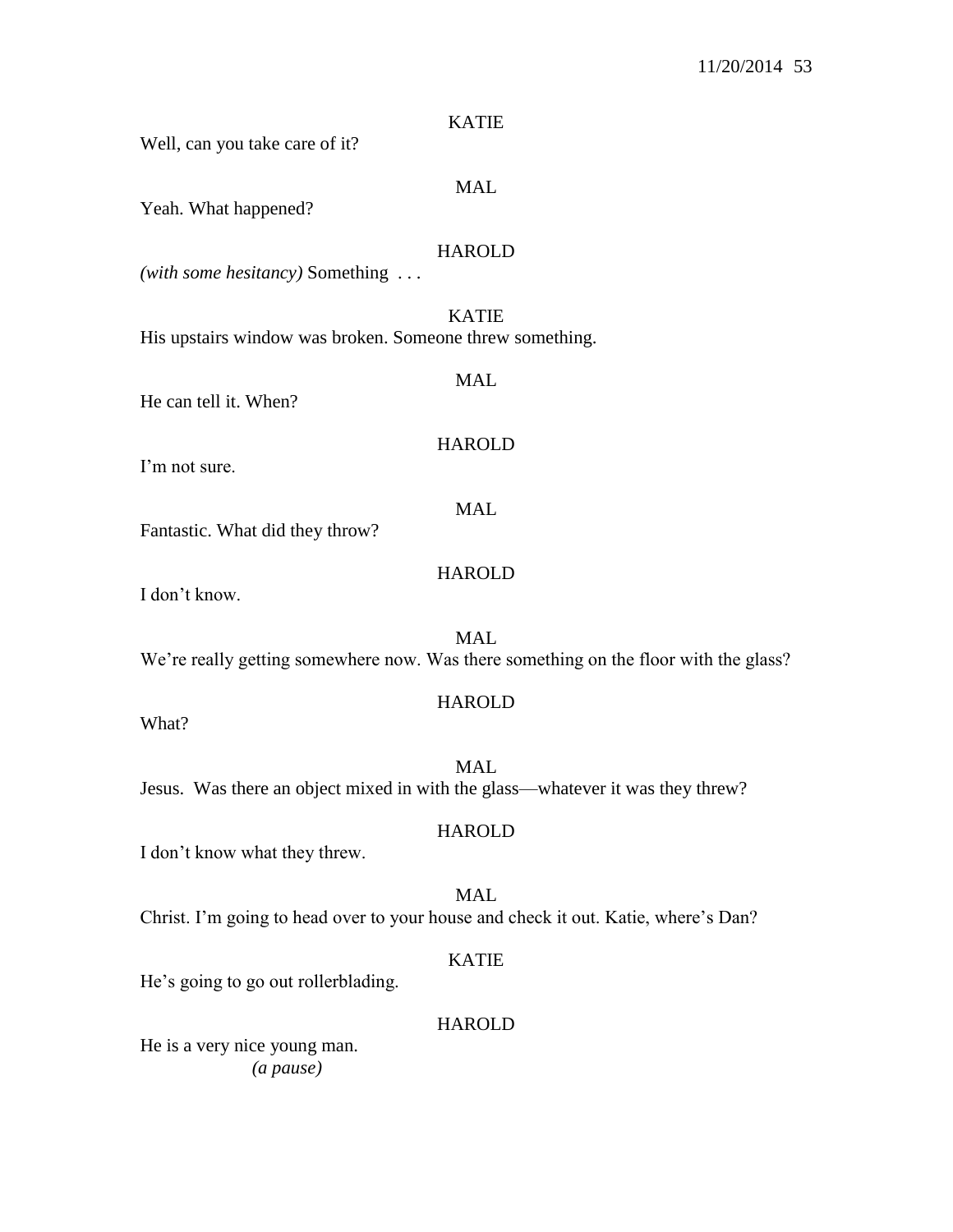MAL You listen to me, buddy. That kid up there is my nephew and there's not a thing I wouldn't do for him. If you even think one thought— KATIE Mal, shut up. MAL *(beginning to leave)* I'll be back. DANIEL *(entering)* Mom, where's my . . . MAL Danny, do me a favor and stay upstairs for a few minutes. DANIEL Seriously? MAL Yep. KATIE Oh my God, Mal, it's fine. MAL Upstairs, D-boy. DANIEL *(retreating)* Okay. MAL Give me your house key. **HAROLD** I go in through the garage. MAL What's the code?

> *HAROLD stabs at the air with his finger—he knows the pattern of the code but not the number. Katie checks paper on fridge.*

KATIE Try 5174. That's what it was when he went on vacation.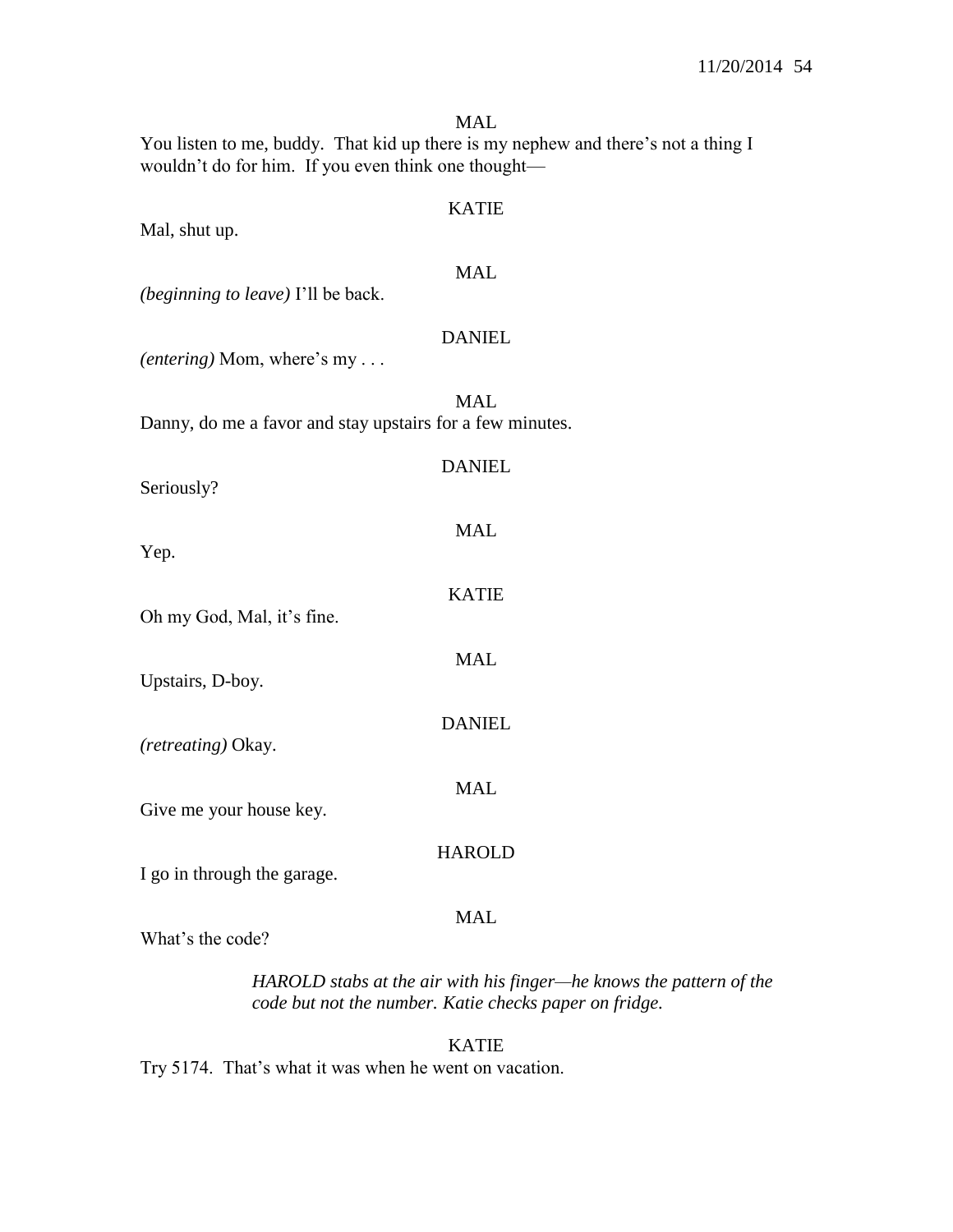### MAL

Back in a minute.

*MAL exits. A pause. Having heard the sound of the door, DANIEL enters.*

Is he gone? Oh.

KATIE

DANIEL

Mal went over to Harold's to check things out.

Can I go now?

KATIE

DANIEL

Yeah, get out of here. Have fun.

DANIEL

Okay, see you later.

*Flustered, DANIEL exits*.

#### **HAROLD**

Will this take up the whole afternoon?

### KATIE

I doubt it. Why?

#### HAROLD

I was hoping to get over to the library. I have some things to do on the computer.

#### KATIE

Maybe you'd be better off staying home.

### **HAROLD**

Do you know I fell in my yard the other day, trying to get my gate unstuck?

### KATIE

That's too bad.

HAROLD No one saw me for 45 minutes. Finally the UPS man came and helped me up.

#### KATIE

Lucky for you that he came along.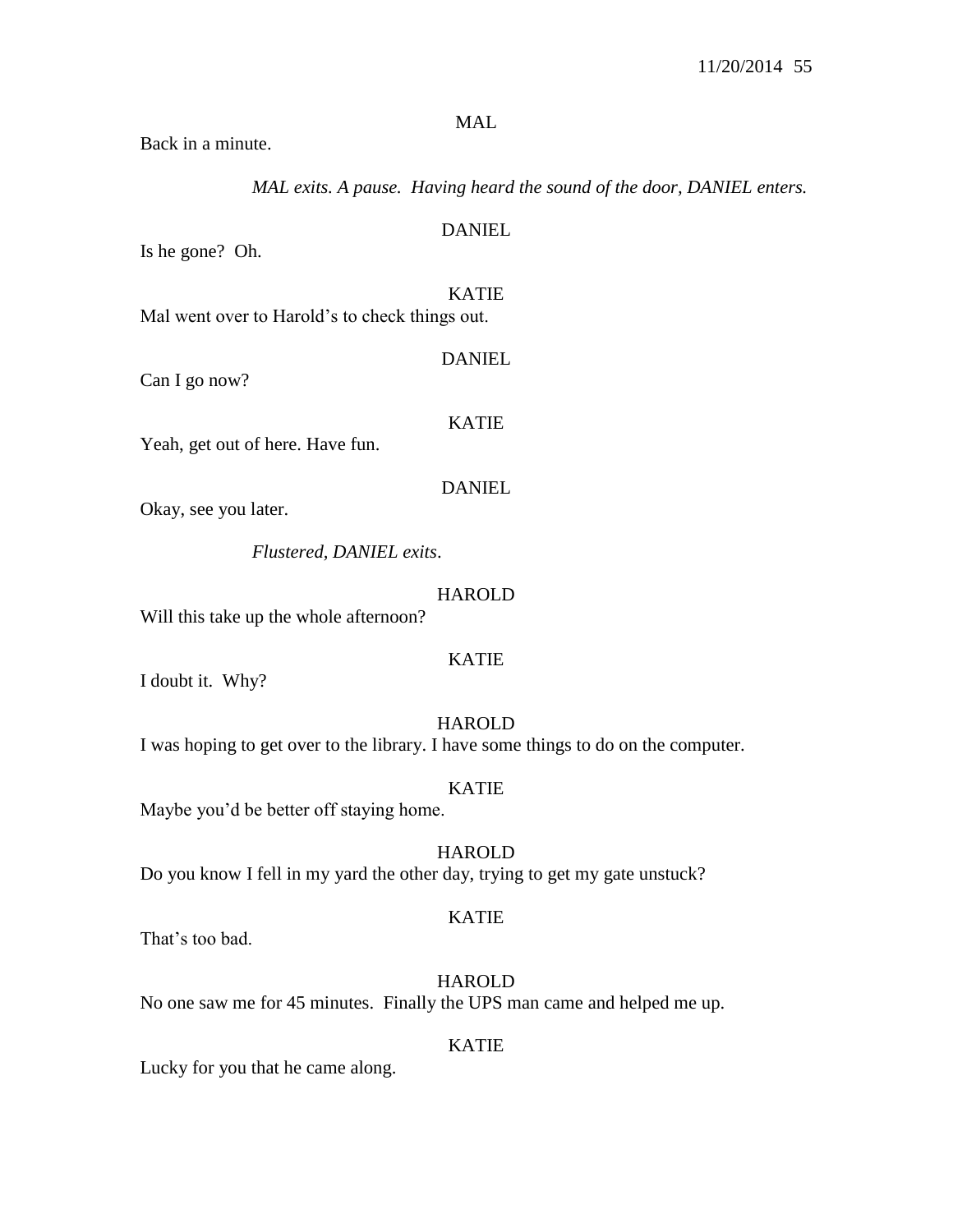### **HAROLD**

Maybe your son could come over and help me once in a while.

### KATIE

Listen, we're going to make a deal, you and me.

#### HAROLD

Oh, I like the sound of that!

### KATIE

Now that you're here to stay, I have to set some rules, and as long as you agree to keep them, you and I can still be friends.

### HAROLD

You're the only friend I've got.

### KATIE

In order for us to keep being friends, I need you to make a promise to me, and to take it very, very seriously.

### **HAROLD**

If it's a promise, it's got to be taken seriously.

#### KATIE

Exactly. And if you can't make this promise, then we'll have to stop visiting, and being friendly.

### HAROLD

That would upset me.

#### KATIE

I want you to promise me that you will no longer speak to Daniel.

### HAROLD

Your son?

#### KATIE

That's right. You won't ask for his help, you won't address him when he is here—you'll just have nothing to say to him, ever.

#### HAROLD

You've been such a good neighbor to me. You know the Bergquists won't talk to me anymore. Neither will the O'Connors. Ever since the day the police came to make me clean up my mess. And then Father Ryan telling me I couldn't distribute communion anymore. Well, that's life in the big city.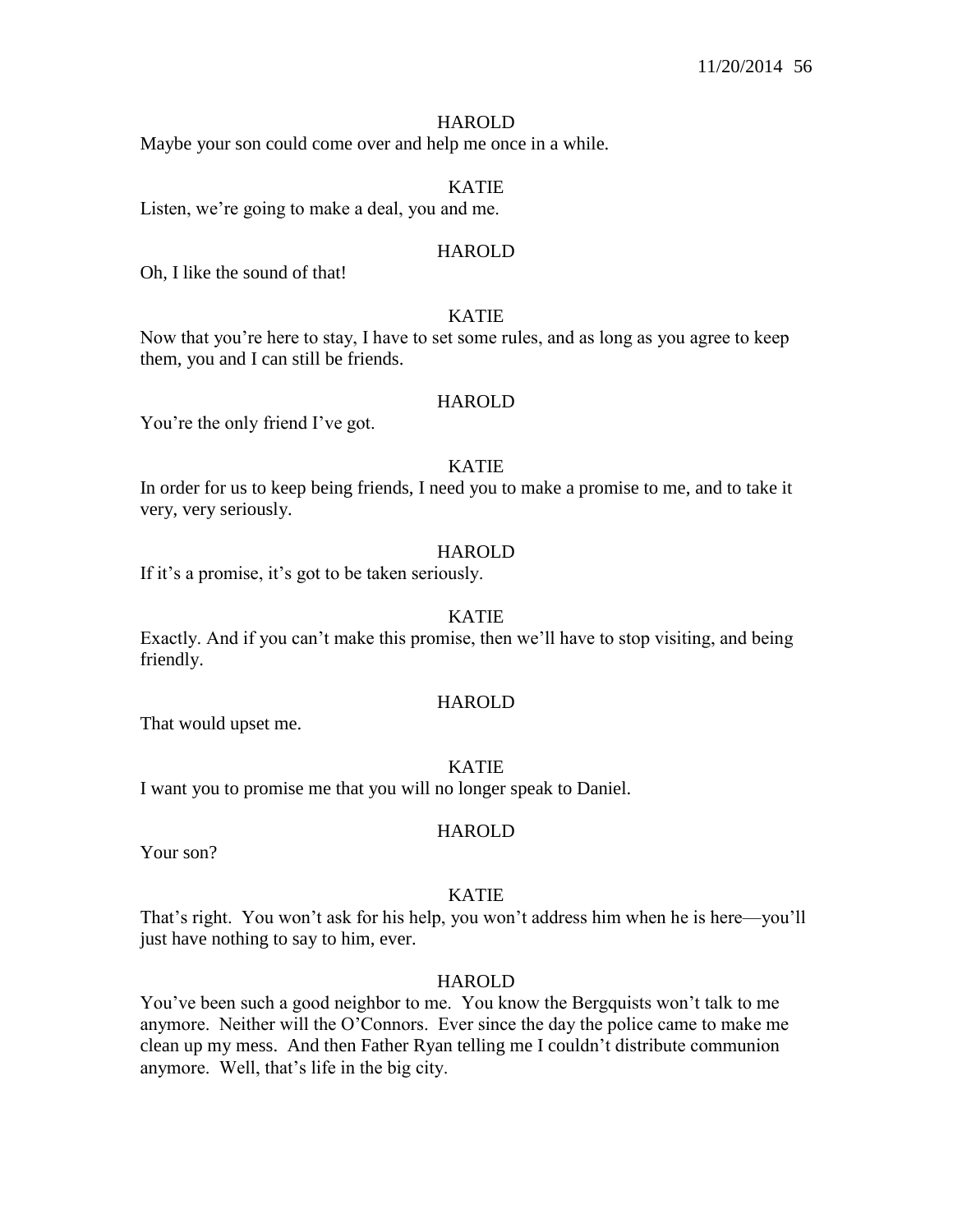KATIE I know you're having a hard time. Can you make the promise?

### HAROLD

But what if I really need help?

## KATIE

You get it somewhere else.

### HAROLD

Okay. I promise to do like you asked.

*MAL enters.* 

MAL There was nothing in there. It must have been the wind.

### HAROLD

The wind, you say?

### MAL

There was a storm last night, late.

## HAROLD

Really?

### MAL

It hardly rained, but there was lightning and lots of wind. It could've picked up a branch and thrown it against that window.

### **HAROLD**

I didn't hear a thing.

## MAL

It was pretty quick. Let's get you home. I swept everything up. You can call a glass place.

### **HAROLD**

Okay.

*HAROLD rises. He is unsteady.*

### KATIE

Are your knees okay?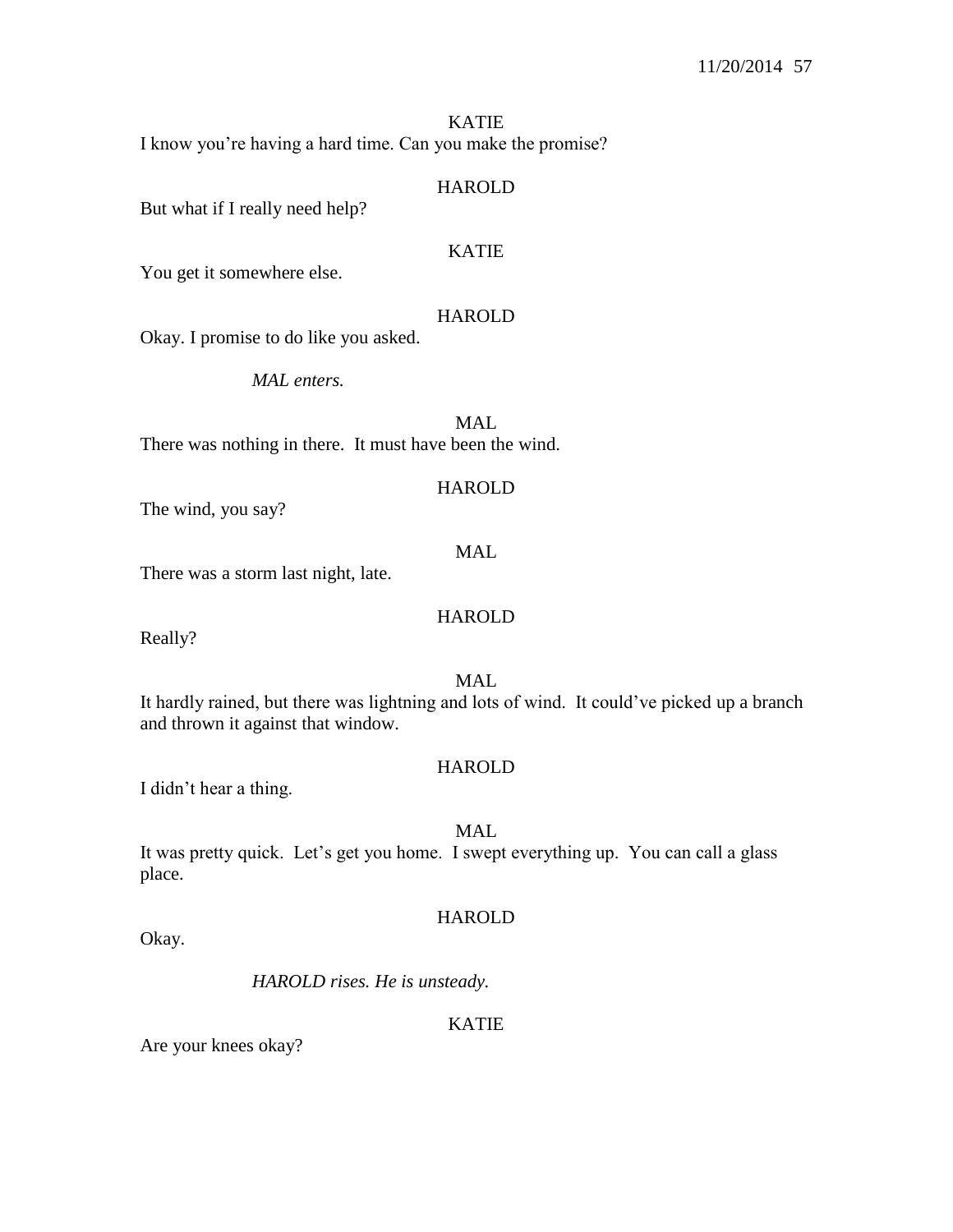MAL

He's fine.

### HAROLD

I'll be in trouble if I if I overdo it!

KATIE

MAL

Mal, give him a hand.

He's got it.

*HAROLD's knees buckle and he falters.* 

## KATIE

Help him up!

*MAL moves to HAROLD and attempts to straighten him up.*

#### MAL

Jesus! Straighten up! *(To Katie)* He's okay.

#### KATIE

Harold? Can you make it to your house?

### HAROLD

Slow and steady!

## *HAROLD exits.*

MAL *(shutting the door)* Katie, he never called the cops.

### KATIE

How do you know?

## MAL When I was over there, I picked up his phone to see who he's called.

And?

# MAL

KATIE

He hasn't made a call in two days.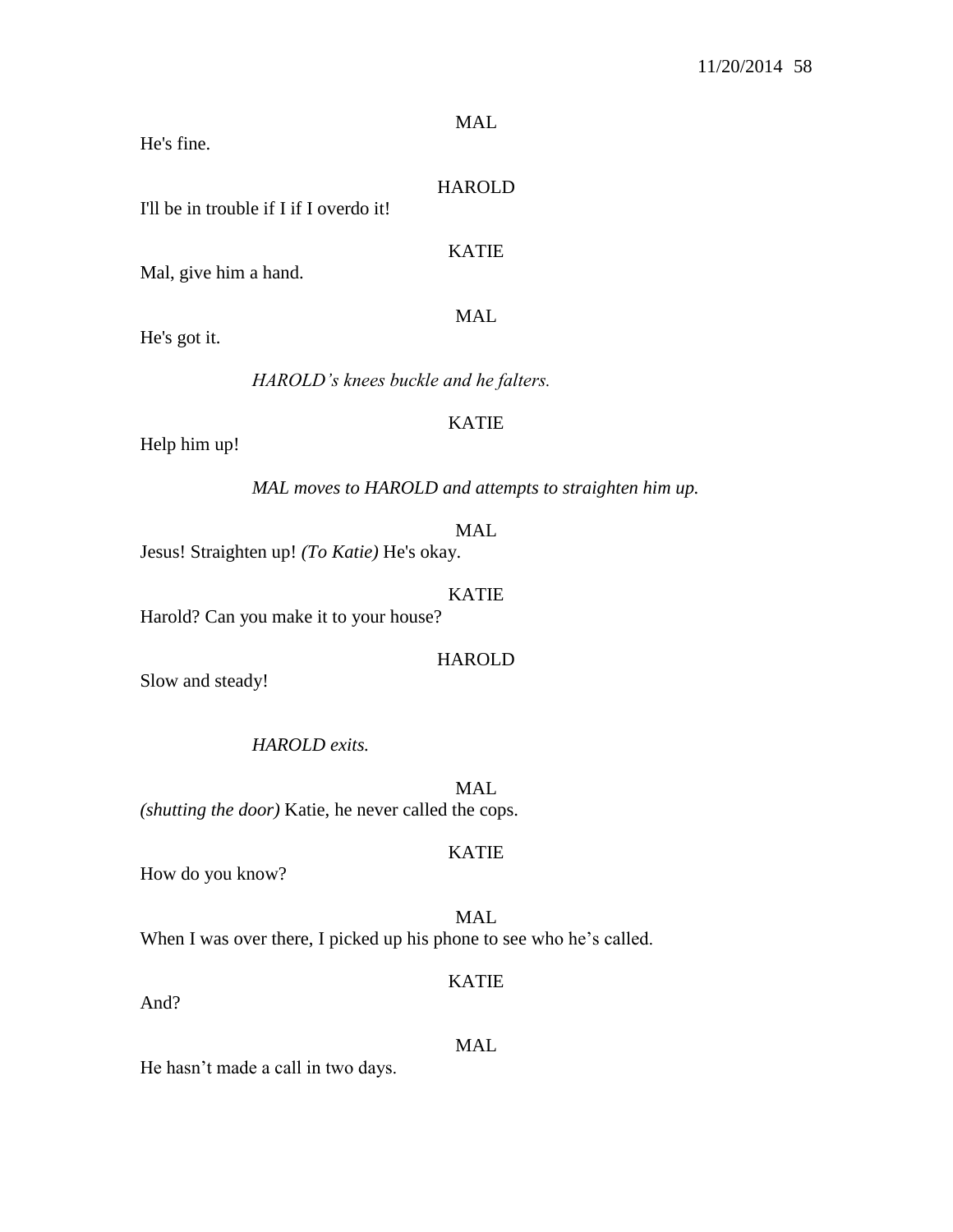#### KATIE

He probably meant to and forgot. He gets confused.

MAL I was at his house, Katie, before I first came over here.

### KATIE

Why? Are you stalking him now?

MAL Jesus! Someone called it in, said he was outside, acting weird.

### KATIE

That's ridiculous.

## MAL

I want you to understand that everyone else in the neighborhood is taking this seriously.

#### KATIE

Well, I am too! It is serious to me that an elderly man is alone and confused and being ostracized by people he used to rely on!

# MAL. It sure as hell isn't your job to take care of him!

# KATIE

MAL

KATIE

MAL

KATIE

MAL

Then whose is it?

- His! Nobody's! What the hell do I care?
- It didn't storm last night.

Stop letting him in your house.

It wasn't even windy.

I lied.

KATIE

Why?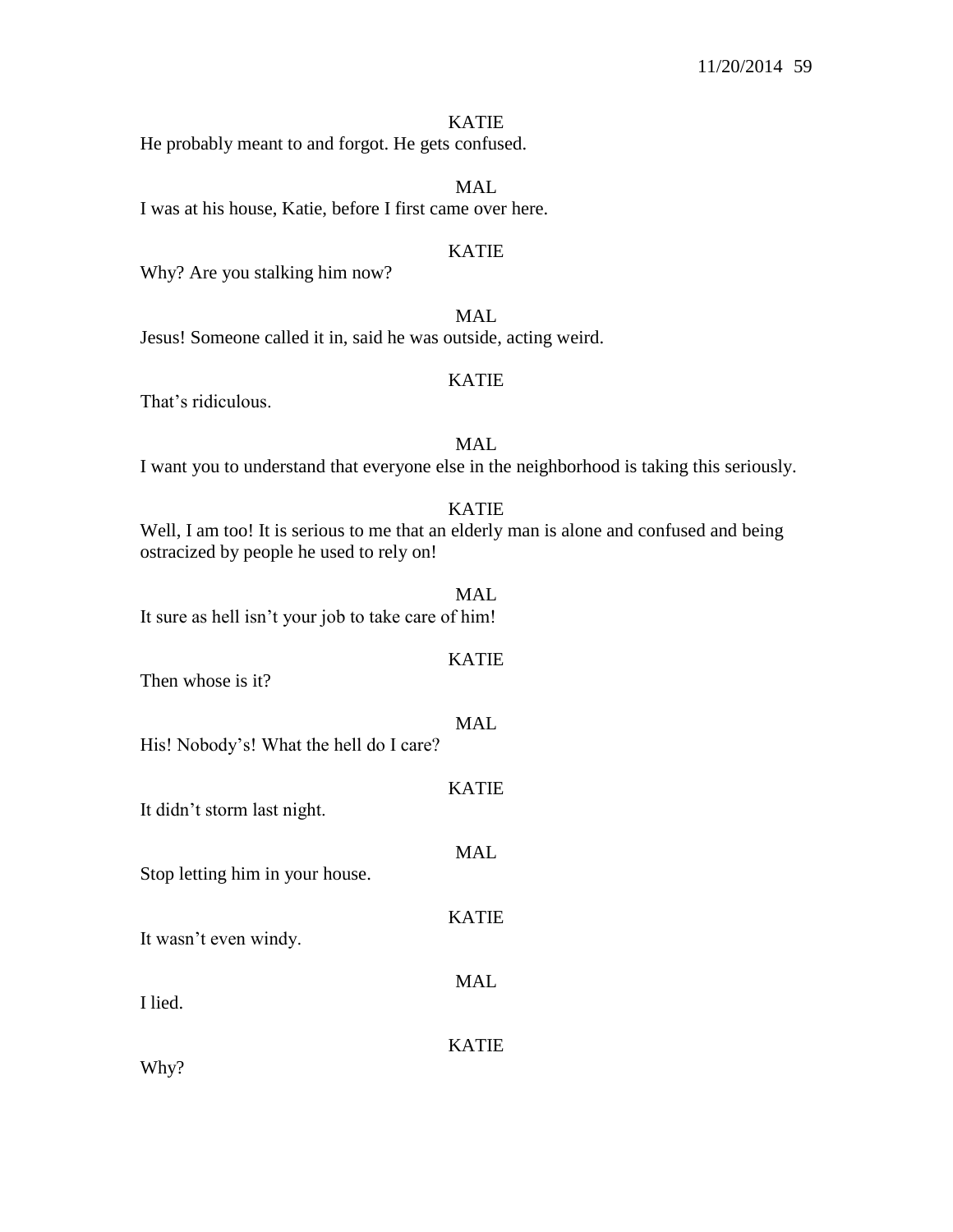## MAL

Because of this.

*He hands a black hockey puck to Katie.*

KATIE

This is what went through the window? Just because it's a hockey puck doesn't mean Daniel threw it.

## MAL

Yeah. I think I got all the glass off.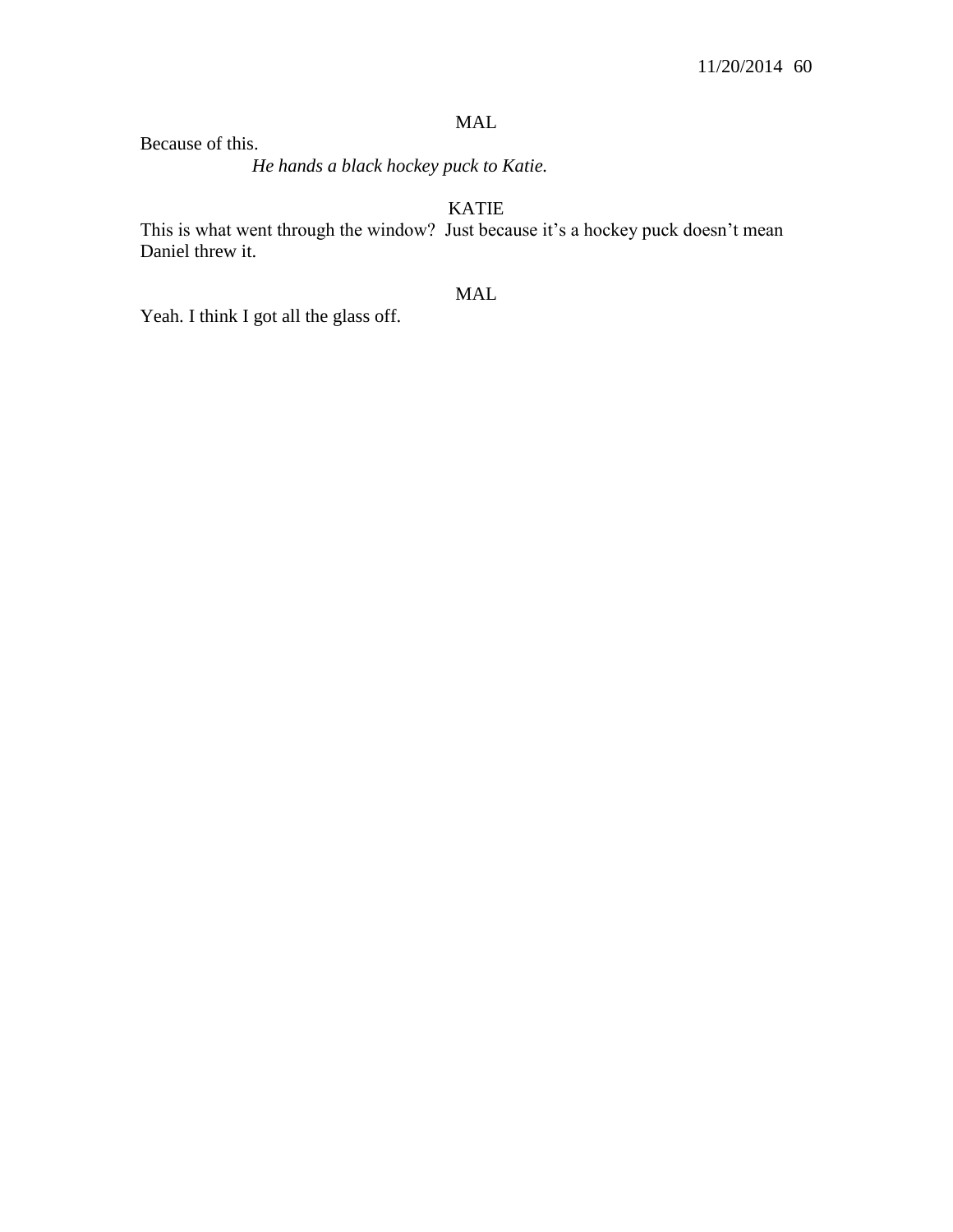### **Scene 9. Evening. Katie sits at table rolling puck back and forth between her hands. Stretching her neck. BRIAN enters, from a bike ride.**

## BRIAN

*(noticing puck)* You thinking of taking up the game?

#### KATIE

What? No. *(the slightest pause)* Dan left this in my car. I think it fell out of his bag.

| Wanna watch a movie?          | <b>BRIAN</b> |
|-------------------------------|--------------|
| Dawn's coming over.           | <b>KATIE</b> |
| Oh. Is Mal coming?            | <b>BRIAN</b> |
| I don't know. He's mad at me. | <b>KATIE</b> |
| For                           | <b>BRIAN</b> |

For . . .?

### KATIE

Because I don't hate Harold enough, I think.

### BRIAN

He's coming at it from a different perspective. You have to respect that.

### KATIE

He has to respect me! This is my house, our house. Harold's **our** neighbor! I can decide how to treat him.

#### BRIAN

Mal's in the business of protecting people. What? He saw you talking to the old guy?

#### KATIE

No. Harold was here today.

#### BRIAN

Here? In the house?

#### KATIE

His window got broken and he was upset.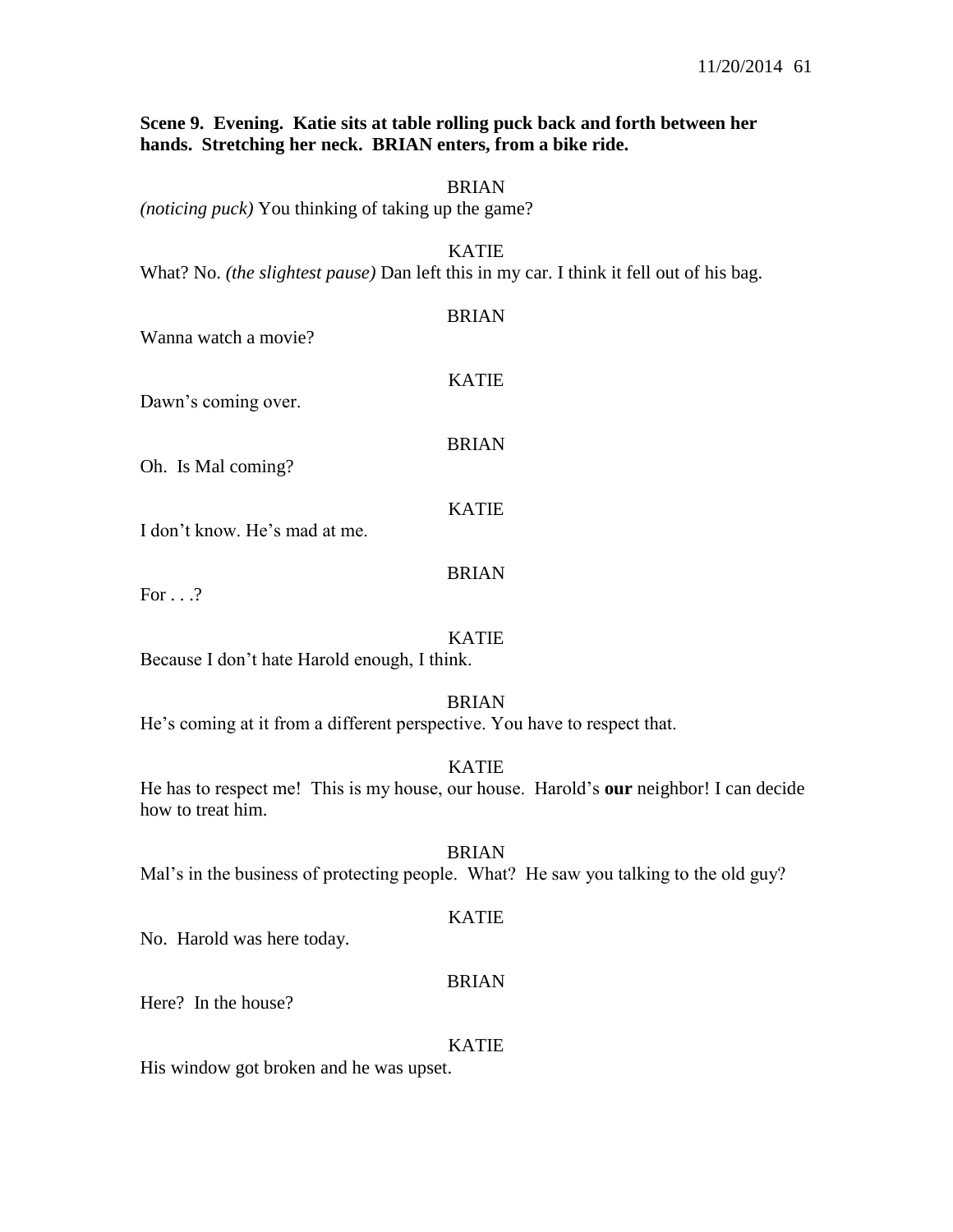#### BRIAN

You let him in here? Was Daniel home?

### KATIE

No . . . what?

#### BRIAN

God, Katie. Once was too many times. He is not welcome here.

## KATIE

Right. I'll shut the door in the face of a traumatized old man.

### BRIAN

Kate, I'm not saying you have to throw rocks at the guy, but you don't invite him in! You see crazy coming, you wave and keep walking, you don't invite crazy in for lunch!

### KATIE

Someone vandalized his house!

### BRIAN

I don't give a shit! He's a grown man! Someone vandalizes our house, I'm not running over there for consolation!

#### KATIE

He just sat here for a few minutes til the police, til Mal, came.

#### BRIAN

At least Dan wasn't here.

### KATIE

*(hesitating)* He came home while Harold was here.

#### **BRIAN**

I swear I'm not trying to be a jerk right now, Katie, but did it ever occur to you that he came here to see Dan?

That's perverted.

### BRIAN

KATIE

He's a pervert.

#### KATIE

He's not that calculating.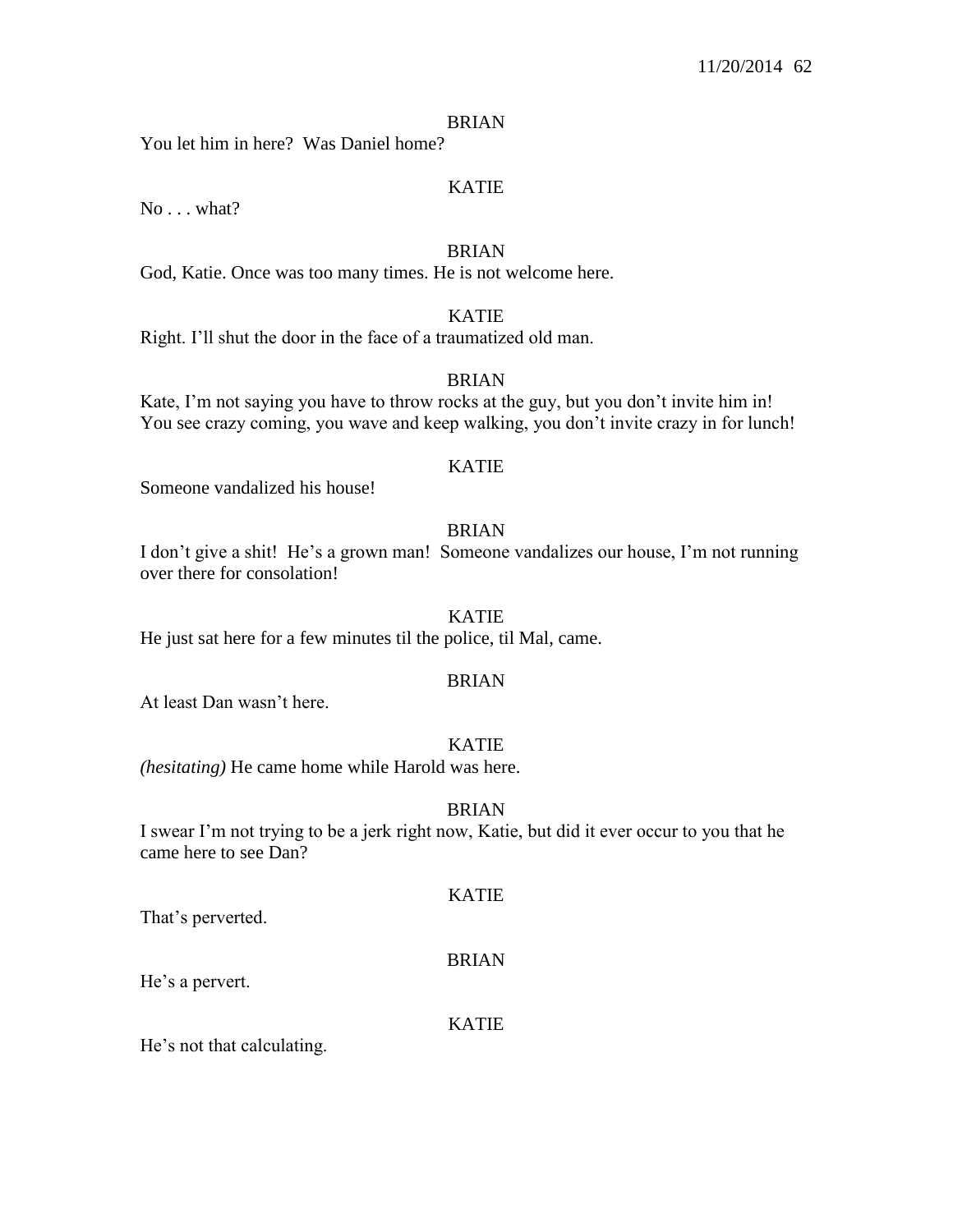### BRIAN

How do you know?

## KATIE

Because I've had conversations with him, Brian.

BRIAN

So have I. Just because he's slow doesn't mean he's nice.

### KATIE

He's not after Daniel.

### BRIAN

Let me just say this: The stuff he used to get, the magazines or whatever, I don't know. That pipeline has been cut off, Kate. He can't get anymore. What's the next best thing?—the kid next door, whose mother just happens to have a welcoming smile and a glass of water for an upset old man.

### KATIE

You're making me sick.

### BRIAN

Me? I'm making you sick?!? Please wake up.

### KATIE

Stop it.

*DAWN knocks and enters, carrying pizza box.*

### BRIAN

I gotta put my bike away.

### DAWN

Pizza's here!

*BRIAN exits to outside, DAWN looks to KATIE.*

### DAWN

What's with him?

KATIE I'm pissing everybody off today. Mal's not coming?

### DAWN

He's right behind me.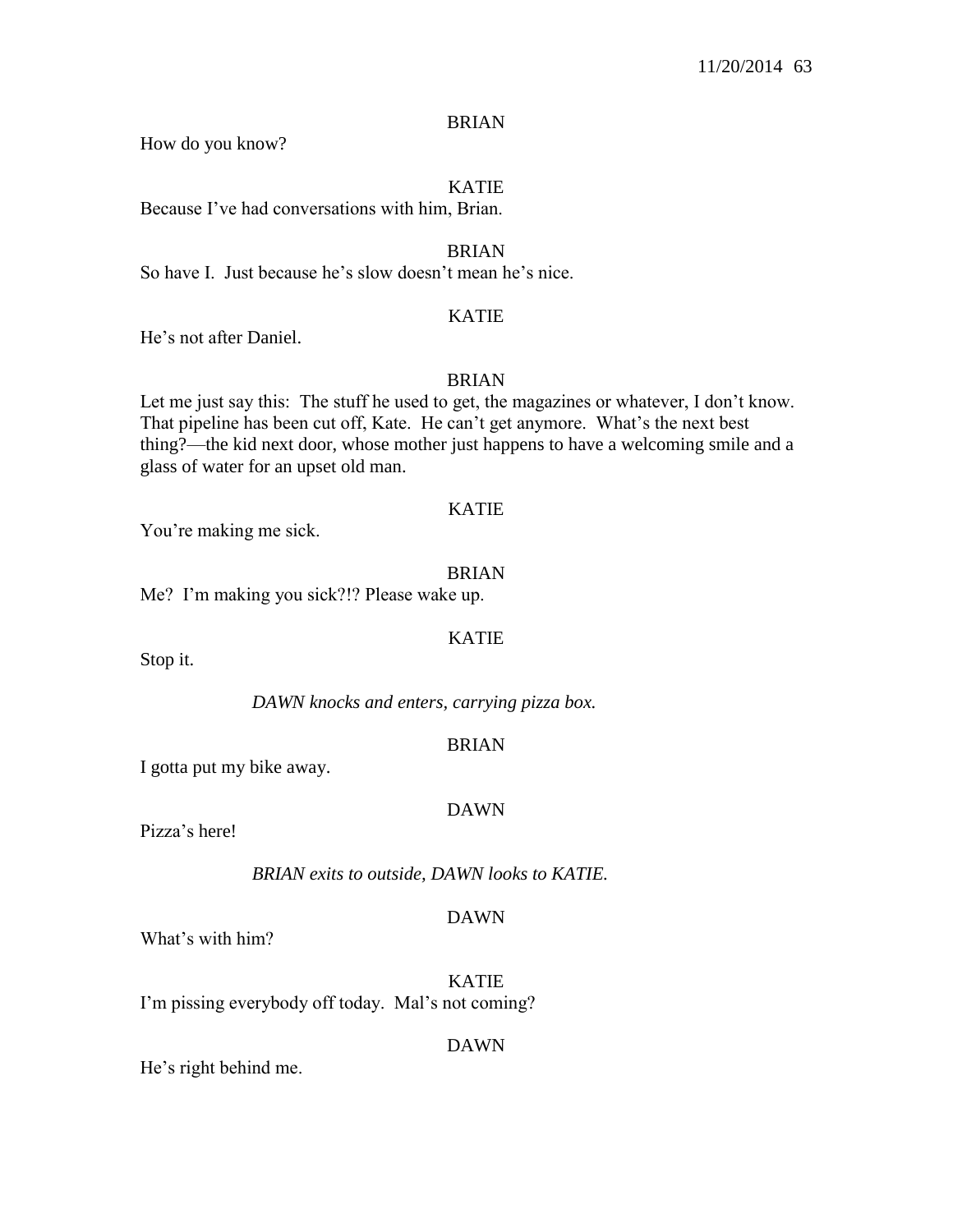#### KATIE

Great. Bang-up evening, straight ahead.

### DAWN

Mal told me about the puck.

KATIE I really don't think Danny threw it. I really don't.

#### DAWN

What window got broken?

#### KATIE

You can see it from here.

#### DAWN

*(rising, looking outside)* The one that faces your yard?

#### KATIE

Yeah, but, Dawn . . . you know how many times I've found pucks, or baseballs, or whatever, lying around the backyard.

### DAWN

Oh, honey. *(pause)* Tell me what you think happened.

*BRIAN and MAL enter, the latter with beer—at least 12.*

### BRIAN

Katie, why didn't you tell me?

#### KATIE

About?

#### BRIAN

KATIE

MAL

The puck Dan threw at Harold's window.

Who said Dan threw it?

C'mon, Kate.

#### KATIE

Did he admit it? Did you talk to him?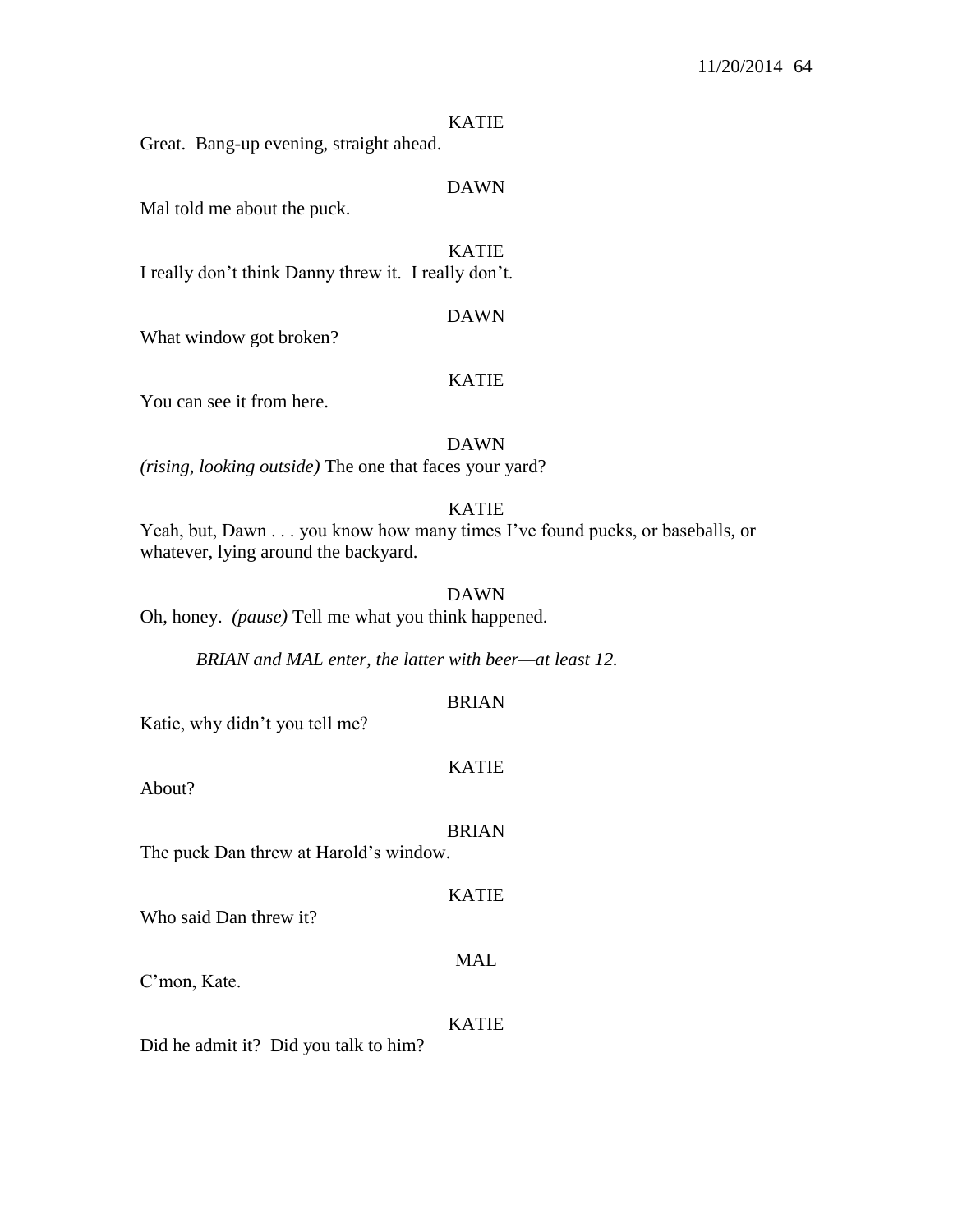#### BRIAN

It's a hockey puck, Katie, thrown from our yard. Who else threw it?

### KATIE

Some neighbor kid. I've seen them cutting through our yard before, on their way to the park, or the field.

### MAL

Listen, Dan threw it, and I don't think that's the worst thing.

### KATIE

Vandalizing private property. That's okay with you, officer Uncle Mal?

#### DAWN

I don't think you want to encourage it, but . . .

## MAL

But I don't think it's so bad that Danny's standing up for his neighborhood. That he feels compelled to protect it.

### KATIE

I think you're endowing a thirteen year old with an awful lot of nobility.

#### BRIAN

Maybe it was noble.

#### DAWN

Really listen, Katie. Nobody wants this guy around.

## KATIE

So we're supposed to throw shit at his house until he leaves?

DAWN MAL No. That's stupid. Sure. If that's what it takes.

## KATIE

Yeah, this is hilarious.

## MAL

There's something to be said for that Old West idea of running somebody out of town.

#### KATIE

This isn't the goddam OK Corral, Malachy.

*BRIAN laughs.*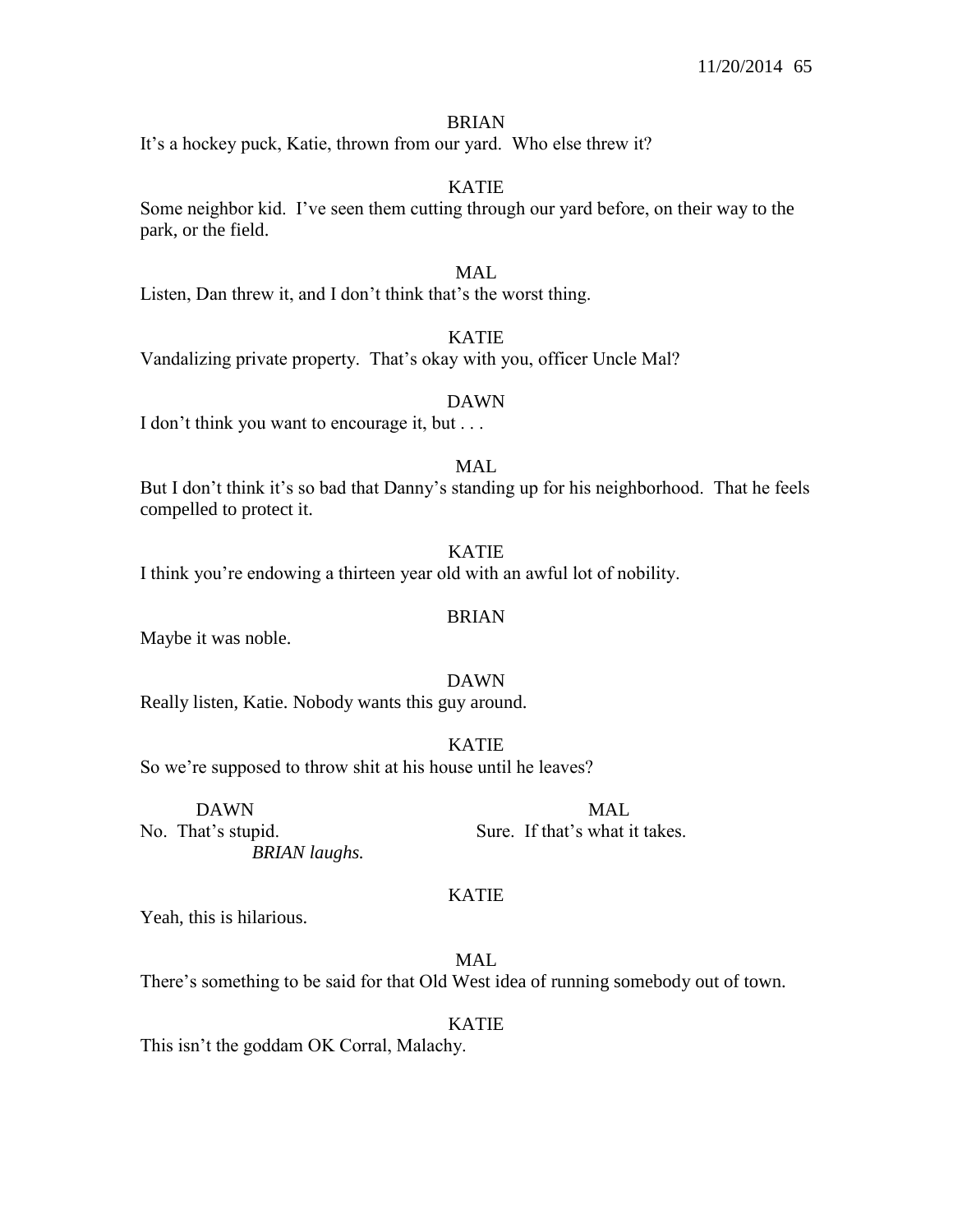### MAL

Believe me, I wish it was. I think I could take that asshole in a dual.

#### DAWN

Now that I'd like to see.

MAL Quickdraw McGeary. That was my nickname at the academy.

### BRIAN

I thought it was Lumpy.

MAL Well, after I lost the weight, they changed it to Quickdraw.

*DANIEL enters, from outside.*

### DANIEL

Ooh, pizza!

## KATIE

Dan.

#### DANIEL

Sorry. Hi Uncle Mal, hi Aunt Dawn. Can I have some pizza?

#### DAWN

*(to MAL)* This feels like an ambush.

#### MAL

*(to DAWN)* I'm gonna high five the kid.

#### BRIAN

KATIE

Dan, Mom needs to ask you something.

Me?

#### BRIAN

You're the one that thinks he didn't do it.

# DANIEL

Do what?

MAL Danny, when I was in Harold's house today I found something.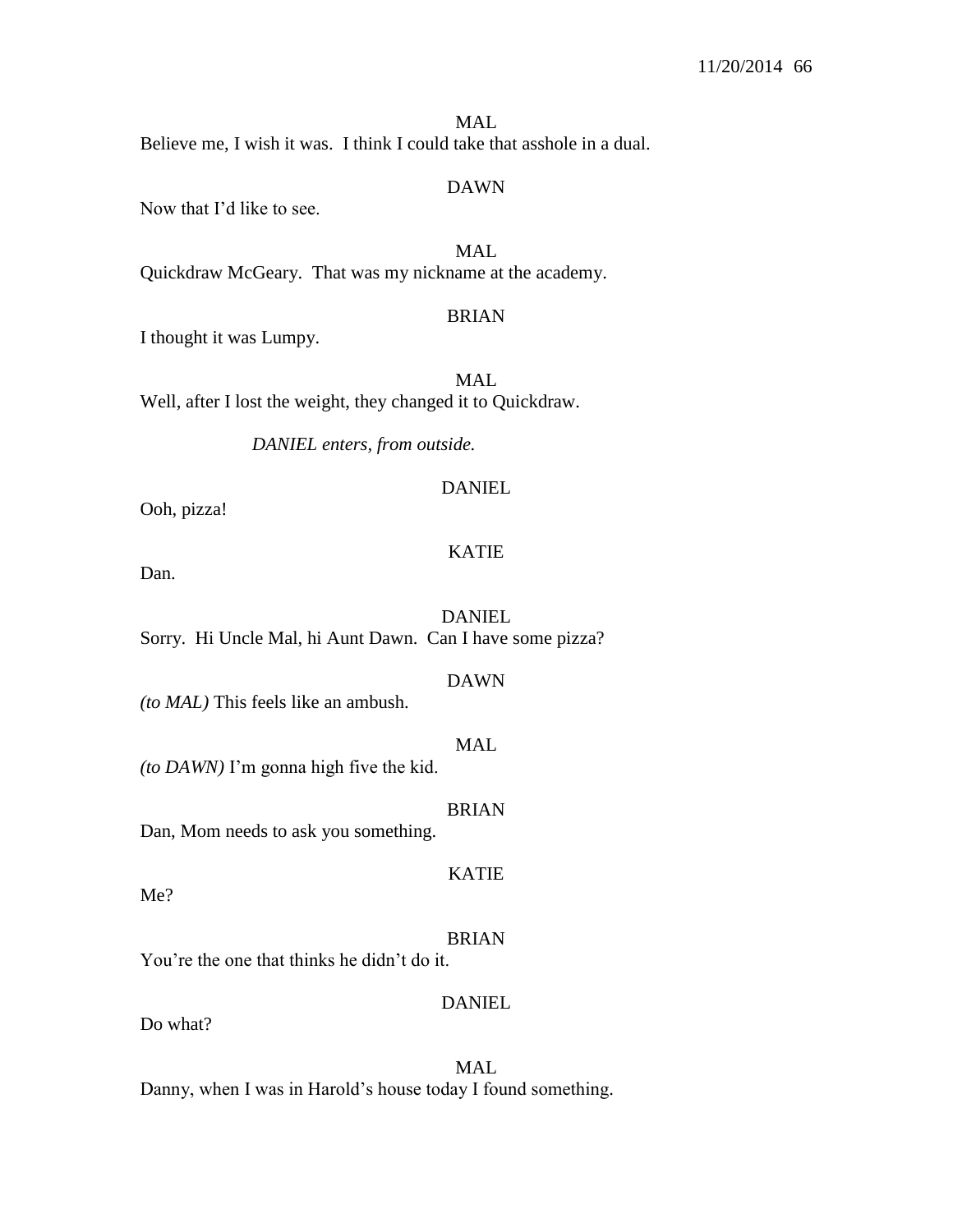| What?                                                      | <b>DANIEL</b> |
|------------------------------------------------------------|---------------|
| Dan, did you break that window?                            | <b>KATIE</b>  |
| Why would you think I did that?                            | <b>DANIEL</b> |
| Because I found a hockey puck inside the house.            | <b>MAL</b>    |
| Cody O'Connor threw that.                                  | <b>DANIEL</b> |
| See? I told you.                                           | <b>KATIE</b>  |
| When?                                                      | <b>MAL</b>    |
| Last night. Whenever Harold said it happened.              | <b>DANIEL</b> |
| Were you there?                                            | <b>MAL</b>    |
| No, I saw it from my room.                                 | <b>DANIEL</b> |
| See? There you have it.                                    | <b>KATIE</b>  |
| Why didn't you tell mom or me when it happened?            | <b>BRIAN</b>  |
| Cody's my friend. I'm not gonna rat him out.               | <b>DANIEL</b> |
| But he vandalized someone's property. That's serious, Dan. | <b>KATIE</b>  |

DAWN It's not like he's going to go to jail. It's only a broken window.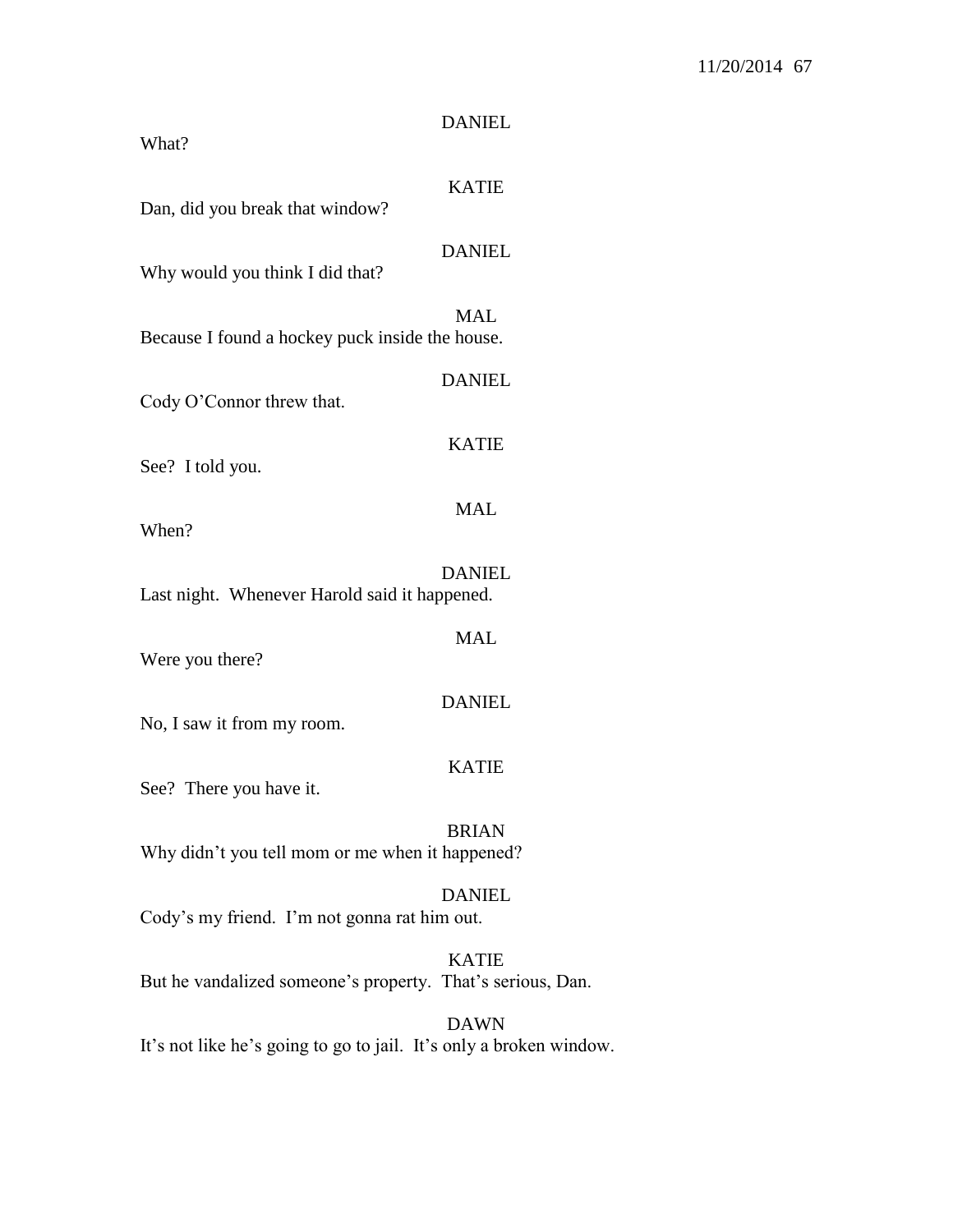| <b>MAL</b>    |
|---------------|
| <b>KATIE</b>  |
| <b>MAL</b>    |
| <b>DANIEL</b> |
| <b>MAL</b>    |
| <b>KATIE</b>  |
| <b>MAL</b>    |
| <b>DANIEL</b> |
| <b>KATIE</b>  |
| <b>DANIEL</b> |
| <b>KATIE</b>  |
| <b>BRIAN</b>  |
| <b>DANIEL</b> |
| <b>KATIE</b>  |
| <b>MAL</b>    |
|               |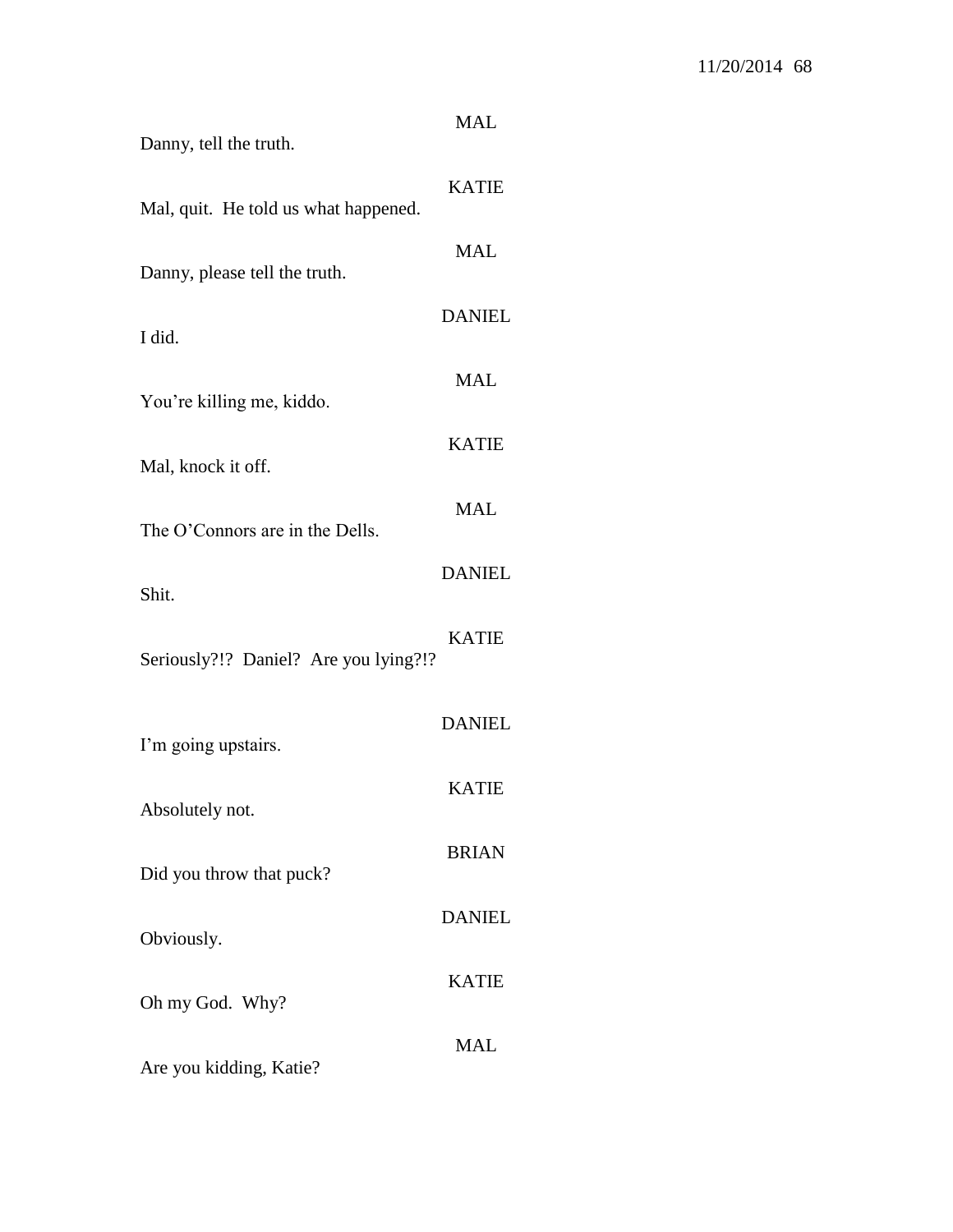| <b>KATIE</b><br>Why would you do that, Dan?                                                                                          |
|--------------------------------------------------------------------------------------------------------------------------------------|
| <b>DANIEL</b><br>I just did.                                                                                                         |
| <b>BRIAN</b><br>Dan, go to your room.                                                                                                |
| <b>KATIE</b><br>No. Absolutely not. Stay right here.                                                                                 |
| <b>DAWN</b><br>Katie, let him go.                                                                                                    |
| <b>KATIE</b><br>No. I want to hear an explanation.                                                                                   |
| <b>DANIEL</b><br>I don't have one.                                                                                                   |
| <b>KATIE</b><br>You just did that for fun? You just damage someone's property to have a good time?                                   |
| <b>DANIEL</b><br>No.                                                                                                                 |
| <b>BRIAN</b><br>Who was with you?                                                                                                    |
| <b>DANIEL</b><br>Nobody.                                                                                                             |
| <b>KATIE</b><br>You were alone in our yard and you decided to break some glass? On someone else's<br>home? This is bullshit, Daniel. |
| <b>DAWN</b><br>Katie, take it easy. It's a lot to ask a kid-                                                                         |
| <b>MAL</b><br>Dan, I don't like the guy either. I see where you're coming from.                                                      |

DANIEL

You do?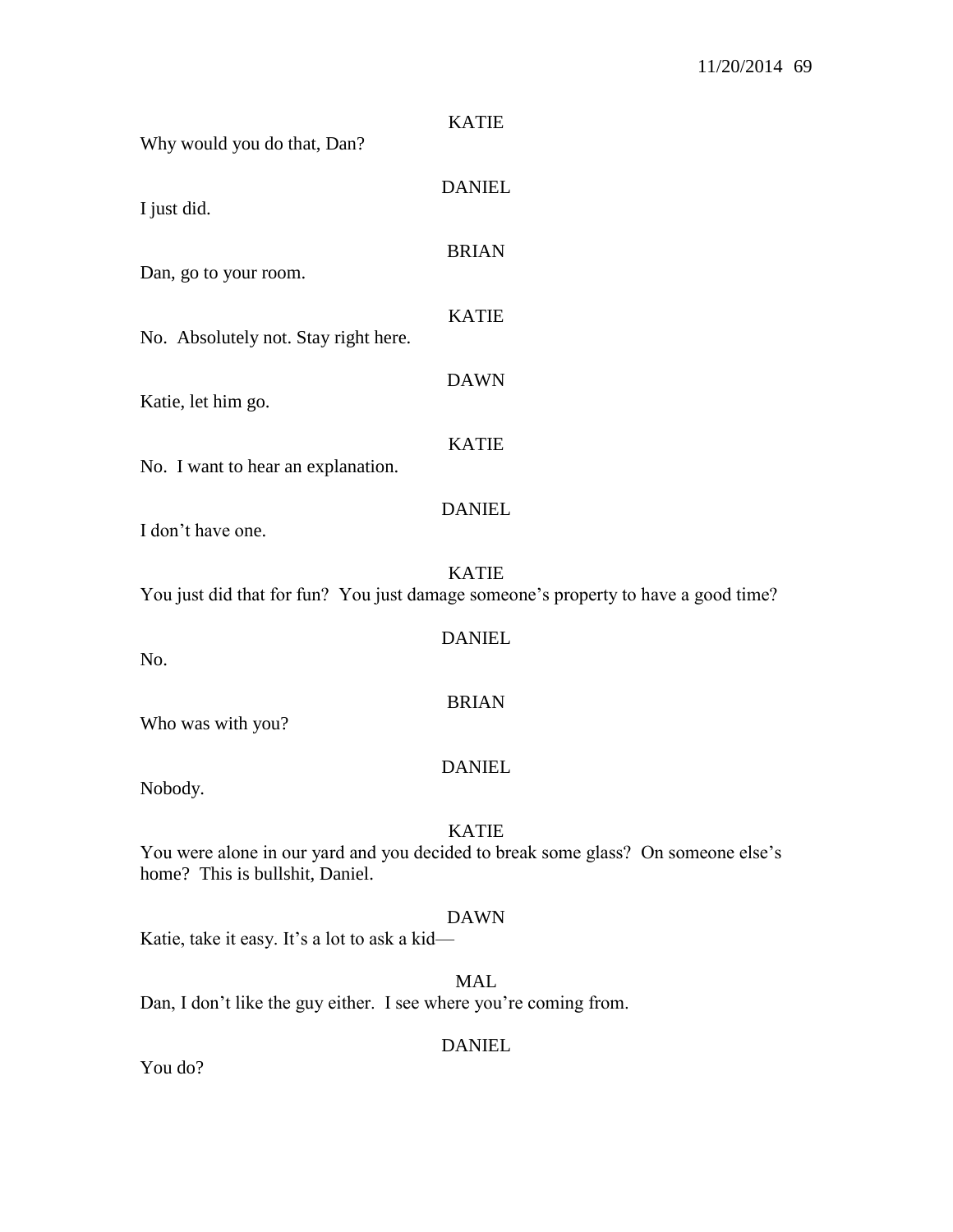MAL

I think so, yeah.

DANIEL Do your friends make fun of you for living next to him?

## MAL

Oh, kid.

## DANIEL

Do your friends say he wants to have sex with you because he saw you shooting pucks in your driveway?

### BRIAN

It's okay, Dan.

### DANIEL

Do your friends say he probably takes pictures of you through your window when you're sleeping?

## KATIE

Who said that, Danny? I will—

DANIEL What, Mom? Call their parents? Who gives a shit? *(runs off)*

## BRIAN

Dan, don't talk like that to—

KATIE

Let him go.

*DANIEL exits.*

DAWN

That went awesome.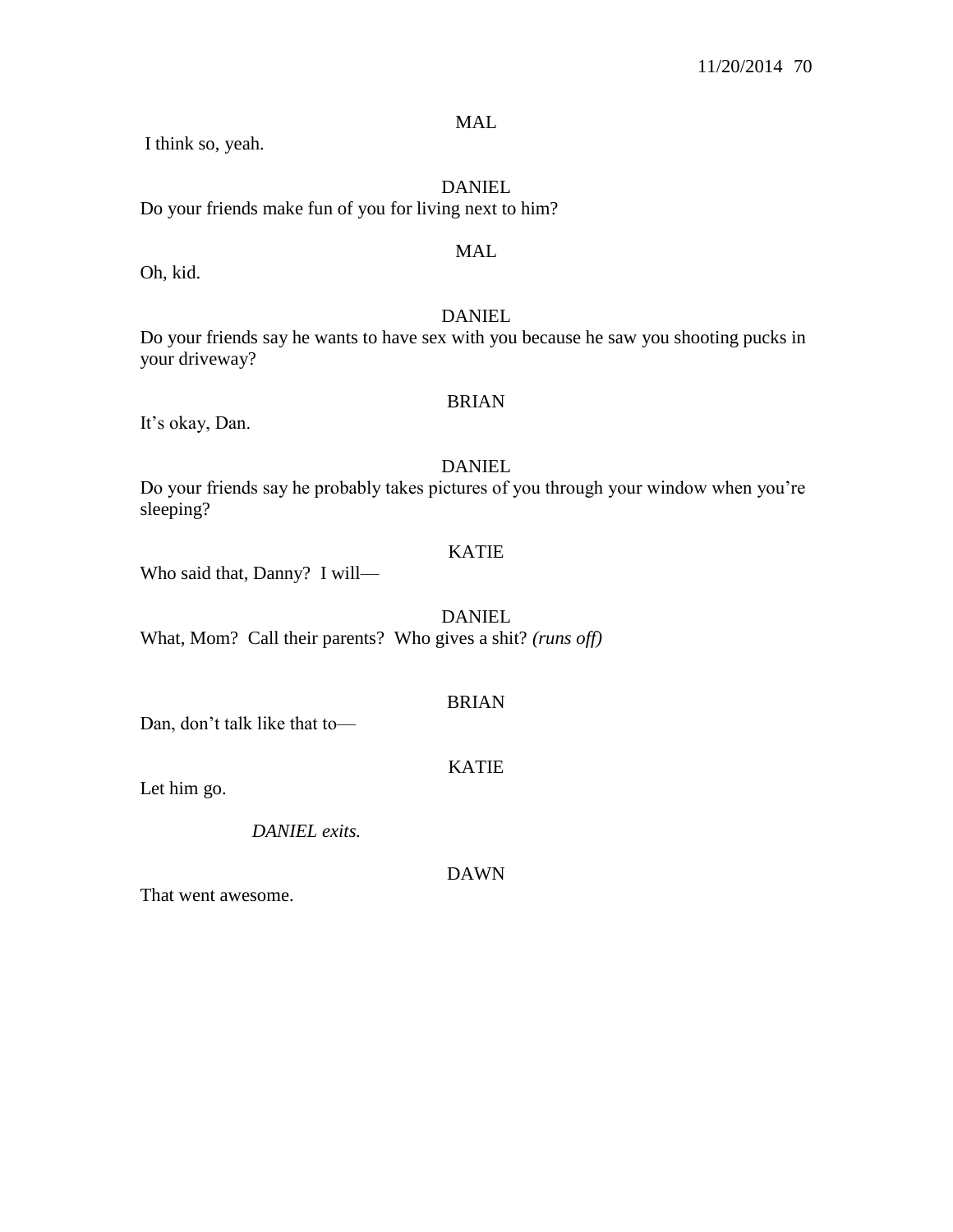| Lawn's done!                    | <b>BRIAN</b> |
|---------------------------------|--------------|
| Great.                          | <b>KATIE</b> |
| What smells good? Did you bake? | <b>BRIAN</b> |
| Cookies.                        | <b>KATIE</b> |
|                                 | <b>BRIAN</b> |
| Where are they?                 | <b>KATIE</b> |
| They're gone.                   | <b>BRIAN</b> |
| You ate them all?               | <b>KATIE</b> |
| I brought them to Harold.       | <b>BRIAN</b> |
| You brought him my cookies?     | <b>KATIE</b> |
| They weren't yours.             | <b>BRIAN</b> |
| But I mowed the lawn.           |              |

**Scene 10. BRIAN enters from outside.**

KATIE

And I did the laundry. There aren't prizes. *(pause)* There were some things I needed to go over with Harold. I brought him cookies and took care of it.

> *Over the next half-page or so, BRIAN rummages through the cabinets, finally settling on something that is the opposite of cookies—saltine crackers, say—and giving KATIE a look, ie "This is what I get?"*

## BRIAN

What did you need to go over?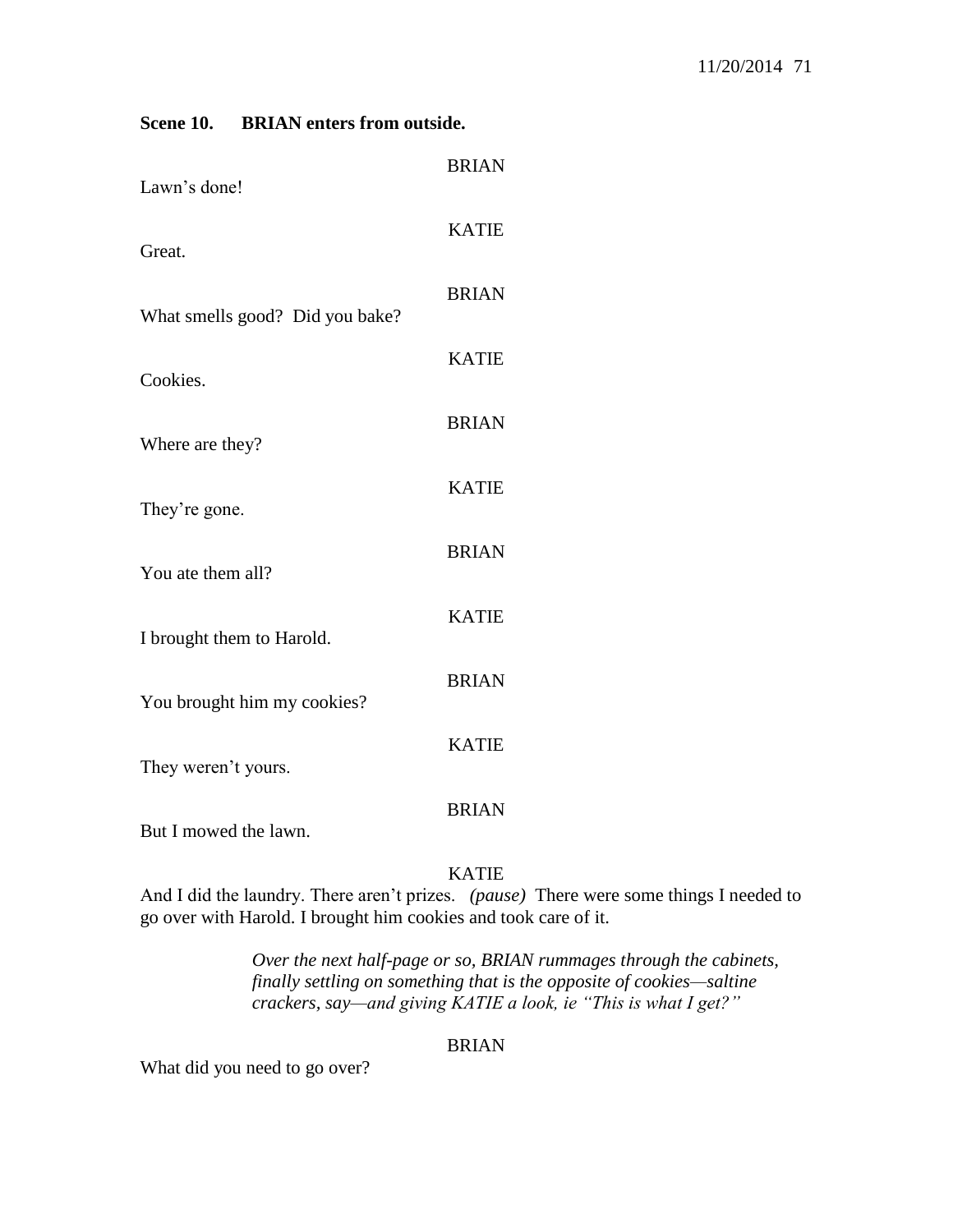|                                                 |  | <b>KATIE</b> |
|-------------------------------------------------|--|--------------|
| Well, for starters, our child broke his window. |  |              |

| He doesn't know that.       | <b>BRIAN</b> |
|-----------------------------|--------------|
| But I do.                   | <b>KATIE</b> |
| Did you tell him?           | <b>BRIAN</b> |
| No.                         | <b>KATIE</b> |
| So cookies evens the score? | <b>BRIAN</b> |
| Sure.                       | <b>KATIE</b> |
|                             | <b>BRIAN</b> |

I really don't get it.

#### KATIE

You don't need to. Harold and I have an arrangement.

### BRIAN

He's pretending he's an okay person and you're pretending to believe him?

### KATIE

Stay out of it. You guys have all been on me for weeks about how I should be to him. You've had no interest in him, or his well-being.

#### BRIAN

And I still don't.

#### KATIE

Then leave me to worry about it. We disagree, clearly, and I don't see us coming to any kind of understanding, so I'll just do what I need to do, for me.

BRIAN

And I'll do what I need to do for me, and for our son.

### KATIE

Be serious.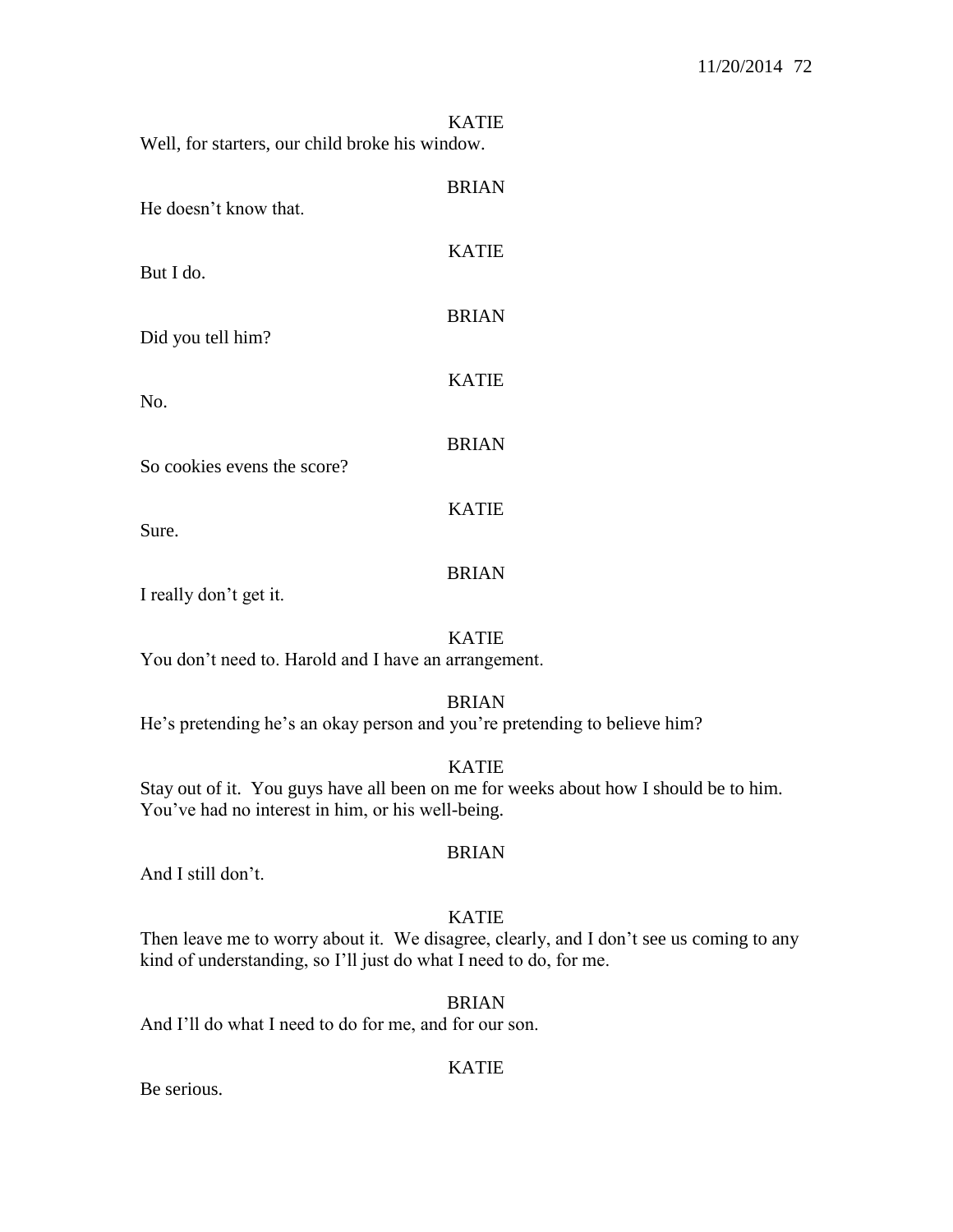#### BRIAN

Your time, Katie, your mental energy—do you see that it's all being taken up by him. How can you help him? Who's being unfair to him? Does he miss his dog?

# KATIE

How does having compassion make me a bad mother or a bad wife?

## BRIAN

You don't even see it, but me and Dan, we're pretty much getting by without you these days.

# KATIE

Will you please! What? You had to make your own damn sandwich for lunch!?! I'm sorry, but there—

# BRIAN

It's not sandwiches, Katie! We're not your priority. And I'm sorry, but you got us used to that. We like to be cared about.

## KATIE

Has it occurred to you that there might be someone in the world that needs more care than you two?

## BRIAN

He's not a bird with a broken wing. You can't put him in a shoebox and fix him right up!

#### KATIE

I'm not trying to.

#### BRIAN

You're choosing him over us. Over me and Dan.

# KATIE

I absolutely am not. But I refuse to allow Harold to be seen as a monster, a vill—

# BRIAN

If you are telling Dan to see that man as any thing other than a threat, you are putting our son at risk.

# KATIE

I would not put Daniel in harm's way for anything.

#### **BRIAN**

You're befriending someone who victimizes children.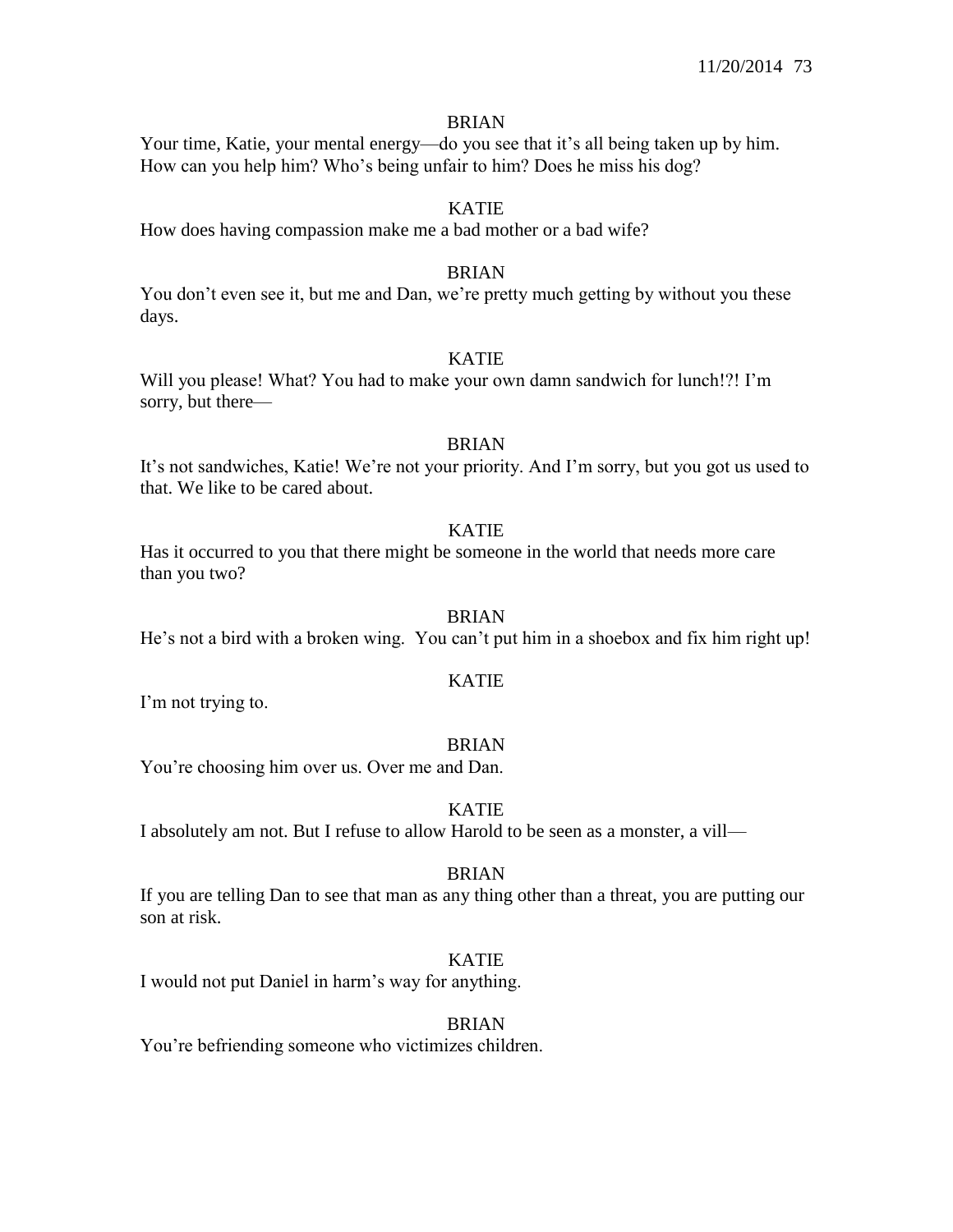#### KATIE

That's quite an exaggeration, Brian.

BRIAN

Everyone who loves you sees this differently than you see it. We're all on the same page.

KATIE

But I'm on the right one.

#### BRIAN

You think we're bad people?

KATIE Of course not, but I can't do what you're doing.

#### BRIAN

Which is what?

KATIE Shut him out. Good people don't just help good people, Brian. We help difficult ones.

# BRIAN

Okay, Mrs. Jesus.

KATIE I'm never going to apologize for not joining the angry mob.

BRIAN

Who's a mob? No one's running to his house with torches.

# KATIE

You're making him an outcast.

BRIAN

You're making him a project. It's "classic Katie," but this time your—

#### KATIE

What does that mean, "classic Katie?"

# BRIAN

You want to scoop up every hurt thing, every broken flower—they don't all deserve your time, Katie! They don't all deserve to be saved!

KATIE I know I can't save him. I think I can offer him . . . comfort.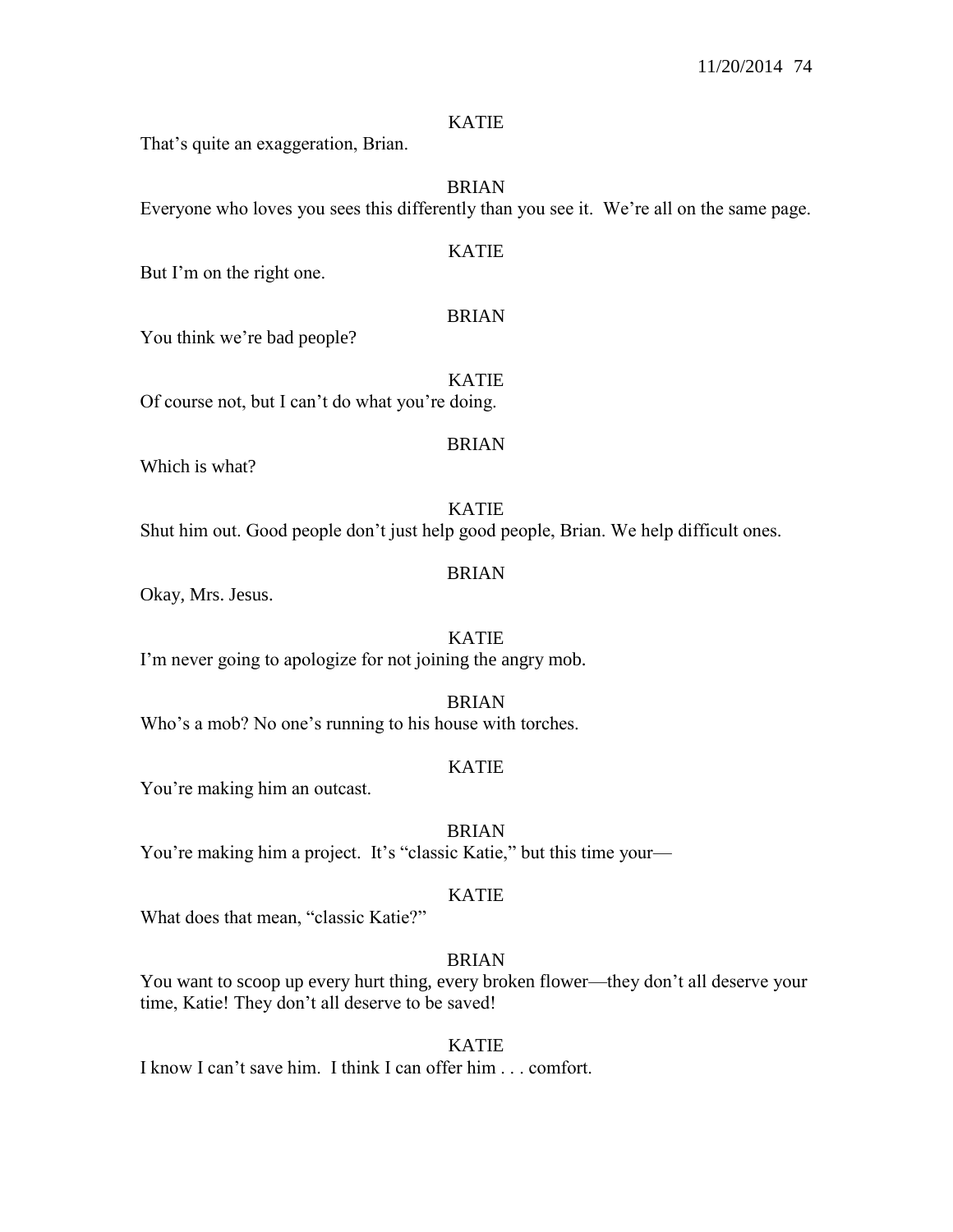# BRIAN

Comfort? Truly, I'm worried about you. I'm going to take Daniel for ice cream before camp. You bake a cake for the creep next door.

*BRIAN exits.*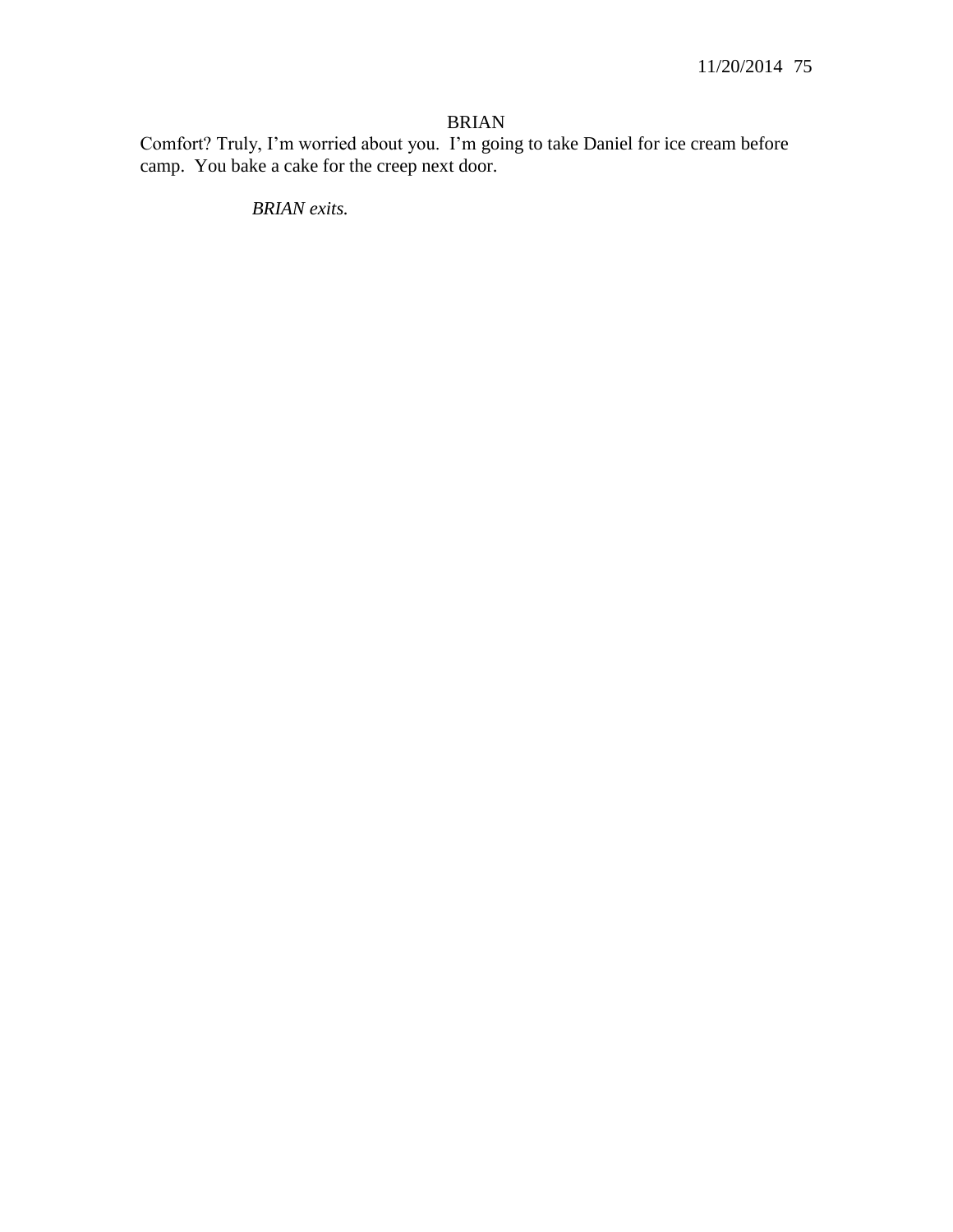**Scene 11. Outside. HAROLD carries multiple bags/containers of newspapers. Struggling, he moves toward the unseen curb. His knees are horrible. Suddenly, papers are everywhere. There is no possibility that HAROLD can pick them up. DANIEL walks in, in swim trunks, shirtless. He is about to go home.**

## **HAROLD**

Son! *(DANIEL pretends not to hear)* I need help! *DANIEL stops but keeps his distance.* It's trash day!

## DANIEL

Um, my mom said . . .

#### HAROLD

Can you give me a hand? My newspapers are everywhere!

#### DANIEL

Sure.

#### HAROLD

That would be nice.

*DANIEL moves to start collecting the newspapers..*  Were you swimming?

#### DANIEL

Yeah. It was hot today.

#### HAROLD

It's cooler now. Do you have the shivers?

#### DANIEL

I'm fine.

#### HAROLD

My house is clean now, and I'm trying to keep up with the paper recycling, but I get three papers every day!

#### **DANIEL**

Why don't you just keep the big recycling can with the wheels by your back door? Just open your door and throw them in

#### **HAROLD**

Mother wouldn't like that. And Biscuit needs to get in and out.

#### DANIEL

You got your dog back?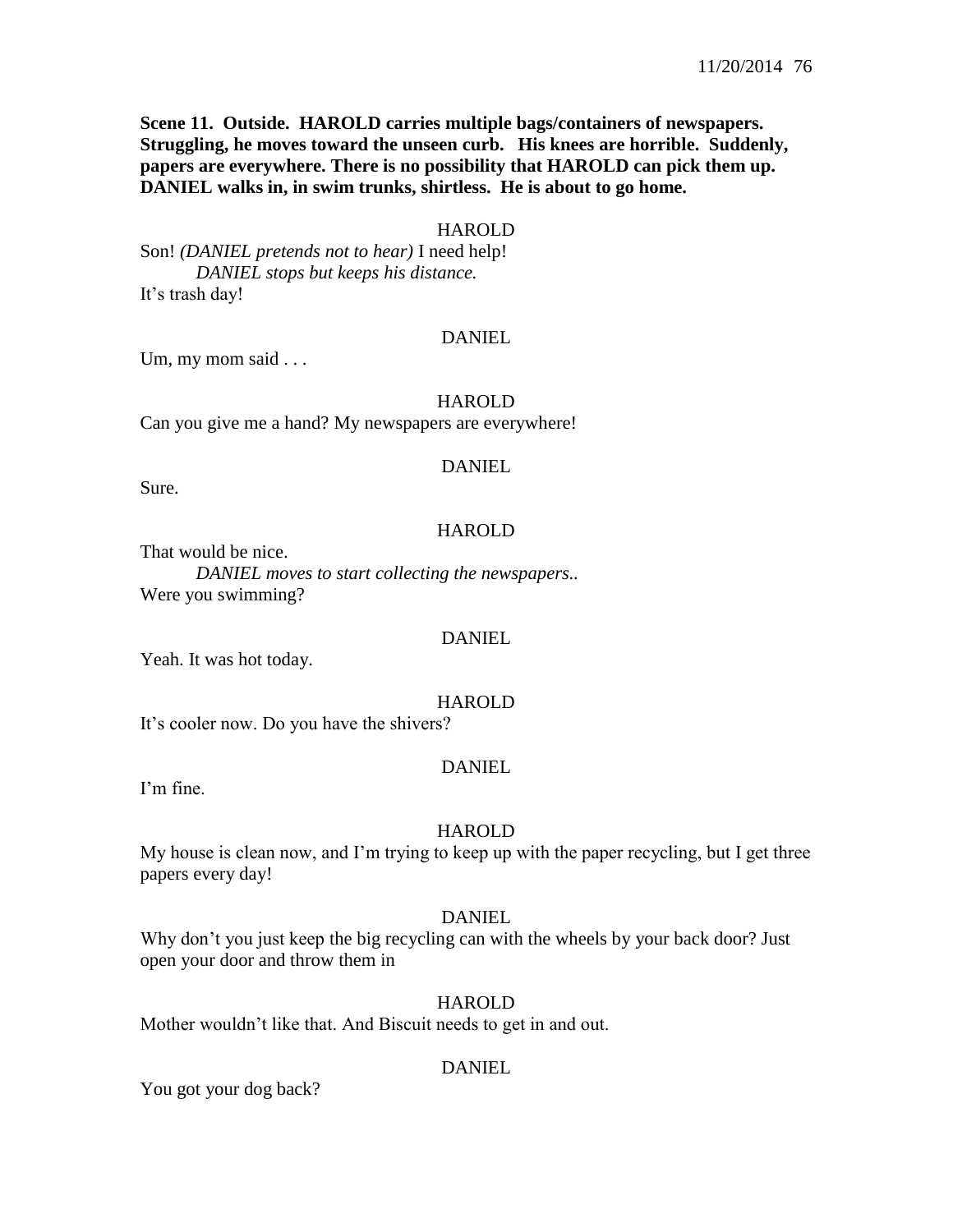# HAROLD

Not yet.

## DANIEL

Are you going to?

# HAROLD

Well, I wouldn't abandon him! What kind of person do you think I am?

#### DANIEL

*(having finished the job)* It's all good.

**HAROLD** People around here don't seem to appreciate what a good neighbor I am.

#### DANIEL

Are you talking about me?

#### HAROLD

Why you? You just helped me with my trash!

# DANIEL

But, the other night.

I was just looking outside.

DANIEL

HAROLD

But . . . you saw me.

HAROLD

I wasn't looking at you.

You told the police—

#### HAROLD

DANIEL

That something broke my window. It's fixed now.

# DANIEL

I know. I mean, I'm . . .

# HAROLD

I wasn't staring out the window. I just passed by.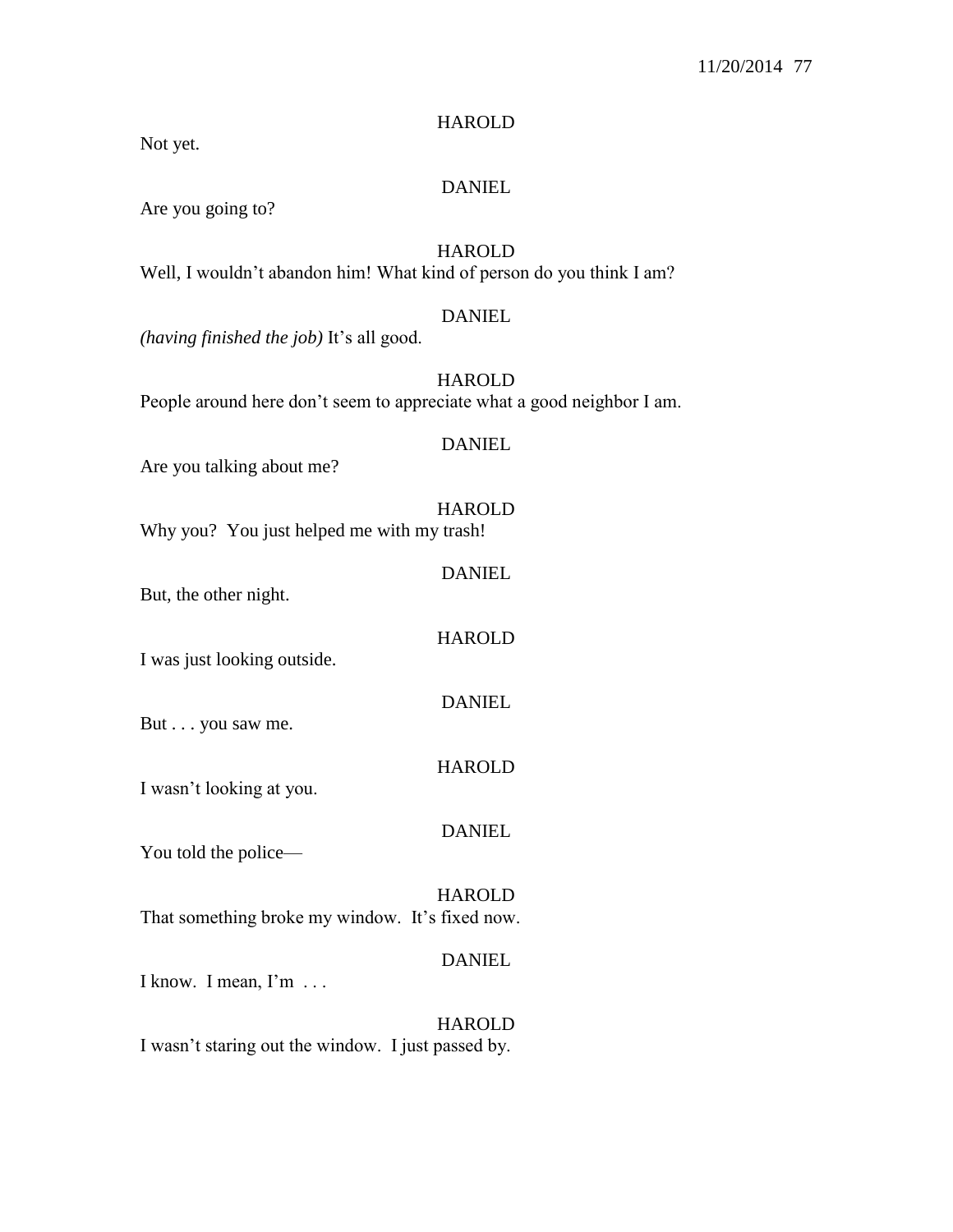HAROLD Why were you staring at me? I was just trying to go to bed. DANIEL I wasn't staring. **HAROLD** Something broke my window when I was sleeping. Your uncle said it was the wind. DANIEL Yeah, but he knows. **HAROLD** It's good to have people who will protect you. DANIEL I guess. HAROLD So we all know the truth.

**DANIEL** 

Yep.

I saw you.

HAROLD But we're pretending we don't know.

Yep. That's what we do around here.

# KATIE

**DANIEL** 

DANIEL

*(from door of house)* Daniel! Come inside, please. *(with a sense of grief)* Harold, we had an agreement!

# DANIEL

I have to go. Thanks. For being cool about it.

# HAROLD

Thank you. For helping with the trash.

# KATIE

Daniel, in the house!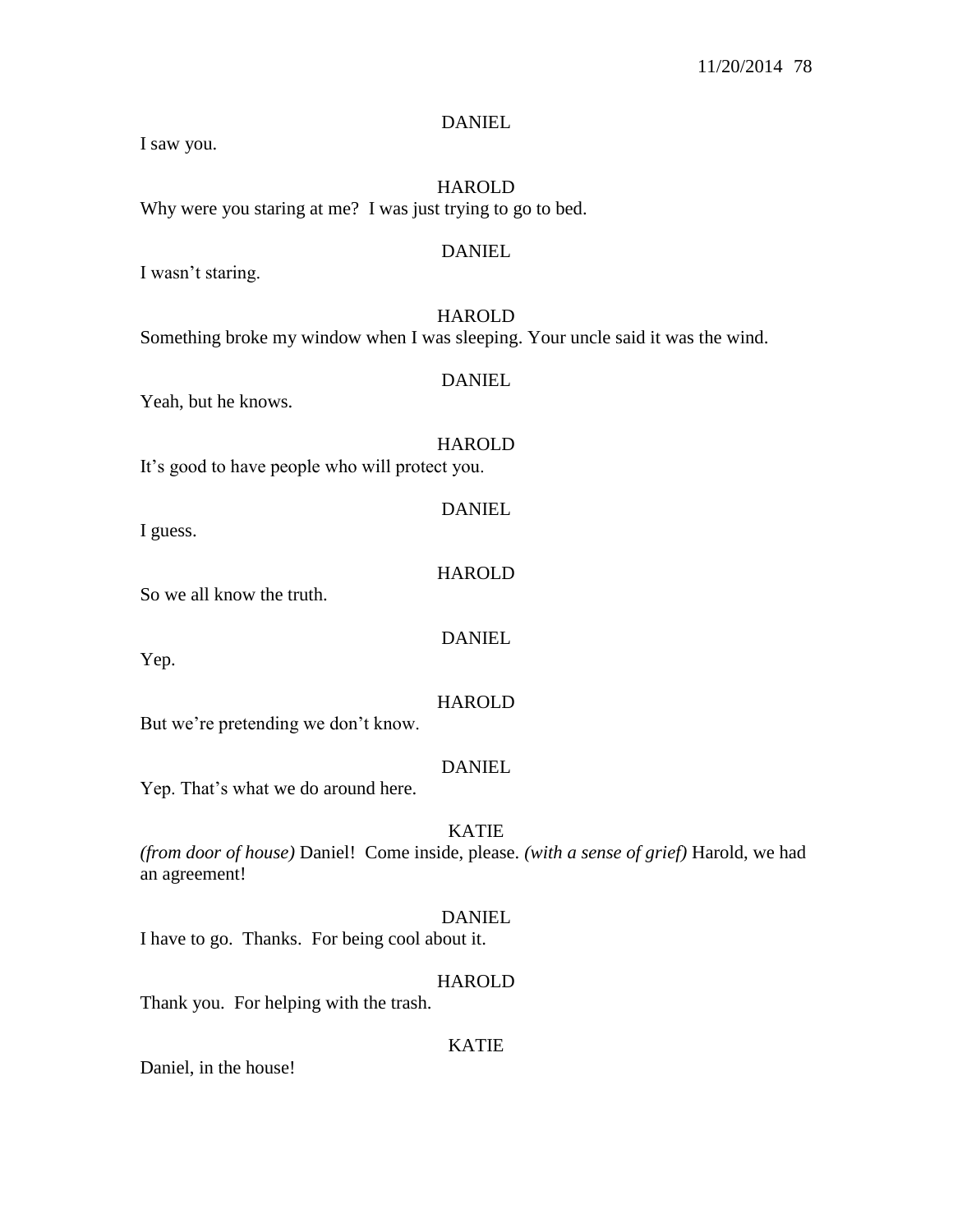DANIEL Jeez, Katie, he's not gonna knock me down. I'm a goalie.

*DANIEL passes by KATIE into the house.*

KATIE

Harold! You broke the agreement! You know that? You ruined it.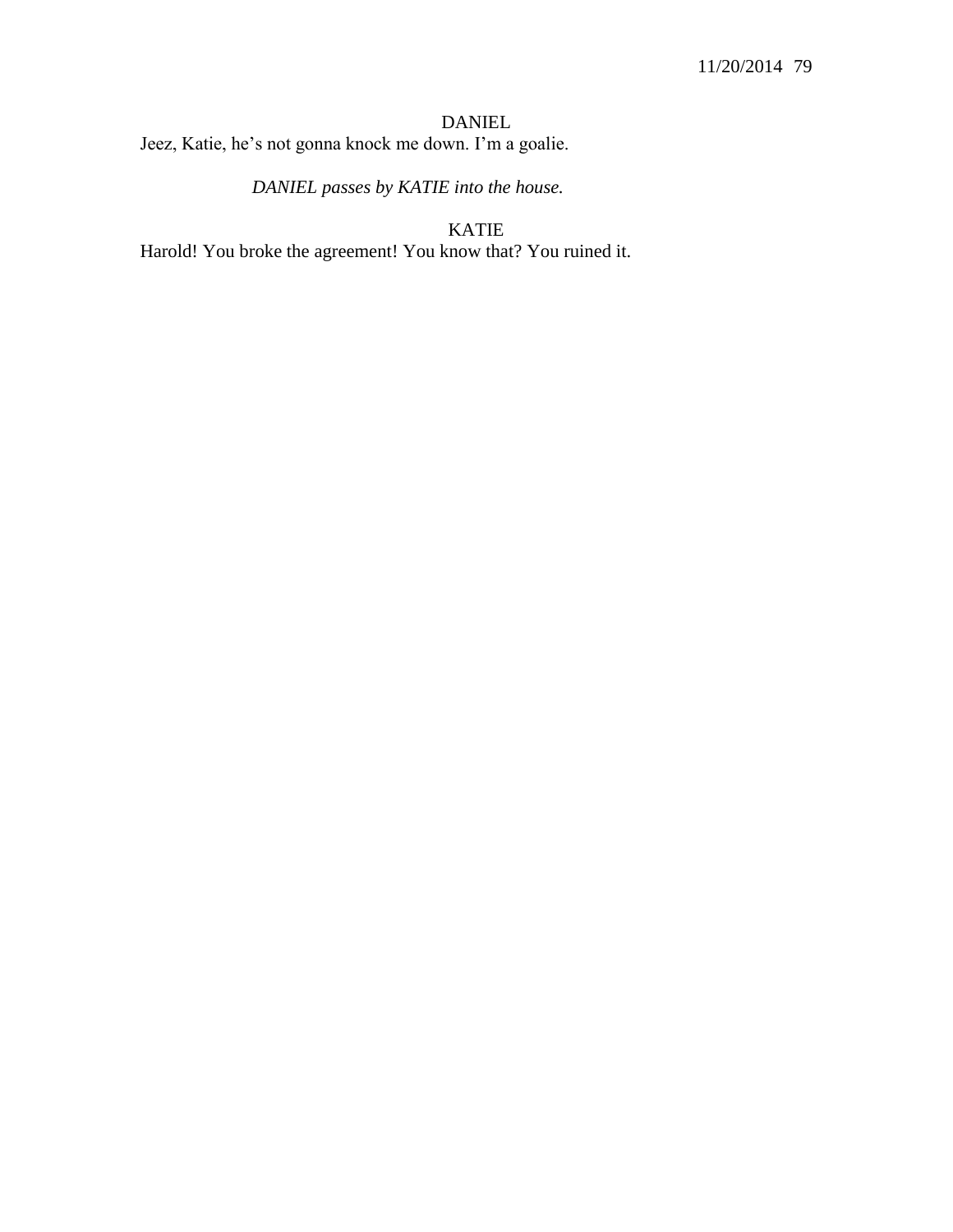**Scene 12. KATIE alone in house. A few days later. She is doing paperwork, balancing checkbook, etc. The sound of a light rain outside. A knock at the door. KATIE rises and looks to see who is there. A sense of frustration and anger. She opens the door slightly.**

## KATIE

Harold, you can't come in right now. I'm in the middle of some things.

#### HAROLD

I've locked myself out of the house!

# KATIE

Did you forget your garage code?

#### HAROLD

My power's gone out. I must have blown a fuse.

#### KATIE

You can't keep coming over here. We had an agreement and you broke it.

#### **HAROLD**

*(entering to just inside the door)* Where else can I go? I've left my keys in the house. I keep them in my pocket, but this morning, I dropped them on the floor. I couldn't bend down to get them, so I left them there.

#### KATIE

Don't you hide a spare key under a rock or something?

#### HAROLD

Oh, thieves know that people do that. You might as well leave your house unlocked!

#### KATIE

Just a phone call.

A locksmith?

#### **HAROLD**

Yes. Don't call the first one listed. They get too much business.

#### KATIE

Okay. *(typing, swiping, tapping)* Hello, my name is Katie Angelo and my elderly neighbor has locked himself out of his house. *(to Harold)* Do you have a photo id?

#### HAROLD

I leave my license in my car.

*KATIE gets her phone. HAROLD moves inside and closes the door behind him.*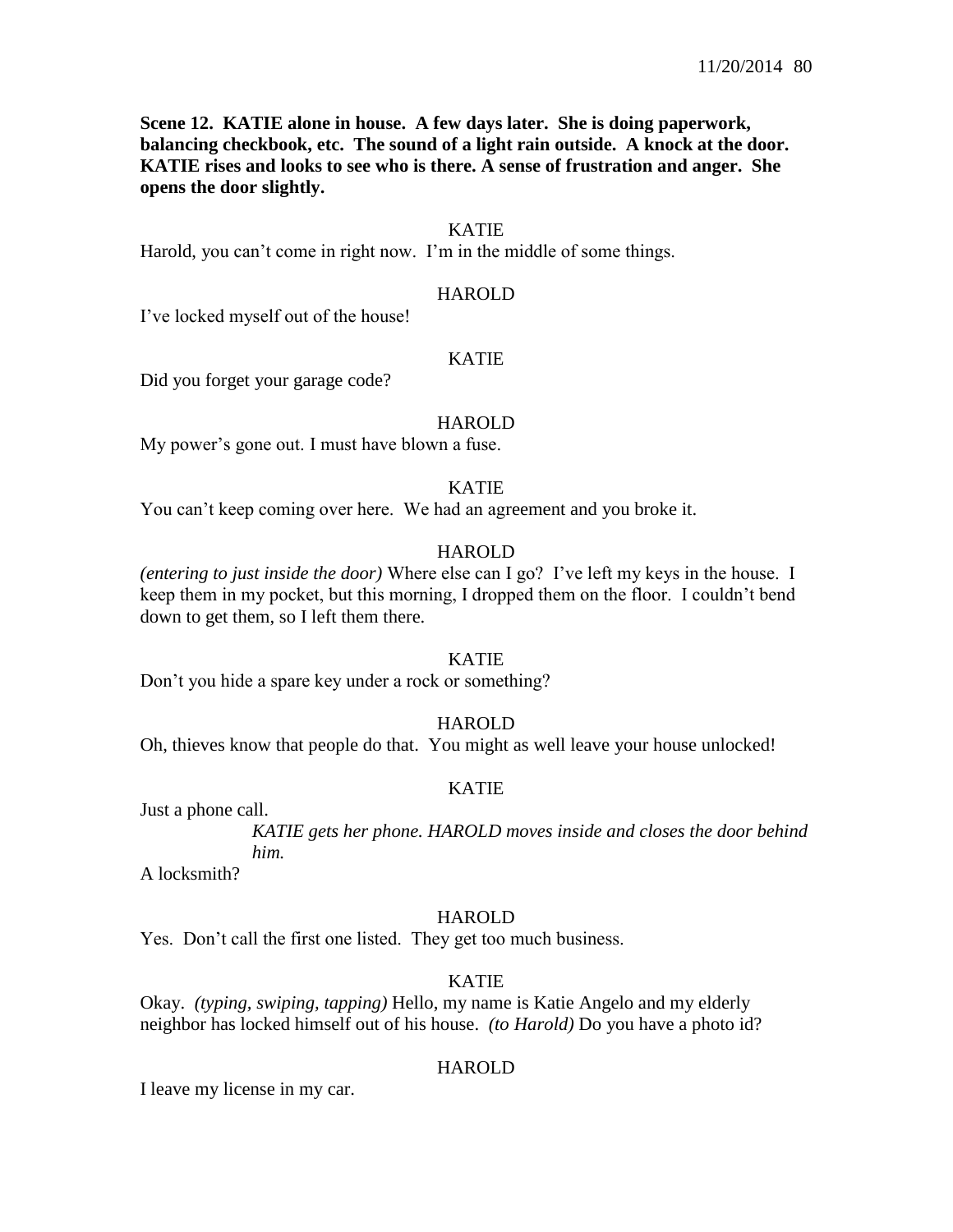It's in his car. *(a pause, then reluctantly)* I can vouch for him. 9712 S. Cambridge Court. *(pause)*Thank you. *(to HAROLD)* 10 minutes.

# HAROLD

Good enough. I need to get over to the library to do some computer research, and then the post office. *(no response)* I've got a thing or two to send to Agent Sampson. He's on my case.

# KATIE

A federal agent?

# **HAROLD**

That's right. I'm a big wig. That's life in the big city.

# KATIE

How often do you contact him?

# **HAROLD**

A few times a month, I collect mail that comes to my house and send it on to him advertisements, or surveys, about inappropriate things. Agent Sampson wants me to send all that to him, so he can find the people sending it to me. Those people get in trouble.

#### KATIE

Isn't that why the police came to your house in the first place? The "inappropriate" things?

# HAROLD

Well, mostly because it was so messy. Mother would be so upset that I couldn't keep up with the house.

#### KATIE

But you had that stuff, those magazines.

#### HAROLD

You know I didn't hurt anybody.

Harold.

# HAROLD

KATIE

I didn't.

#### KATIE

You paid money for those pictures.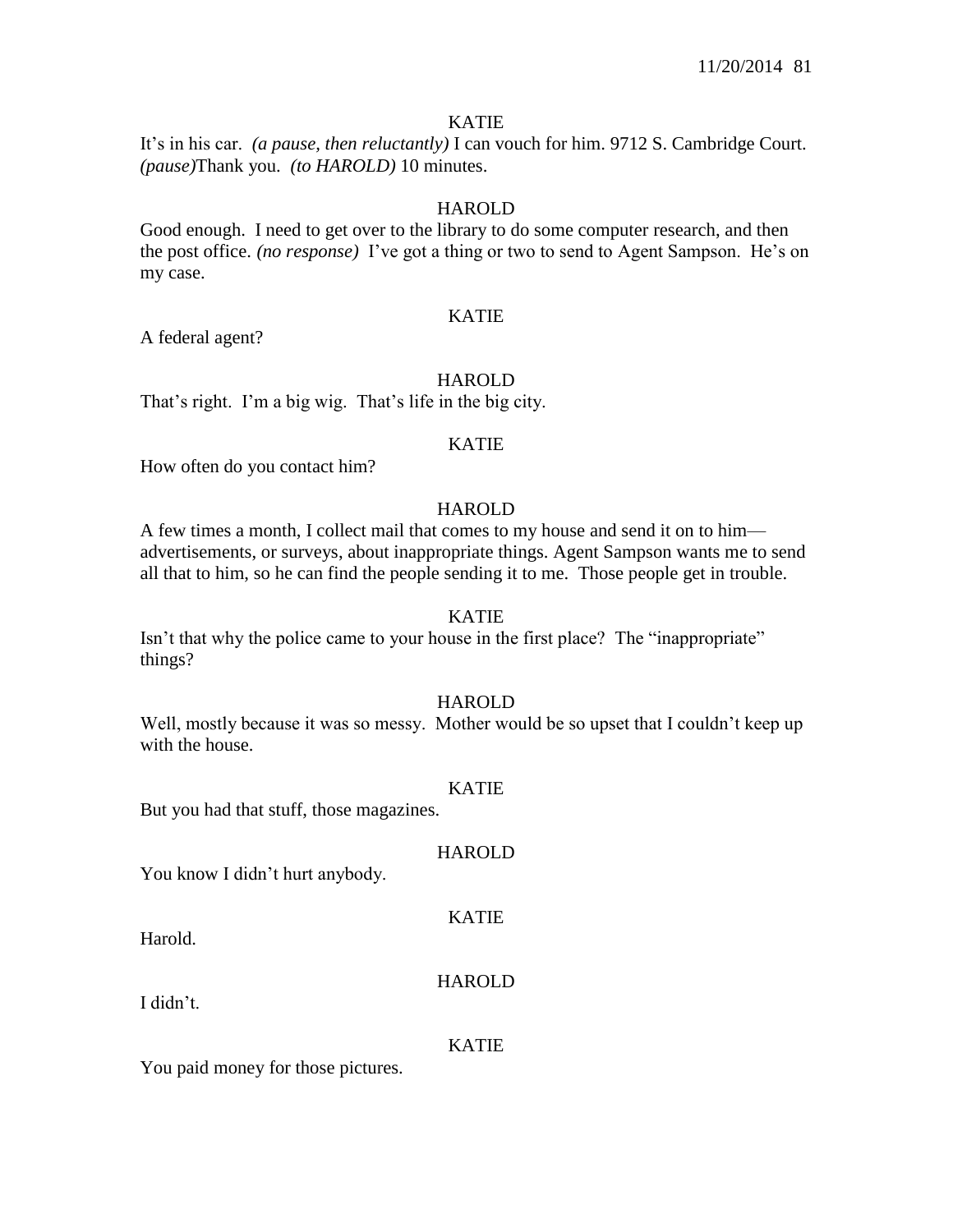Looking at pictures doesn't hurt anybody.

#### KATIE

Harold, I'd like you to go wait on your porch for the locksmith.

#### HAROLD

I can't do that. It's raining.

# KATIE

Harold, I'd like you to go to your own house right now.

# HAROLD

I just don't have many people anymore that will help me.

#### KATIE

No.

## **HAROLD**

You're one of the good ones! So is your son! He scooped my papers right up with those young arms. He's a helpful boy, and handsome. We need to talk about the good in the world when there's so much bad going around.

#### KATIE

So much bad going around? Oh my God! It's you that people are afraid of.

#### HAROLD

I don't think that's true at all.

## KATIE

This whole neighborhood, Harold, ever since the raid on your house. Every single person on this block is afraid of you. Parents told their kids, Harold. Everyone knows.

#### HAROLD

Father Ryan knows. He won't let me participate in mass anymore. I can attend, but I can't distribute communion.

#### KATIE

Because people are scared of you. People don't want you walking past their houses. They don't want you looking at their kids.

#### HAROLD

It doesn't hurt someone if you look at them.

#### KATIE

It hurts the whole goddam neighborhood, Harold!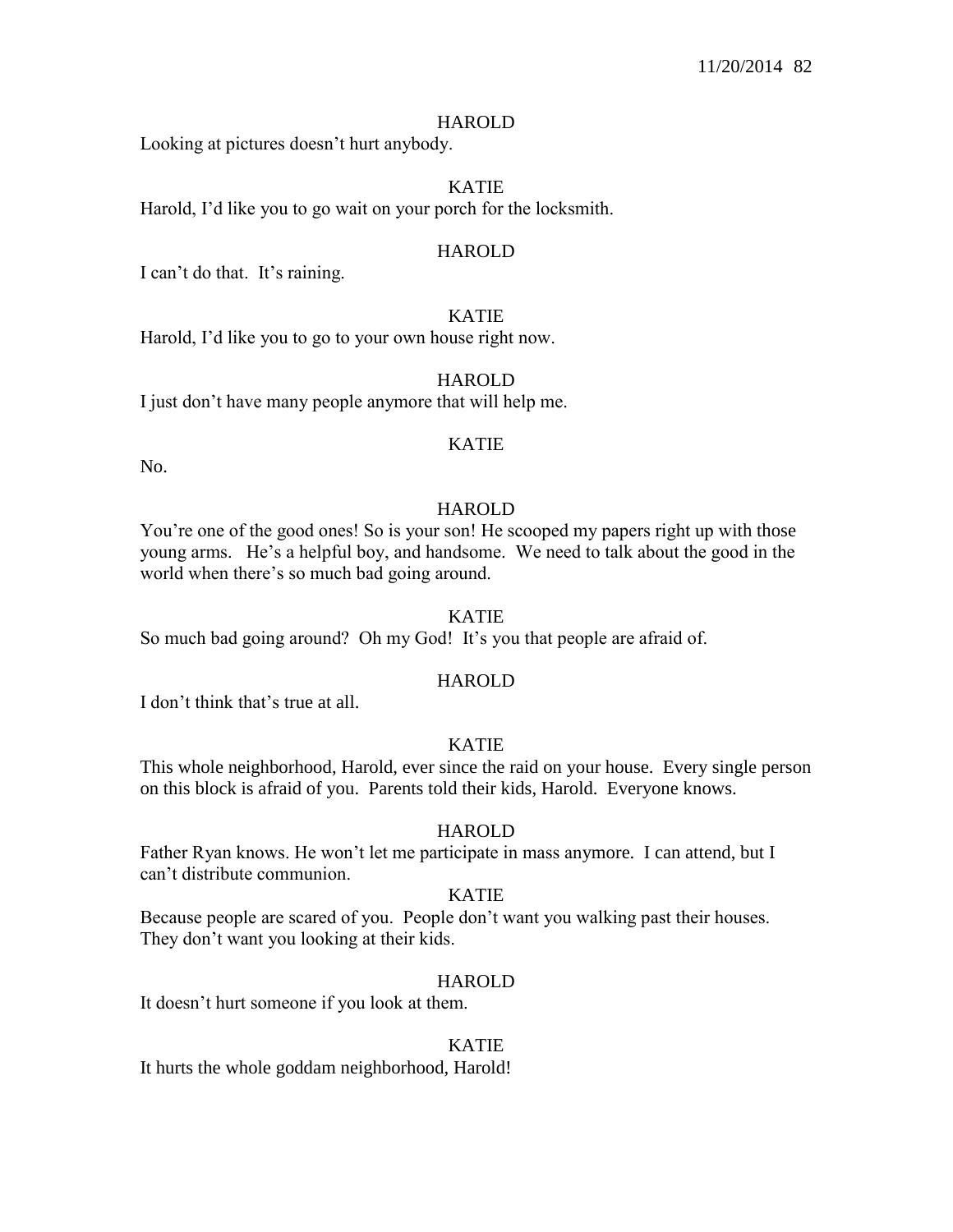You're a lady. Don't curse like that. You listen to me. I never hurt anybody. Looking at people doesn't hurt them. I can look at anybody I want to. That's not against the law.

## KATIE

The way you do it, it is!

## HAROLD

What's the way I do it?

# KATIE

People know what the police found in your house. More than a mess, Harold. Those pictures. Those terrible pictures. They went around and told everybody what you are and to watch out for you.

#### HAROLD

They did not.

#### KATIE

Right after they drove you away.

**HAROLD** They told everybody? They told the Cunninghams?

Everyone.

# **HAROLD**

KATIE

That's my business. They shouldn't have done that.

KATIE

They wanted to know if you had ever touched a kid in this neighborhood.

I would never—

# KATIE

HAROLD

How do any of us know that?

# **HAROLD**

Because I've lived here all my life! I'm a valued member of the community! I'm good. When my brain started telling me to do more than look, I'd just stay in my house and lock my door and tell Biscuit we couldn't go outside. Even when I wanted to, I didn't. I'm good. That was a hard battle, but I fought, and I won.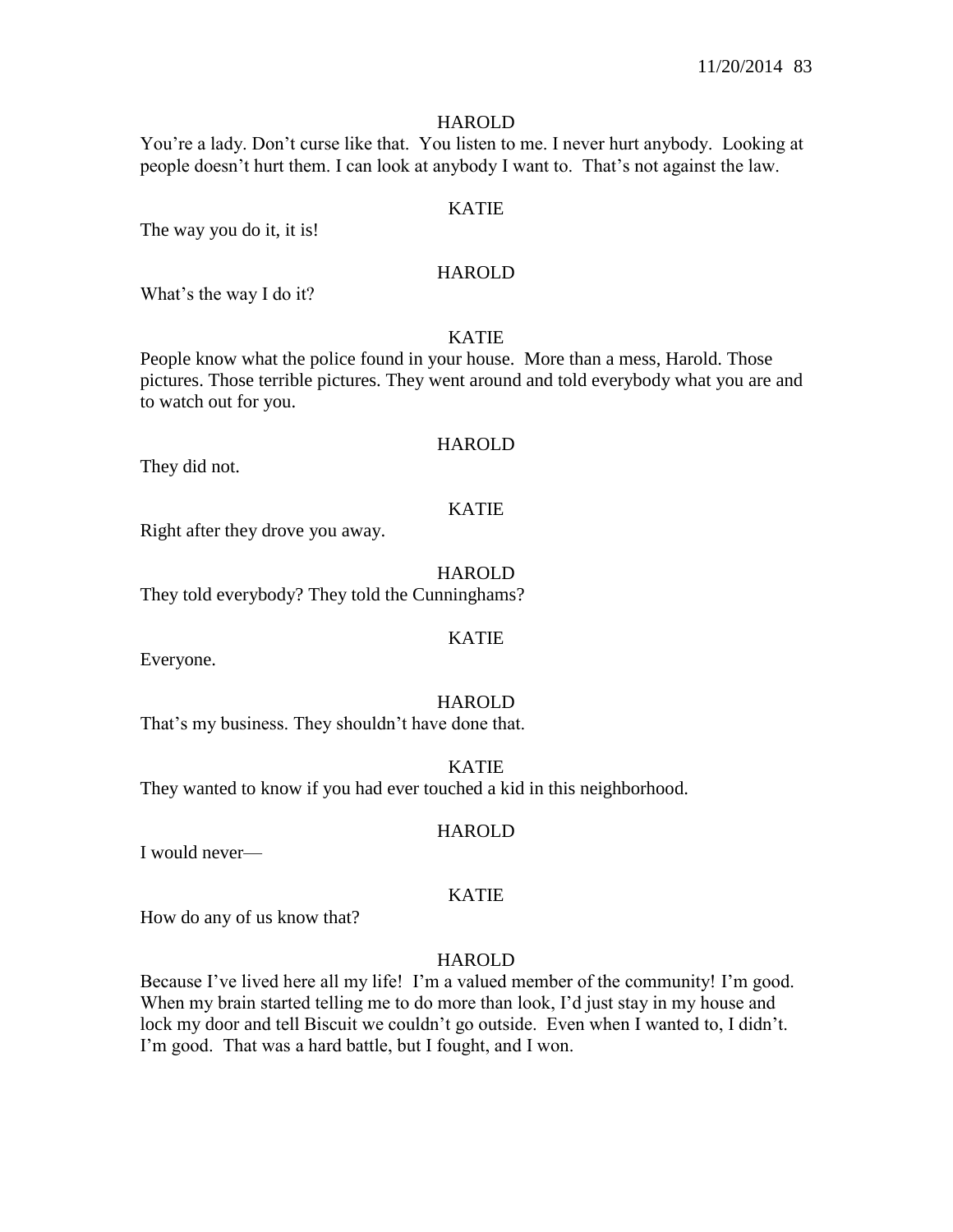So I'm supposed to congratulate you?

# HAROLD

I could've done bad things. I could've hurt your son. You should thank me that I didn't.

# KATIE

You say you're trying to stay away from kids, but you come in this house and ask Daniel questions, you call him over to help you with your trash, you had him pulling weeds for you last summer . . . . You promise me to stop and you don't! You promised. You're very sick. And his father, his uncle, they're ready to beat the daylights out of you!

# **HAROLD**

KATIE

HAROLD

KATIE

**HAROLD** 

KATIE

HAROLD

What about you?

Me?

You.

I'm trying not to hate you.

And is that very hard?

Today it is.

That hurts me.

I know.

**HAROLD** 

KATIE

I'm a good neighbor and I'm a good person.

# KATIE

Get out of this house.

# **HAROLD**

I know how it made me feel when I was a boy and I don't want to make anyone feel like that. Not ever.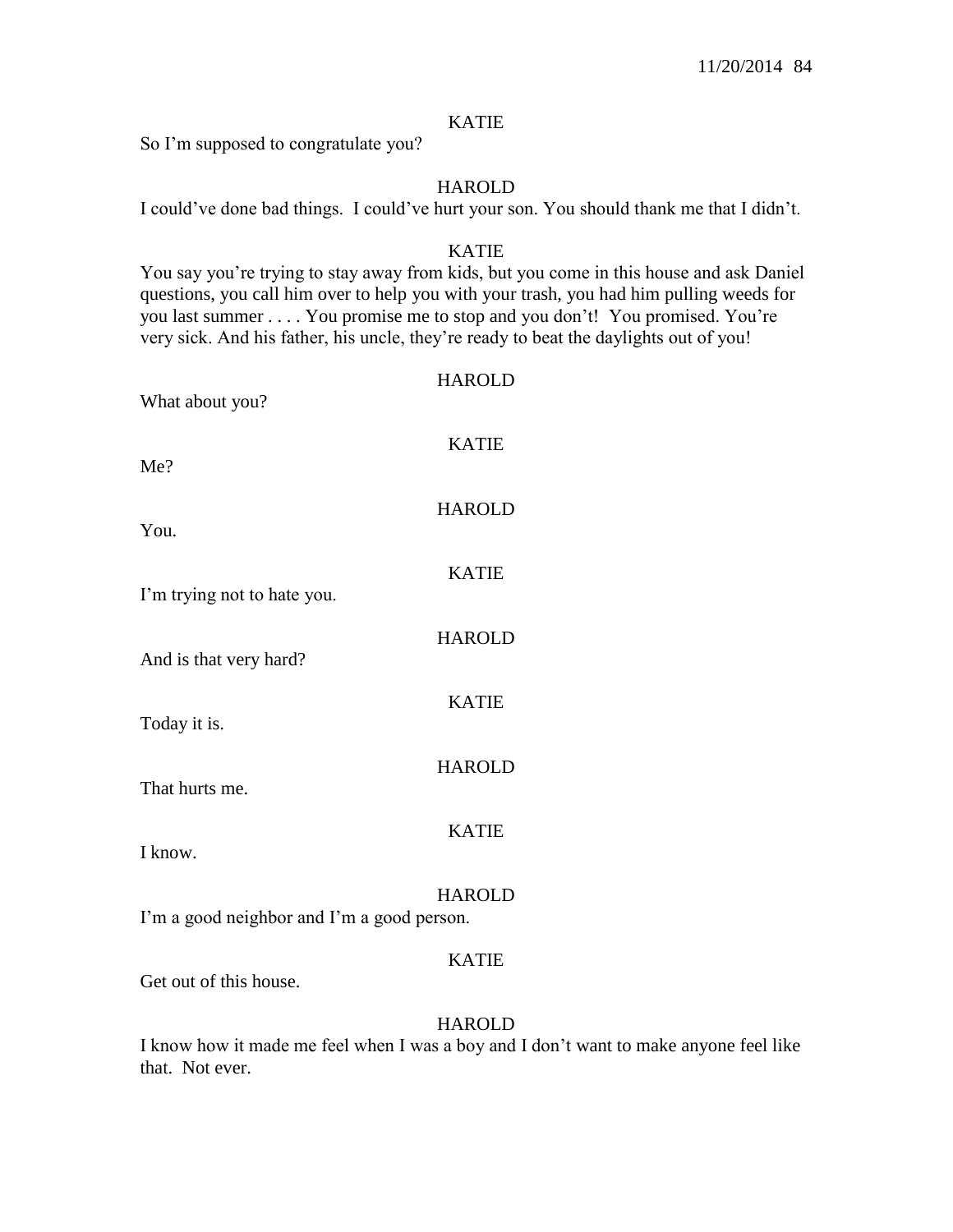Oh, God. Go home, please.

# HAROLD

I don't want you to be mad at me. *(no answer)* I just think, you're the only person that still talks to me and I don't want you to be mad at me. *A horn honking from HAROLD's driveway.*

# KATIE

There's your locksmith.

*HAROLD turns to leave.*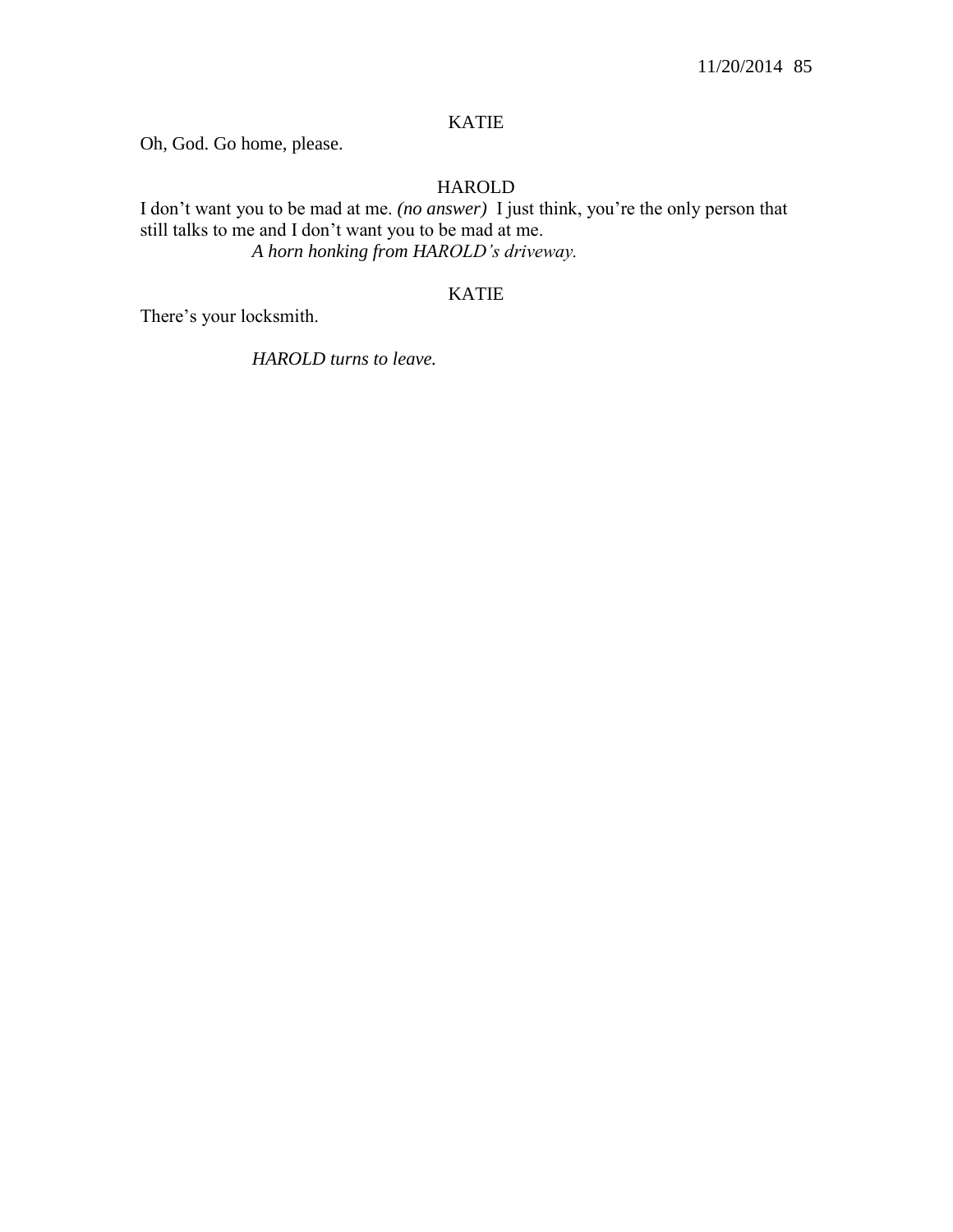**Scene 13. DANIEL taping up hockey stick in the house. BRIAN nearby, quietly engaged in his own thing (phone, lacing skates?). A phone rings, not in the same room. DAWN and MAL enter without knocking.**

## BRIAN

Your phone?

## DANIEL

Mom's.

*Phone stops ringing*

# BRIAN

She must've got it. Hey guys!

#### DANIEL

Hey! You're really gonna come to this thing?

#### MAL

Absolutely. The girls are dancing til 8, and I would hate to miss a chance to see you school your old man.

#### DANIEL

Wait, what?

#### BRIAN

You think I need to bring a helmet?

#### DANIEL

No, dad! Are you seriously gonna skate?

#### BRIAN

It's parents versus players!

# DANIEL

You're gonna get hurt.

# BRIAN

You never saw me in my prime. I was very, very good. So if anyone's getting hurt—

# DANIEL

Just . . . just wear a helmet.

*KATIE enters, distracted.*

DAWN

Got your skates and helmet Katie?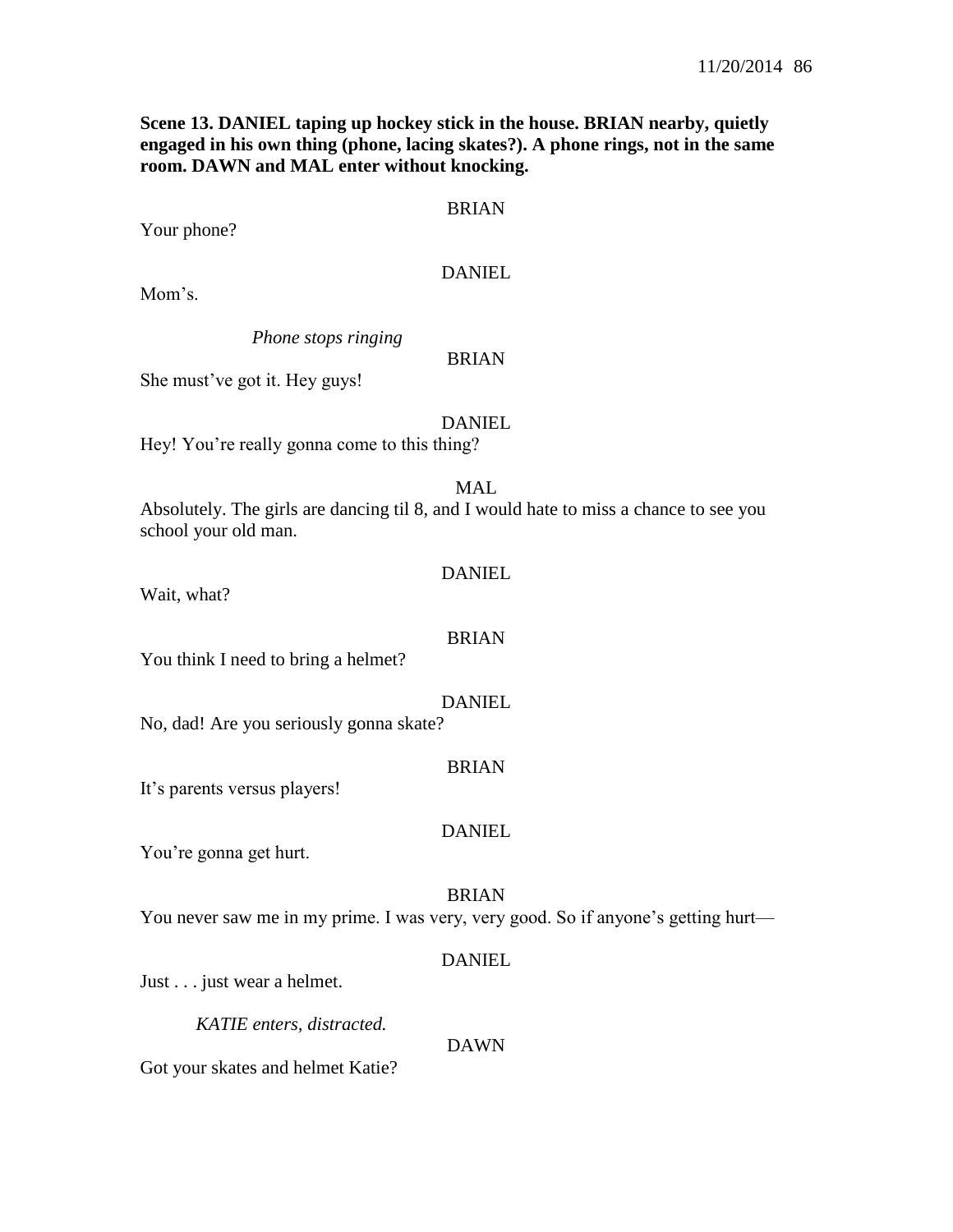| Are you gonna cheer for me or dad?                                  | <b>DANIEL</b> |
|---------------------------------------------------------------------|---------------|
| I can't—right now. I have to—                                       | <b>KATIE</b>  |
| What?                                                               | <b>BRIAN</b>  |
| We're all going.                                                    | <b>MAL</b>    |
| It's parents versus players.                                        | <b>BRIAN</b>  |
| This is the rink with the bar, right?                               | <b>DAWN</b>   |
| I'll be there, later. I mean, I'll have to meet you guys. I need to | <b>KATIE</b>  |
| What?                                                               | <b>BRIAN</b>  |
|                                                                     | <b>KATIE</b>  |
| There's just something                                              | <b>MAL</b>    |
| What is it, Katie? Say it.                                          | <b>KATIE</b>  |
| God, knock it off.                                                  | <b>BRIAN</b>  |
| Harold?                                                             | <b>MAL</b>    |
| You gotta be kidding me.                                            | <b>KATIE</b>  |
| That was him on the phone.                                          | <b>BRIAN</b>  |
| And?                                                                |               |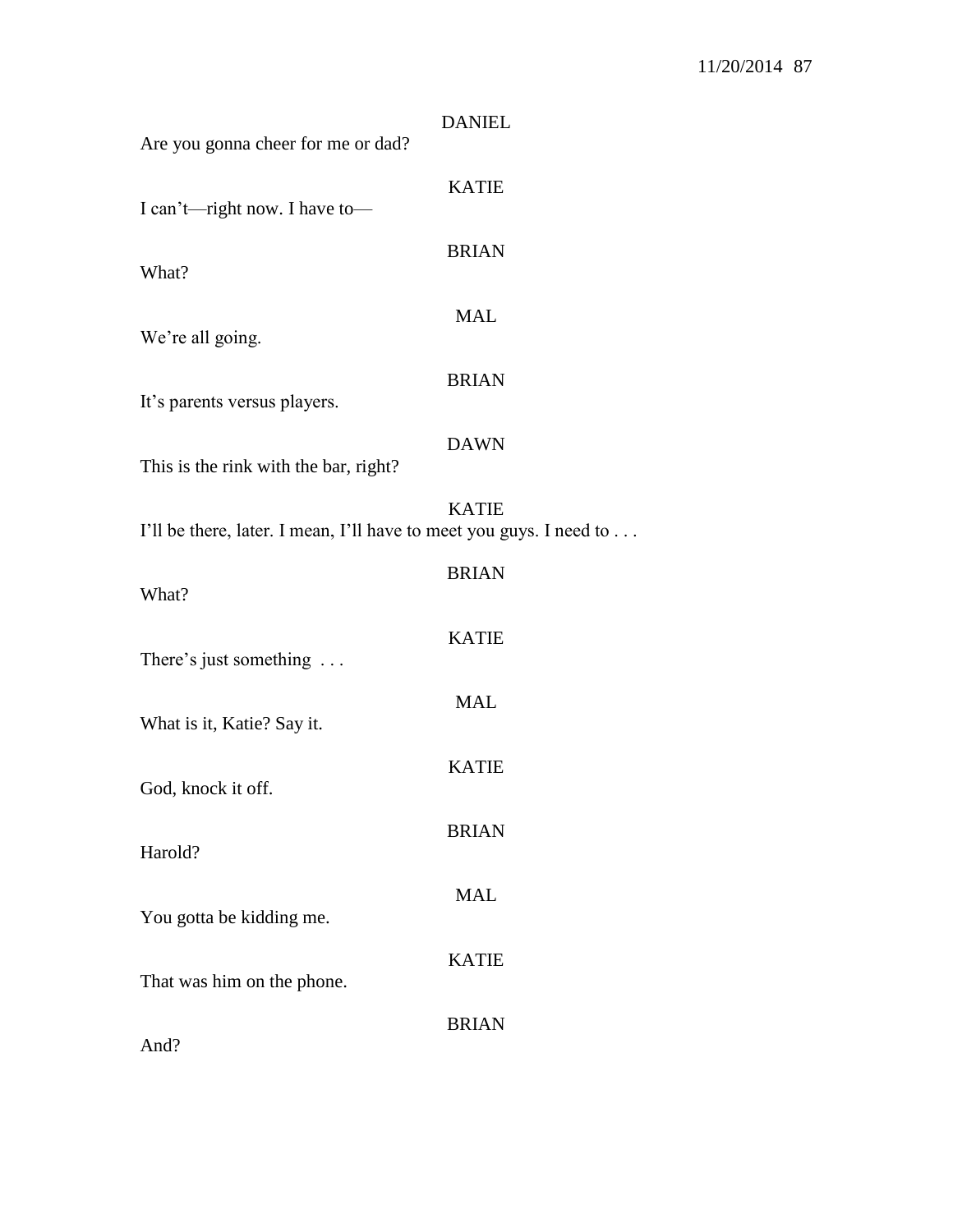He wasn't right. He asked for help, and he didn't sound right.

#### MAL

Because he isn't.

KATIE

I am going to handle this, and then I will meet you guys.

BRIAN We're going somewhere. Together. And we need to leave. Now.

#### DAWN

Katie, you can deal with him later.

#### MAL

Or not. This is a family thing.

#### KATIE

Because I miss so many of those. There are a hundred and fifty hockey things every year and the goddam rink might collapse if I miss one. *(a moment, a look from the others that says, "Yes, that might happen.")* I'll be ten minutes behind you guys. Twenty at the most.

BRIAN

DANIEL

KATIE

**DANIEL** 

MAL

Really?

Don't even worry about it.

I will be there.

It's fine.

No, it's not.

#### DAWN

Mal, you're not gonna change her.

BRIAN We gotta get moving. I'm not missing the puck drop.

*The group exits, leaving KATIE behind.*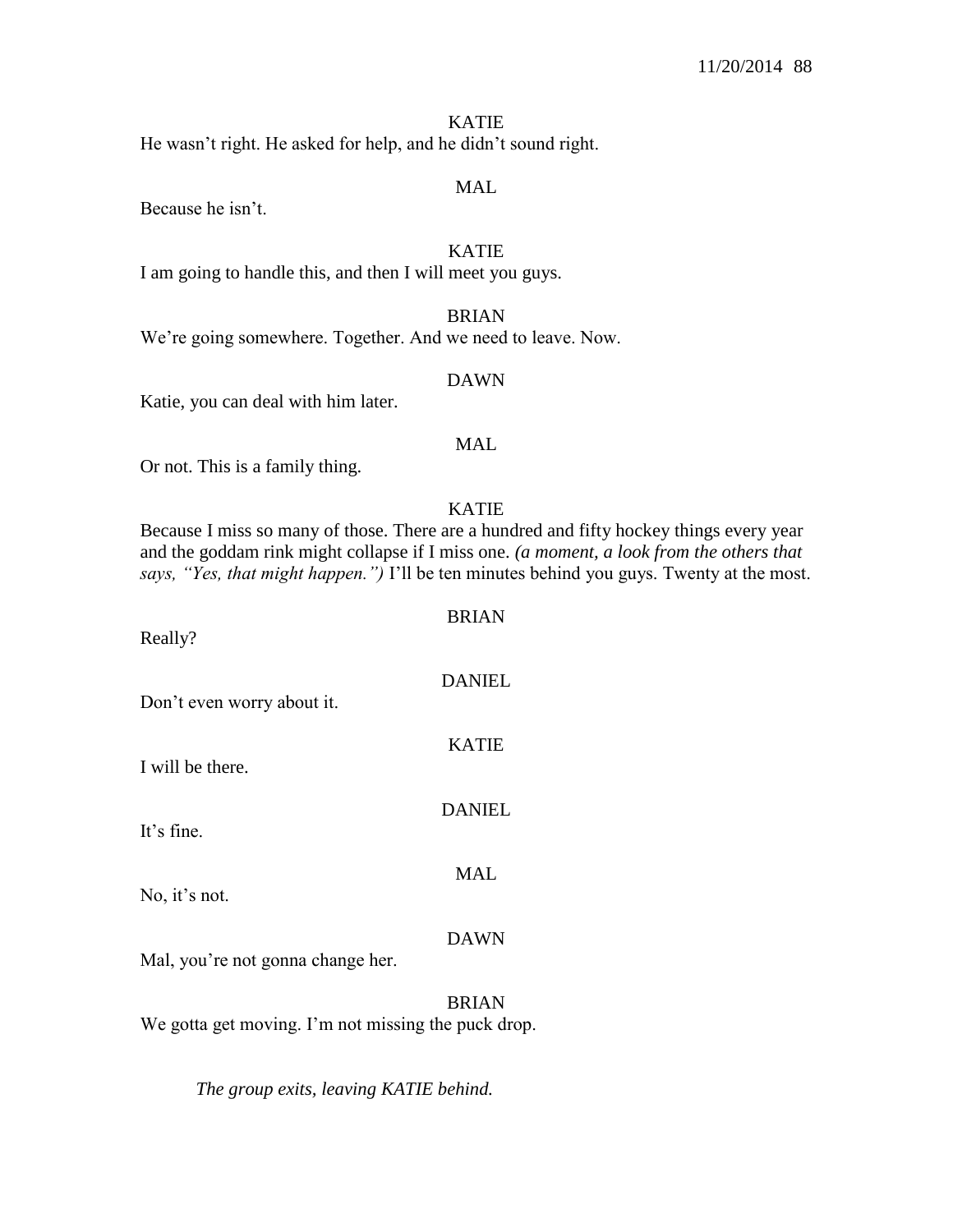**Scene 14. Harold's home. He sits alone on a couch that is decades old. One lamp is on. He may appear to be napping. He is fully dressed, in day clothes, not pajamas. The sound of his garage door opening. KATIE enters, tentatively. Perhaps she turns on a light.**

| Harold? (he does not respond) Harold?        | <b>KATIE</b>  |
|----------------------------------------------|---------------|
| Oh! Hello.                                   | <b>HAROLD</b> |
| You may not call me anymore—                 | <b>KATIE</b>  |
| It's nice to see you.                        | <b>HAROLD</b> |
| Are you sleeping?                            | <b>KATIE</b>  |
| The only question you can never say yes to!  | <b>HAROLD</b> |
| I can't stay. Why did you call me?           | <b>KATIE</b>  |
| I felt bad about our fight. And I-need help. | <b>HAROLD</b> |
|                                              | <b>KATIE</b>  |

With what?

# **HAROLD**

I've been missing Mother lately. But it wasn't always just the two of us. I had a sister. And a father. He didn't much like me.

# KATIE

I'm sure that's not true.

# **HAROLD**

That shows what you know. When my father left us, he took my sister with him. We lost track of her for a long time. Then once we found her, we only had a year or two before her accident.

# KATIE

She died? I'm sorry.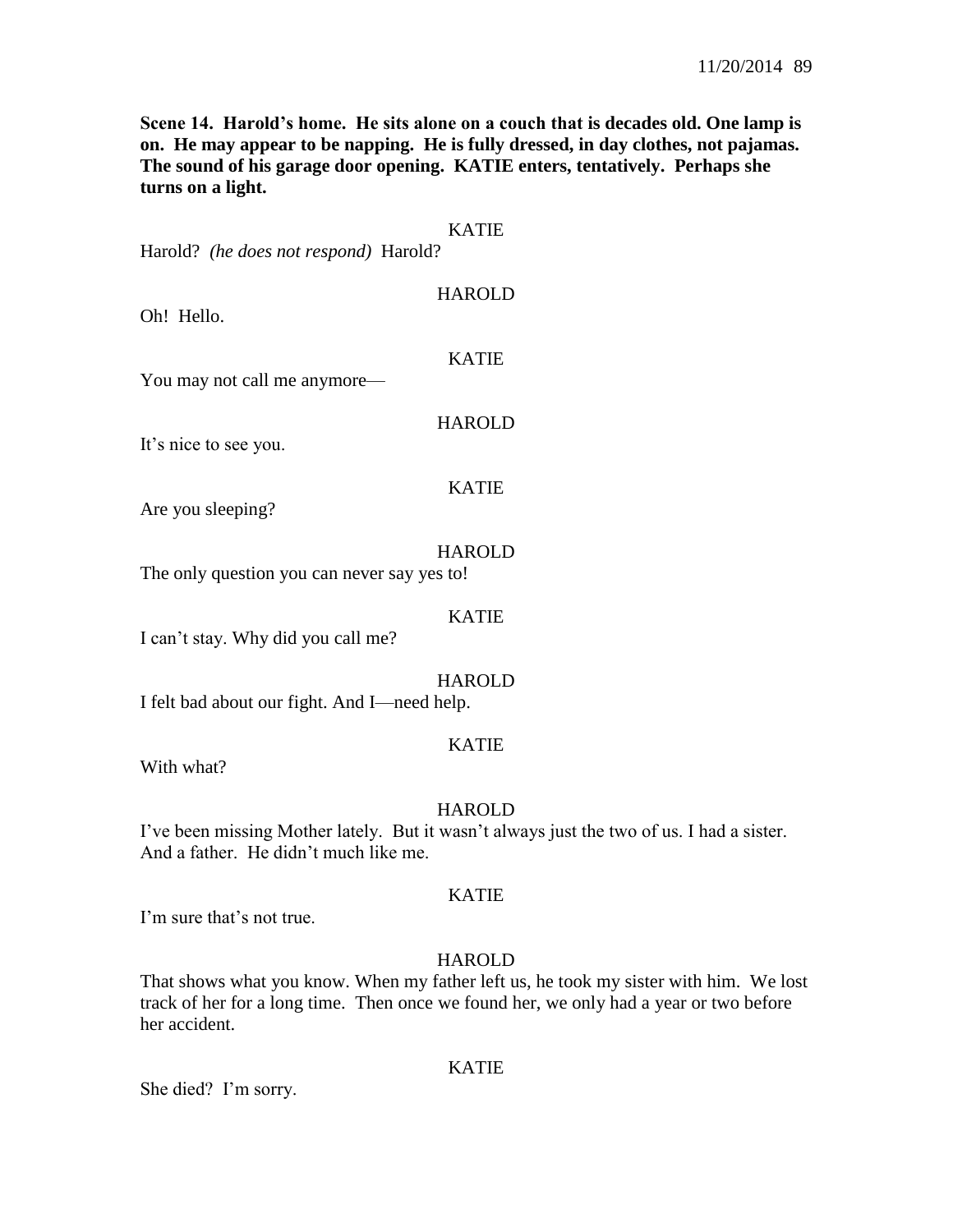She rented a little place over someone's garage. One night she parked in the garage and forgot to turn off her car. She went upstairs and went to bed and she never woke up.

Oh.

# KATIE

## **HAROLD**

Lucky for us, her daughter was spending the night at our house, with Grandma and good old Uncle Harold. It really hurt Mother, that she would be so careless. Mother always wanted us to do everything by the book! Just do everything exactly right, and you'll be fine by her.

# KATIE

Sometimes it's hard to do everything exactly right.

#### HAROLD

Of course it is! But that doesn't mean you don't try! That's what Mother always said. Mother was a schoolteacher.

## KATIE

I know. And I wasn't in her classroom, Harold. You've told me before. Many times. Do you really need help with something? I have somewhere to be.

# HAROLD

KATIE

I know I can't come over anymore . . .

Right.

# **HAROLD**

KATIE

**HAROLD** 

And I don't have Biscuit anymore.

No?

Biscuit passed.

# KATIE

I'm so sorry.

# **HAROLD**

I wish I hadn't put Biscuit out by Lorena. I thought I'd get up there to visit him, but I never did. Sometimes when a dog dies, the parents tell the child it went to live on a big farm with other dogs.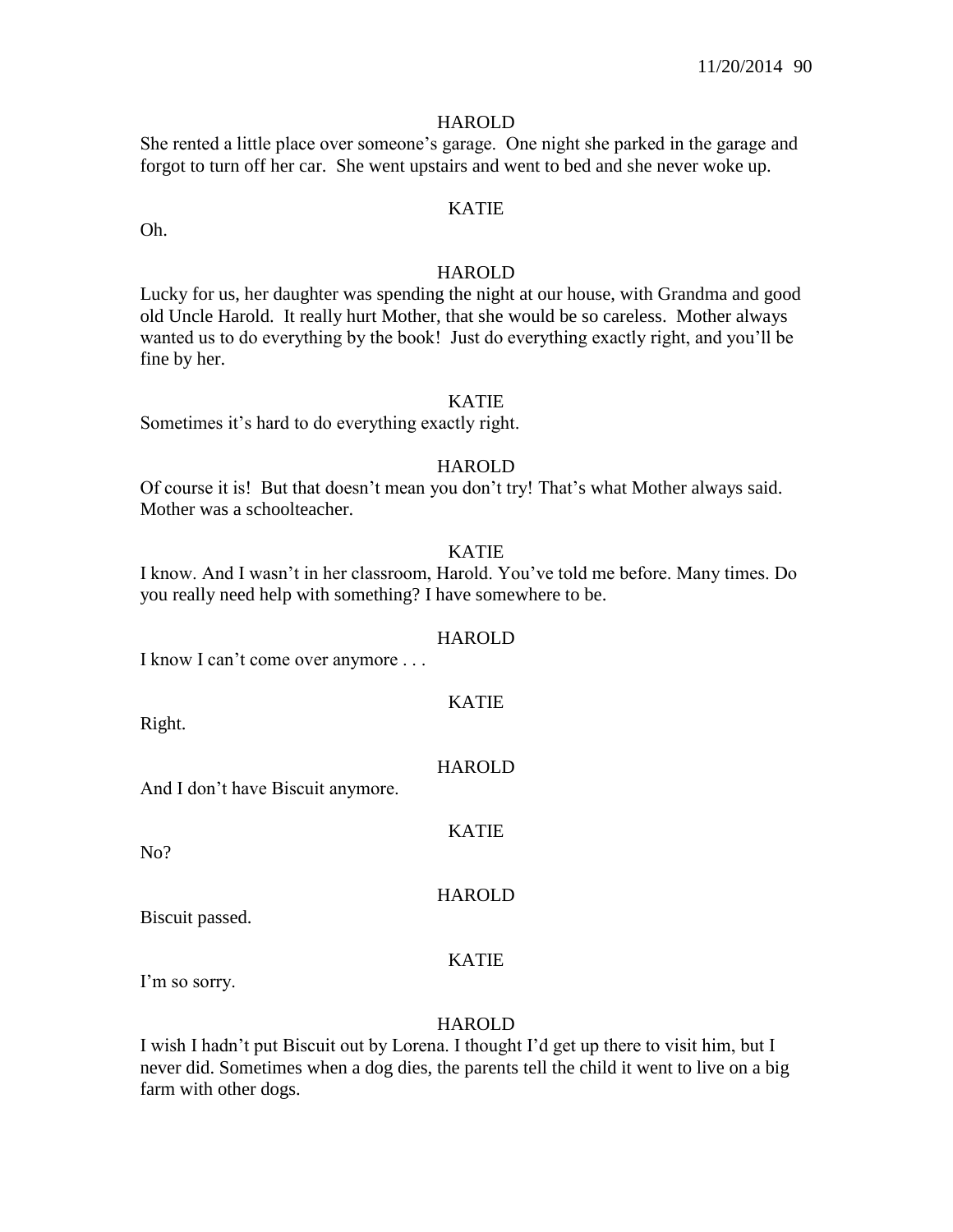Right.

# HAROLD

But Biscuit really was on a farm with other dogs. And then he died.

KATIE I bet he was happy at the end—dogs to be with, lots of land.

#### HAROLD

I feel just about ready to go to that farm.

#### KATIE

Lorena's?

HAROLD Can you help me with something in my checkbook?

#### KATIE

No.Tomorrow. My family—

# HAROLD

*(removing a paper scrap from checkbook and handing it to Katie)* Read me these numbers.

# KATIE

Xanax 30, MXR 20. What is this? What is MXR?

#### HAROLD

That's Morphine XR. XR for Extended Release. It says 20? 20 MXR?

# KATIE

That's what it says.

# HAROLD

I didn't have my glasses on. I thought it was a 10. I thought the 2 was a 1. I only took 10. I thought I made a mistake and I did. What should I do now?

#### KATIE

Harold, what is this?

# HAROLD

It's my library computer research! Now what should I do?

# KATIE

This is your research? It's written on a grocery receipt.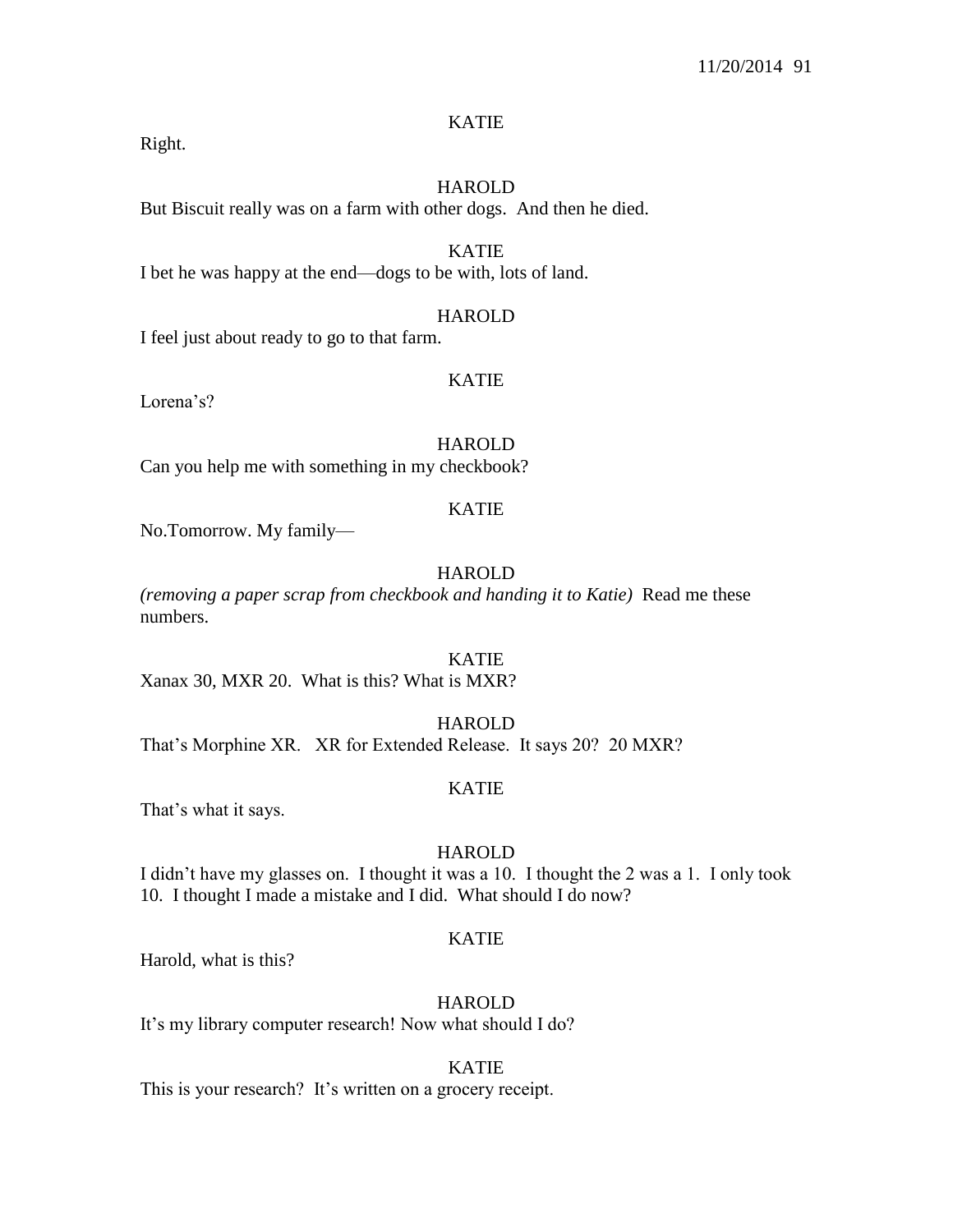I wasn't about to carry around a notebook with this inside! It's sensitive information!

#### KATIE

I'm calling an ambulance.

Don't

HAROLD

# KATIE

Harold, c'mon.

Don't.

# HAROLD

#### KATIE

Why would you do this?

#### HAROLD

You have a life where people want to be with you. You have a husband and a son who smile at you, and friends who come over to your house to see you and hear what you have to say.

#### KATIE

I'm sure your niece would miss you if you were gone.

# **HAROLD**

No she won't. But that's okay. That's life in the big city. *(He picks up a nearby pill bottle and shakes pills into his hand.)* My sister will be there for me, and Mother, of course. You know what she'll say? She'll say, "What took you so long?" She knew I wasn't happy here.

# KATIE

And what about your dad?

# **HAROLD**

Oh, he won't recognize me. He hasn't seen me since I was 7. *(holding out palm, full of pills)* Is this ten?

## KATIE

*(counts them)* Yes. But c'mon.

# **HAROLD**

You think about it. Then you just try to tell me it's not a good idea.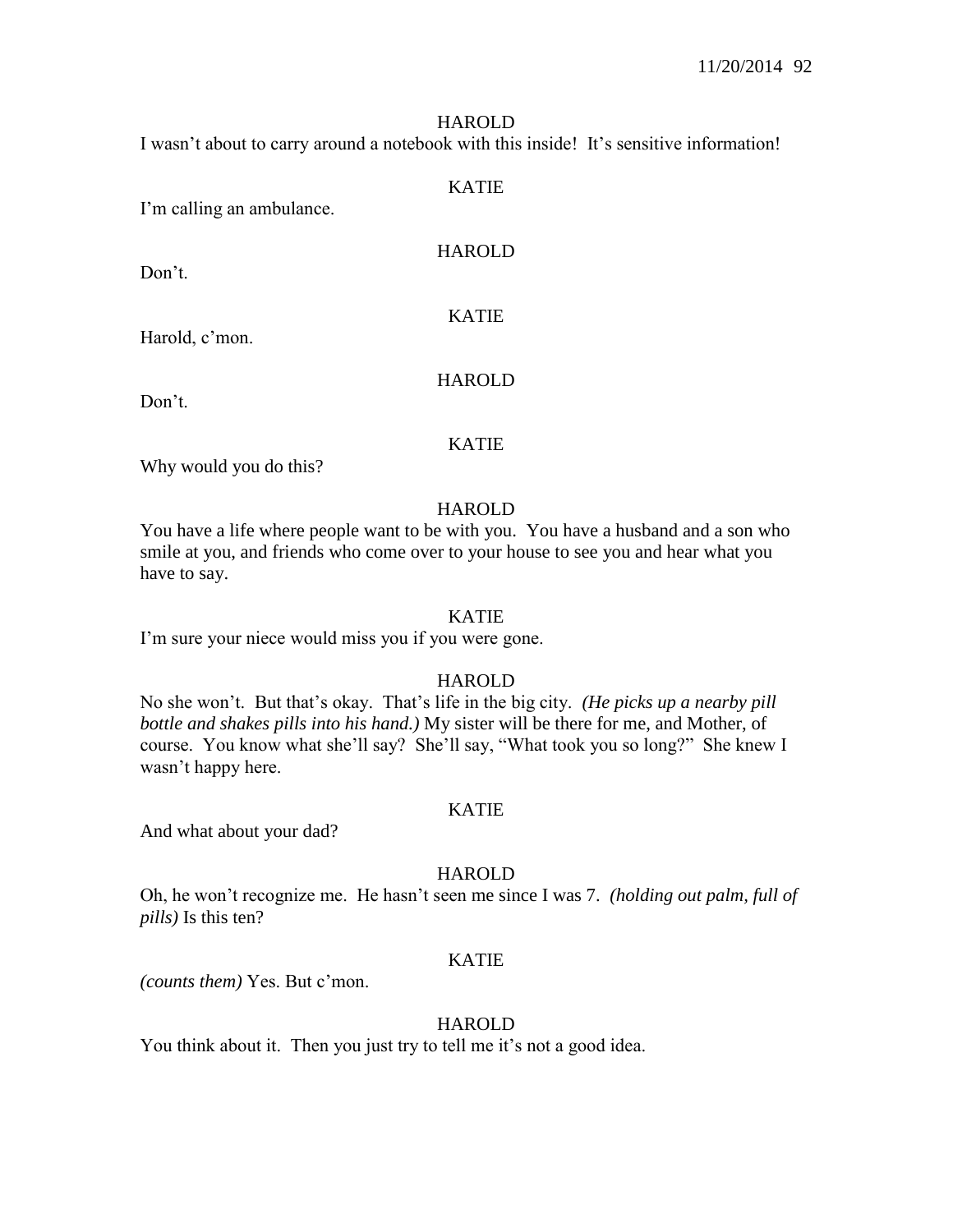# KATIE

Why does it matter what I think?

You're my only friend.

# HAROLD

#### KATIE

HAROLD

This is going a lot easier now that you're here. But I still need one more thing from you.

#### KATIE

What's that?

Harold . . .

**HAROLD** I'm sorry I broke my promise to you. I'd like you to forgive me. For talking to your son.

#### KATIE

I don't want to discuss this, Harold.

# HAROLD

I'll feel so much better if you forgive me. I was wrong, and I did it on purpose, but I am sorry.

# KATIE

I forgive you.

# HAROLD

*(with relief)* Oh thank you. *(picks up water glass) HAROLD swallows pills over the course of the next several lines, until they are gone. KATIE rests her hand on phone.*

Don't touch that.

# KATIE

HAROLD

Don't you want me to call anyone?

# HAROLD

No ambulance.

#### KATIE

But your niece. When should I call your niece?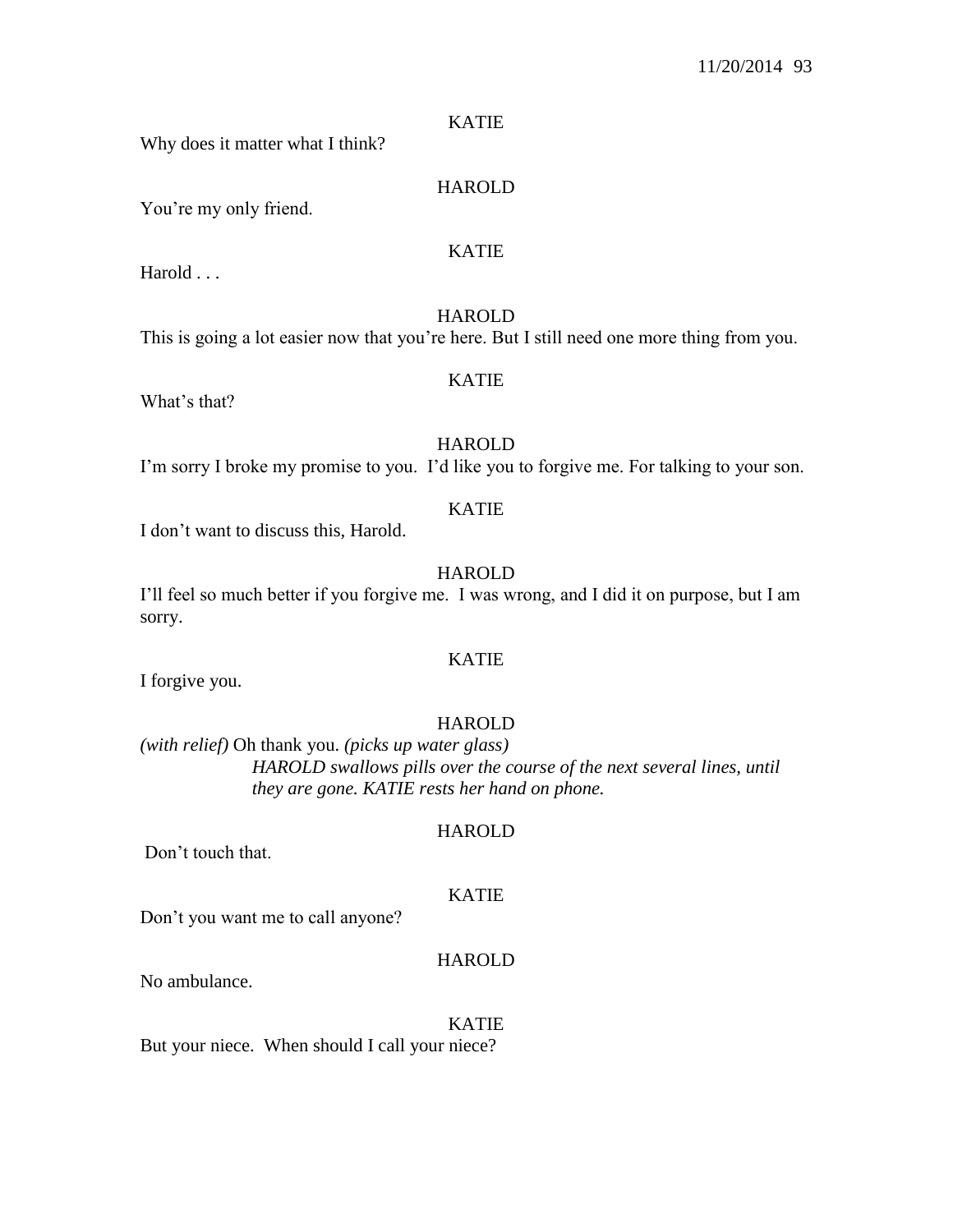Oh, tomorrow maybe. You can pretend to find me, would that be okay?

# KATIE

 $U$ mmm $\ldots$ 

#### HAROLD

KATIE

Maybe you can say that you and I usually have coffee on Thursday mornings. Is tomorrow Thursday?

Tomorrow is Wednesday.

#### HAROLD

Then say you and I usually have coffee on Wednesday mornings and when I didn't come for coffee you got worried about me. Yes, you got worried about me.

# KATIE

Okay.

#### **HAROLD**

And then how about you called me on the phone and I didn't answer?

#### KATIE

Sure.

# HAROLD

And so you sent your son over to knock on my door . . .

#### KATIE

Harold, don't.

#### **HAROLD**

No, no. Because you know I'm not a bad person. You know I don't hurt people. You sent him over, but I didn't answer. So you came over and got in, because you're my neighbor and I trust you and you know my garage code, right? You know my code, so you could get yourself right in. And then you found me. And you were very sad. Will you do that?

#### KATIE

HAROLD

Say you'll do that. Tell people what I just said.

#### KATIE

 $I$ —

Harold.